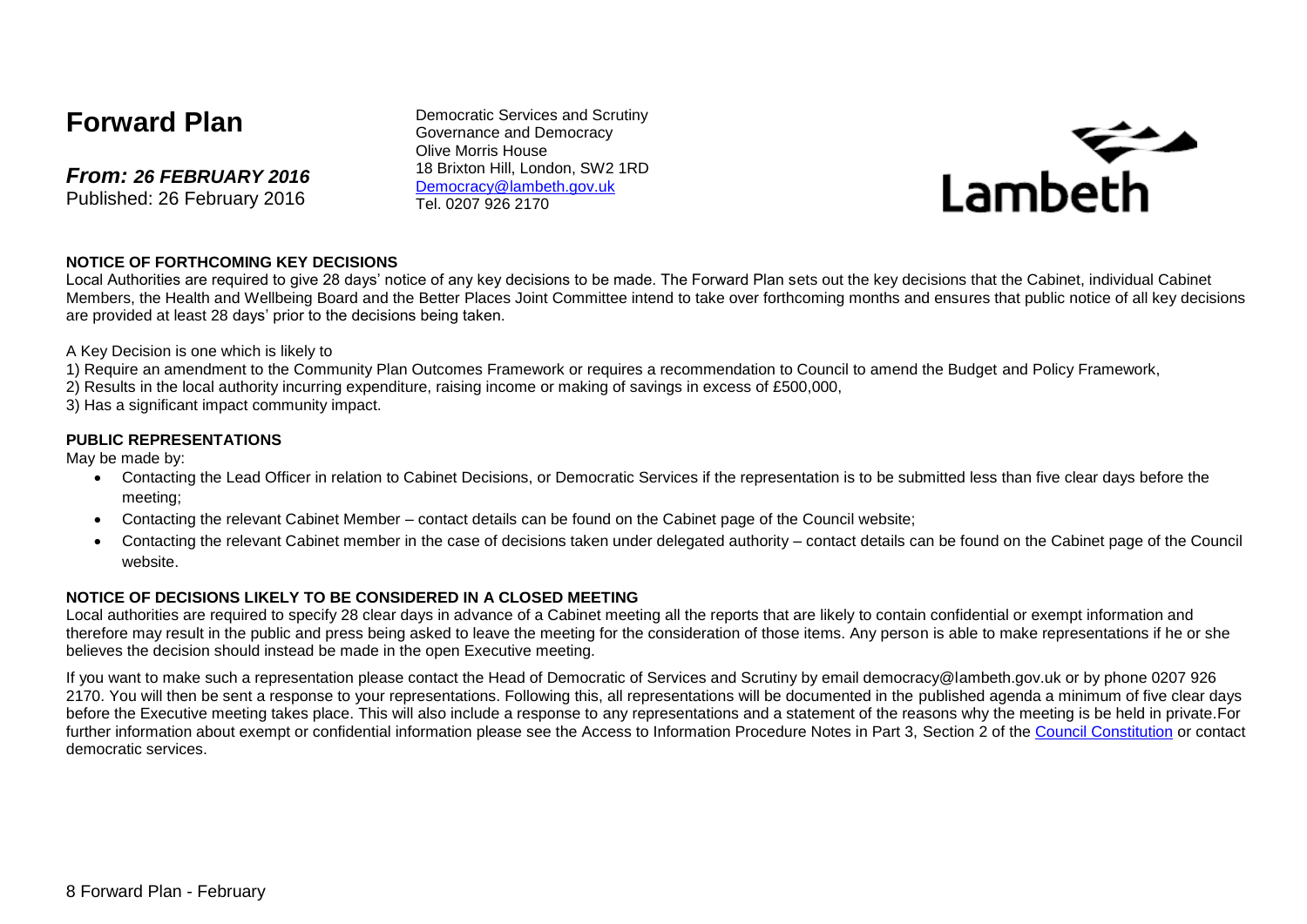# **Reports to be considered by Cabinet**

| Investing in better neighbourhoods<br>and building the homes we need to<br>house the people of Lambeth -<br><b>Cressingham Gardens Estate</b><br>Decision on the future of the<br>Cressingham Gardens estate.<br><b>Tulse Hill</b>                                                                                                                                                                                                 | Cabinet<br>19 Feb 2016        | 21 Mar 2016 | Investing in better<br>neighbourhoods and<br>building the homes we<br>need to house the<br>people of Lambeth -<br><b>Cressingham Gardens</b><br>Estate | Julian Hart, Housing<br><b>Regeneration Programme</b><br>Manager<br>jhart@lambeth.gov.uk<br>Tel: 07799 775362          |
|------------------------------------------------------------------------------------------------------------------------------------------------------------------------------------------------------------------------------------------------------------------------------------------------------------------------------------------------------------------------------------------------------------------------------------|-------------------------------|-------------|--------------------------------------------------------------------------------------------------------------------------------------------------------|------------------------------------------------------------------------------------------------------------------------|
| <b>Healthier High Streets Scrutiny</b><br>Commission report<br>The commission looked at how to<br>reduce the impact of clusters of shops<br>on Lambeth's high streets which<br>encouraged unhealthy lifestyles -<br>these include fast food takeaways, off<br>licences and payday money lenders.<br>The report contains a series of<br>recommendations and associated<br>action plan for which approval is<br>sought.<br>All Wards | Cabinet<br>27th November 2015 | 21 Mar 2016 | <b>Healthier High Streets</b><br><b>Scrutiny Commission</b><br>report                                                                                  | Gary O'Key<br>gokey@lambeth.gov.uk<br>Tel: 020 7926 2183                                                               |
| Lambeth's Community Plan 2016-<br>2020<br>To agree the strategic vision for the<br>Borough and to review the policy<br>framework and medium term strategy<br>for the council and partners.<br>All Wards                                                                                                                                                                                                                            | Cabinet<br>23/10/2015         | 21 Mar 2016 | Lambeth's Community<br>Plan 2016-2020                                                                                                                  | Hannah Jameson, Strategy<br>Manager<br>hjameson@lambeth.gov.uk<br>Room 113, Lambeth Town<br>Hall<br>Tel: 020 7926 6918 |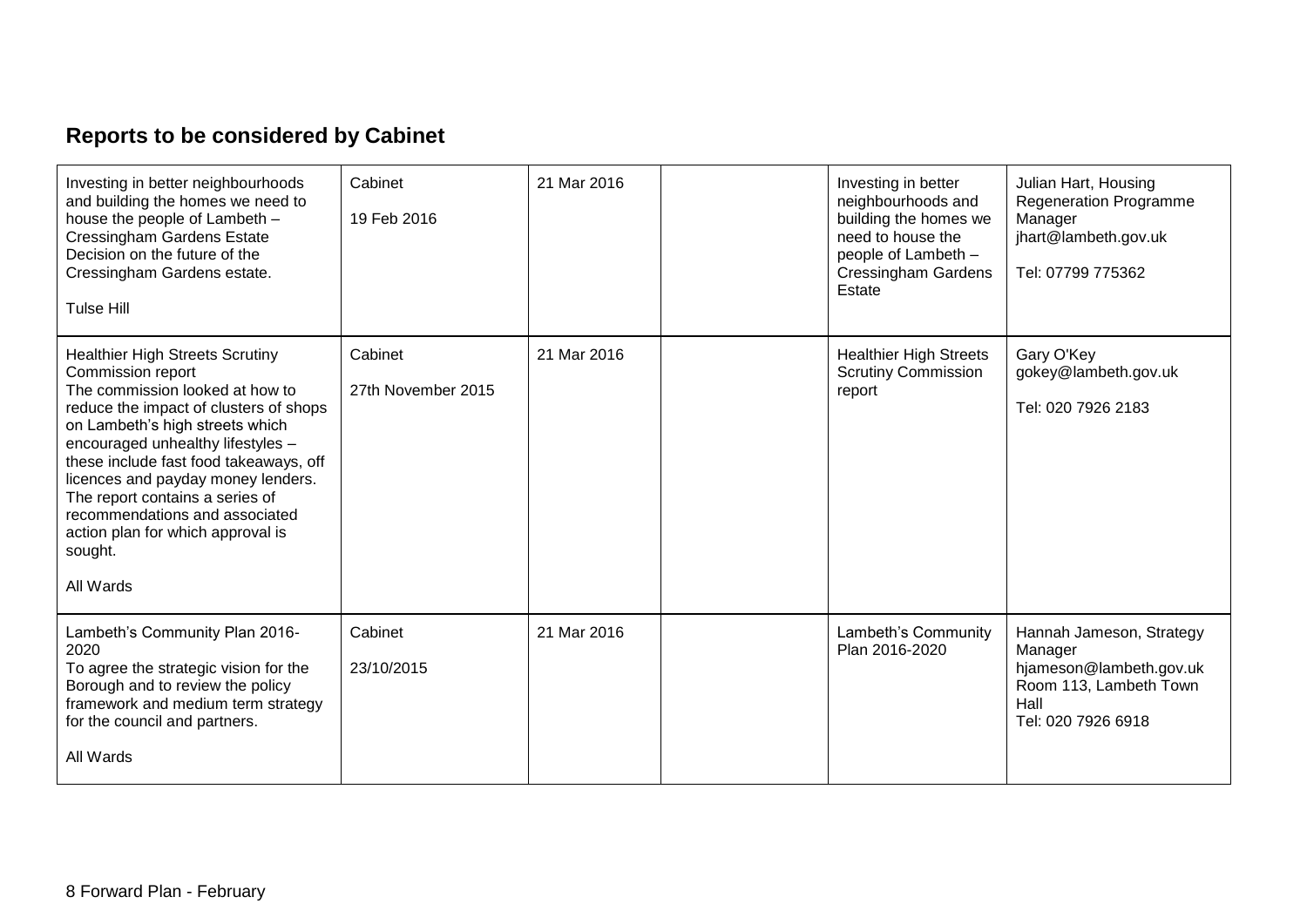| <b>Key Decision (Including Brief</b><br><b>Summary &amp; Expected Outcome)</b><br>(including ward) {1}                                                                                                                                                                                                                            | Decision-maker,<br><b>Edition of Forward</b><br>Plan when first<br>appeared and whether<br>any confidential or<br>exempt Information is<br>to be considered {2} | Date decision<br>to be taken {3} | <b>External</b><br><b>Consultation:</b><br>Who<br><b>How</b><br>Closing date {4} | <b>Relevant documents</b><br>${5}$ | Lead Officer (to whom<br>representations should be<br>made, and holder of<br>documents) {6}                                                  |
|-----------------------------------------------------------------------------------------------------------------------------------------------------------------------------------------------------------------------------------------------------------------------------------------------------------------------------------|-----------------------------------------------------------------------------------------------------------------------------------------------------------------|----------------------------------|----------------------------------------------------------------------------------|------------------------------------|----------------------------------------------------------------------------------------------------------------------------------------------|
| <b>Public Health</b><br>Report to agree the creation of a<br>Lambeth based public health team to<br>support the development and<br>implementation of the Lambeth Health<br>and Wellbeing Strategy and underpin<br>the further integration of health and<br>care services in the borough.<br>All Wards                             | Cabinet<br>19 Feb 2016                                                                                                                                          | 21 Mar 2016                      |                                                                                  | <b>Public Health</b>               | Moira McGrath, Director of<br><b>Strategy and Commissioning</b><br><b>Adults</b><br>moira.mcgrath@nhs.net                                    |
| Events Strategy 2015-18<br>The Events Strategy sets out the<br>future coordination of event delivery in<br>Lambeth. It covers major event days<br>including the Country Show,<br>community event coordination, events<br>policies, investment return to open<br>spaces and the diversification of<br>events activity<br>All Wards | Cabinet<br>27th November 2015                                                                                                                                   | 11 Apr 2016                      |                                                                                  | Events Strategy 2015-<br>18        | Julian Ellerby, Director<br>Campaigns and<br>Communications<br>jellerby@lambeth.gov.uk<br>Lambeth Town Hall, Brixton<br>Hill, London SW2 1RW |
| <b>Universal Credit</b><br>To inform Cabinet of the implications<br>of the roll out of Universal Credit on<br>residents, the council's benefit service<br>and budget, and the HRA.<br>All Wards                                                                                                                                   | Cabinet                                                                                                                                                         | 11 Apr 2016                      |                                                                                  | <b>Universal Credit</b>            | Helen Payne<br>hpayne@lambeth.gov.uk                                                                                                         |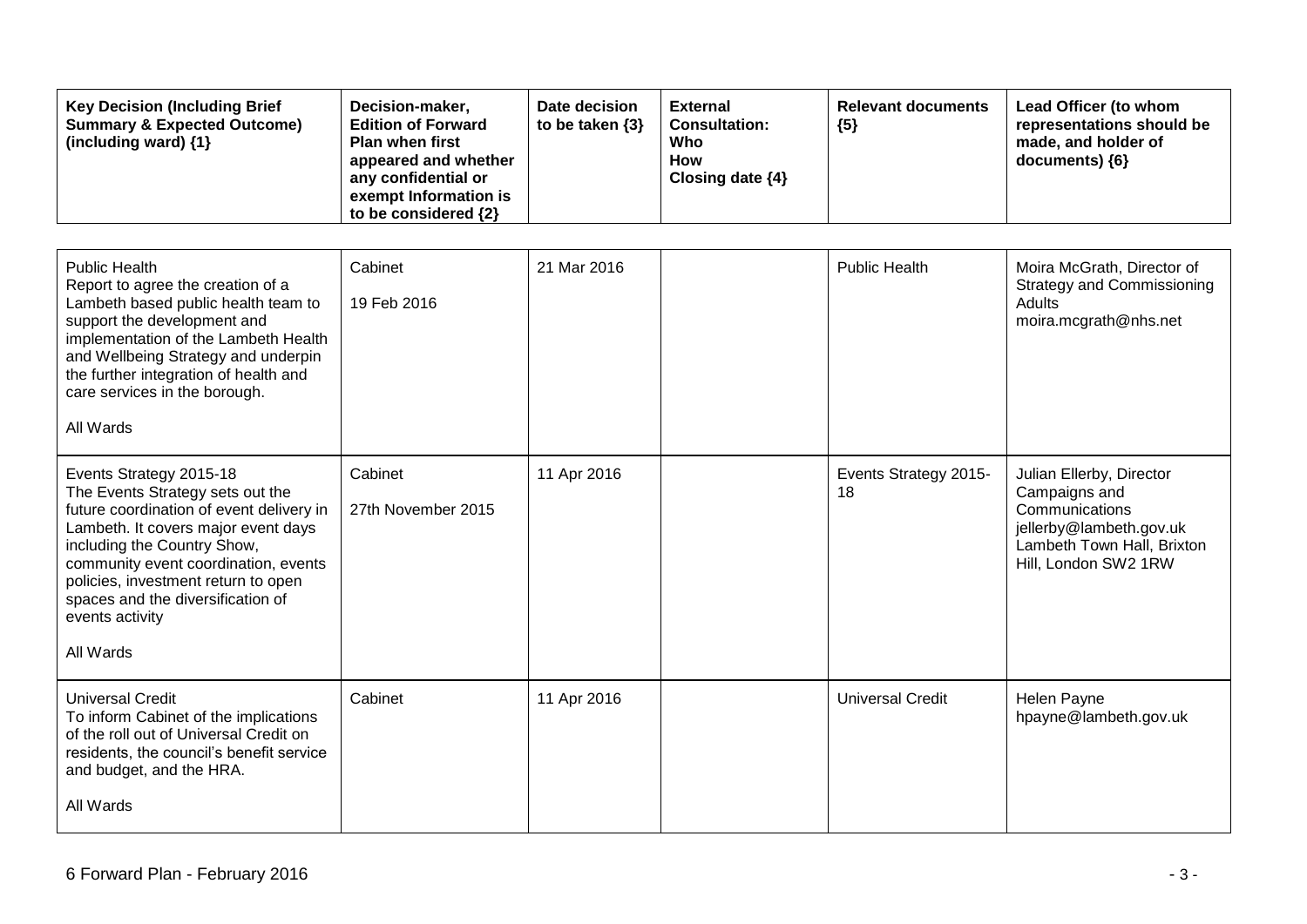| <b>Key Decision (Including Brief</b><br><b>Summary &amp; Expected Outcome)</b><br>(including ward) $\{1\}$ | Decision-maker,<br><b>Edition of Forward</b><br><b>Plan when first</b><br>appeared and whether<br>any confidential or<br>exempt Information is<br>to be considered $\{2\}$ | Date decision<br>to be taken $\{3\}$ | <b>External</b><br><b>Consultation:</b><br>Who<br>How<br>Closing date $\{4\}$ | <b>Relevant documents</b><br>${5}$ | Lead Officer (to whom<br>representations should be<br>made, and holder of<br>$documents)$ {6} |
|------------------------------------------------------------------------------------------------------------|----------------------------------------------------------------------------------------------------------------------------------------------------------------------------|--------------------------------------|-------------------------------------------------------------------------------|------------------------------------|-----------------------------------------------------------------------------------------------|
|------------------------------------------------------------------------------------------------------------|----------------------------------------------------------------------------------------------------------------------------------------------------------------------------|--------------------------------------|-------------------------------------------------------------------------------|------------------------------------|-----------------------------------------------------------------------------------------------|

| Resident Involvement in Housing<br><b>Scrutiny Commission Report</b><br>The commission looked at how to<br>improve resident involvement in<br>Lambeth in order to ensure<br>tenants/leaseholders are central in the<br>decision making processes that inform<br>improvement in the delivery of housing<br>works and services, as well as<br>achieving value for money and driving<br>up tenant and leaseholder satisfaction.<br>The report will contain a series of<br>recommendations and associated<br>departmental action plan for which<br>approval will be sought.<br>All Wards | Cabinet | 9 May 2016       | Resident Involvement<br>in Housing Scrutiny<br><b>Commission Report</b> | Gary O'Key<br>gokey@lambeth.gov.uk<br>Tel: 020 7926 2183                                |
|--------------------------------------------------------------------------------------------------------------------------------------------------------------------------------------------------------------------------------------------------------------------------------------------------------------------------------------------------------------------------------------------------------------------------------------------------------------------------------------------------------------------------------------------------------------------------------------|---------|------------------|-------------------------------------------------------------------------|-----------------------------------------------------------------------------------------|
| Lambeth Local Plan Review - Issues<br>& Options<br>Cabinet needs to approve the first part<br>of the Local Plan review process - the<br>Issues & Options stage - for public<br>consultation<br>All Wards                                                                                                                                                                                                                                                                                                                                                                             | Cabinet | <b>June 2016</b> | Lambeth Local Plan<br>Review - Issues &<br>Options                      | Alan Vinall<br>avinall@lambeth.gov.uk<br>1st Floor, Phoenix House<br>Tel: 020 7926 1212 |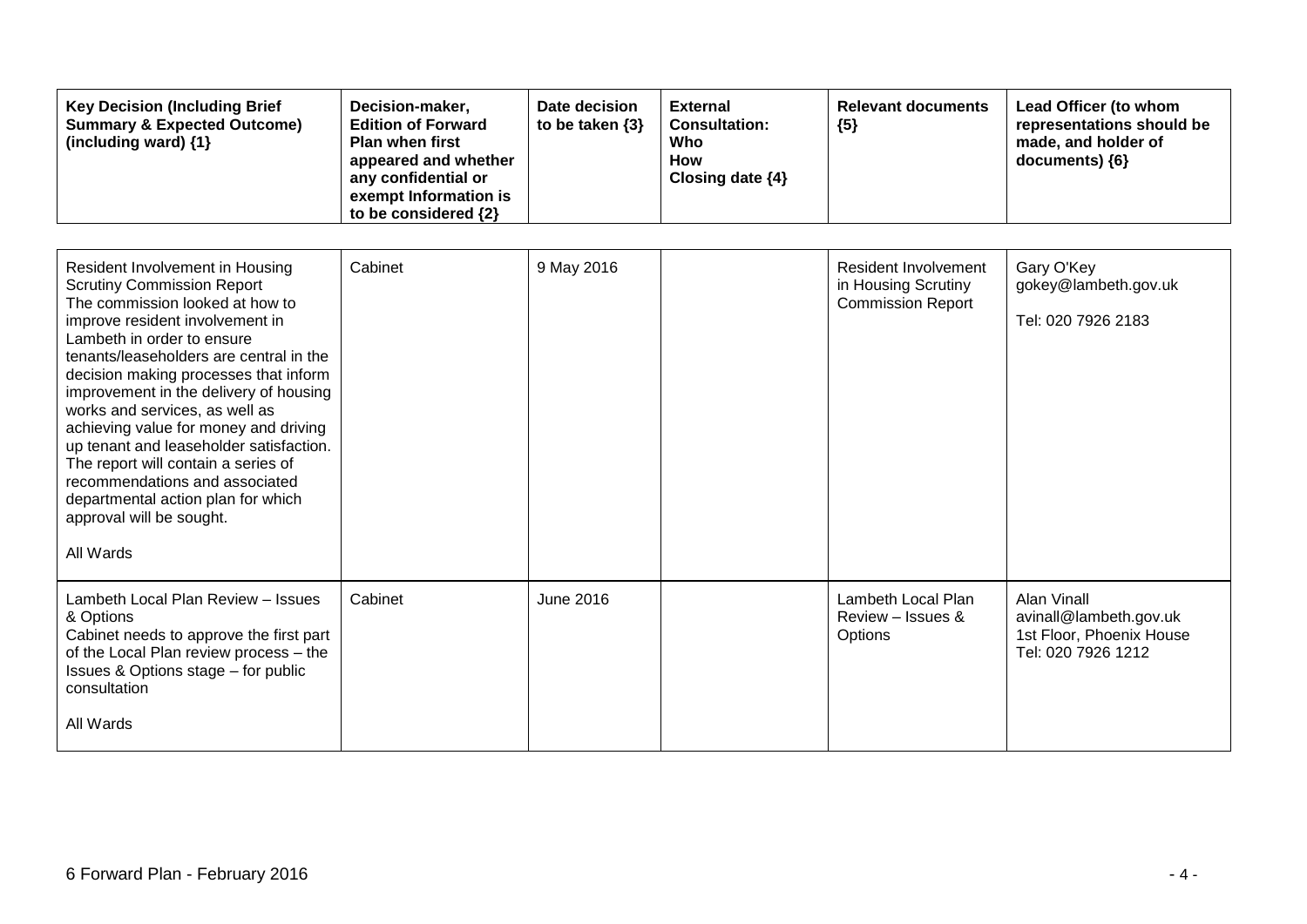| <b>Key Decision (Including Brief</b><br><b>Summary &amp; Expected Outcome)</b><br>(including ward) {1}                            | Decision-maker,<br><b>Edition of Forward</b><br><b>Plan when first</b><br>appeared and whether<br>any confidential or<br>exempt Information is<br>to be considered {2} | Date decision<br>to be taken $\{3\}$ | <b>External</b><br><b>Consultation:</b><br>Who<br>How<br>Closing date $\{4\}$ | <b>Relevant documents</b><br>${5}$           | Lead Officer (to whom<br>representations should be<br>made, and holder of<br>documents) {6}                            |
|-----------------------------------------------------------------------------------------------------------------------------------|------------------------------------------------------------------------------------------------------------------------------------------------------------------------|--------------------------------------|-------------------------------------------------------------------------------|----------------------------------------------|------------------------------------------------------------------------------------------------------------------------|
| Lambeth Community Plan 2016 - 2020<br>To agree the outcomes, targets and<br>measures. Also to agree the Social<br>Value Strategy. | Cabinet                                                                                                                                                                | June 2016                            |                                                                               | <b>Lambeth Community</b><br>Plan 2016 - 2020 | Hannah Jameson, Strategy<br>Manager<br>hjameson@lambeth.gov.uk<br>Room 113, Lambeth Town<br>Hall<br>Tel: 020 7926 6918 |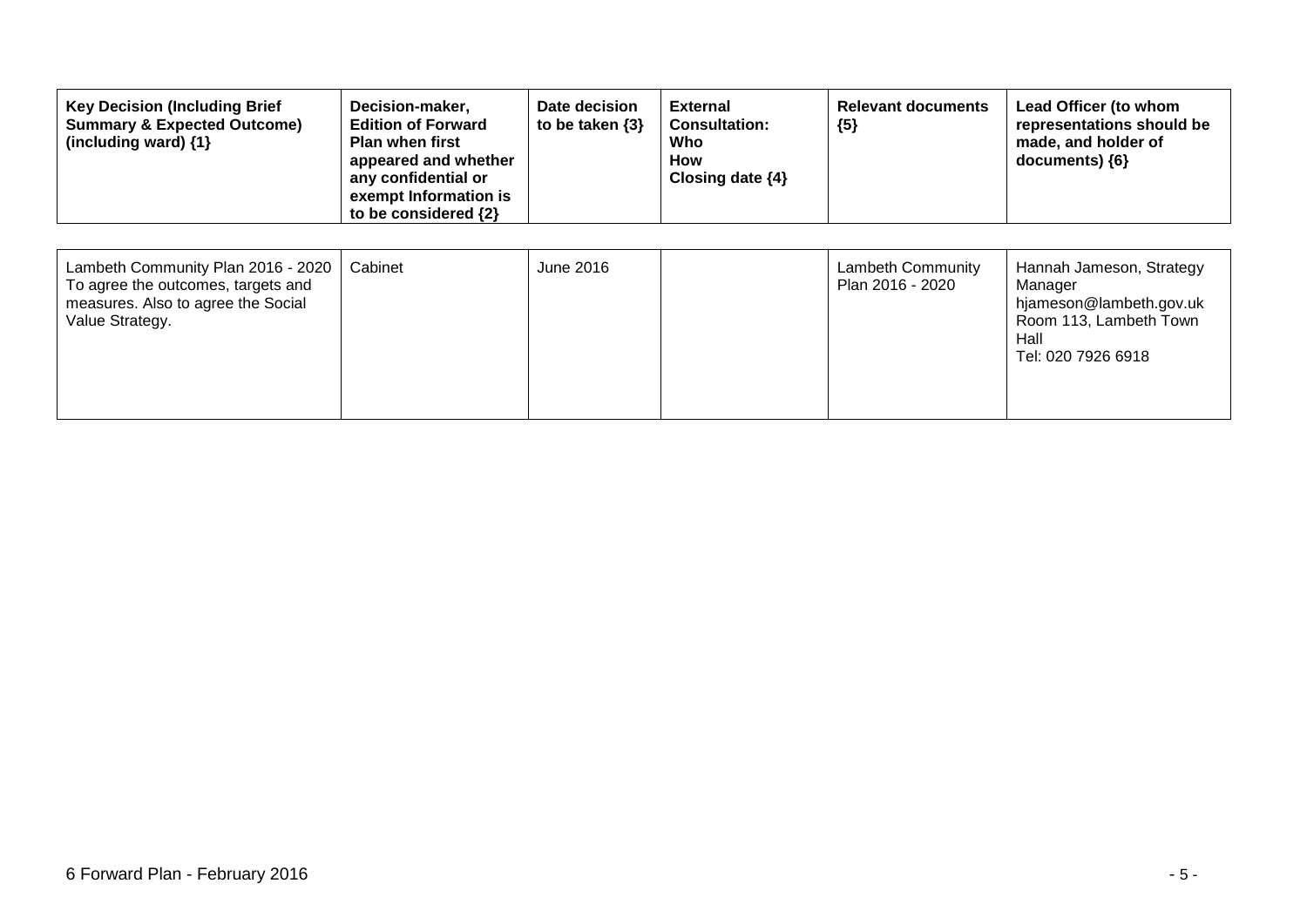| <b>Key Decision (Including Brief</b><br><b>Summary &amp; Expected Outcome)</b><br>(including ward) $\{1\}$ | Decision-maker,<br><b>Edition of Forward</b><br><b>Plan when first</b><br>appeared and whether<br>any confidential or<br>exempt Information is<br>to be considered $\{2\}$ | Date decision<br>to be taken $\{3\}$ | <b>External</b><br><b>Consultation:</b><br>Who<br><b>How</b><br>Closing date $\{4\}$ | <b>Relevant documents</b><br>${5}$ | Lead Officer (to whom<br>representations should be<br>made, and holder of<br>documents) ${6}$ |
|------------------------------------------------------------------------------------------------------------|----------------------------------------------------------------------------------------------------------------------------------------------------------------------------|--------------------------------------|--------------------------------------------------------------------------------------|------------------------------------|-----------------------------------------------------------------------------------------------|
|------------------------------------------------------------------------------------------------------------|----------------------------------------------------------------------------------------------------------------------------------------------------------------------------|--------------------------------------|--------------------------------------------------------------------------------------|------------------------------------|-----------------------------------------------------------------------------------------------|

**Reports to be approved by the Health and Wellbeing Board**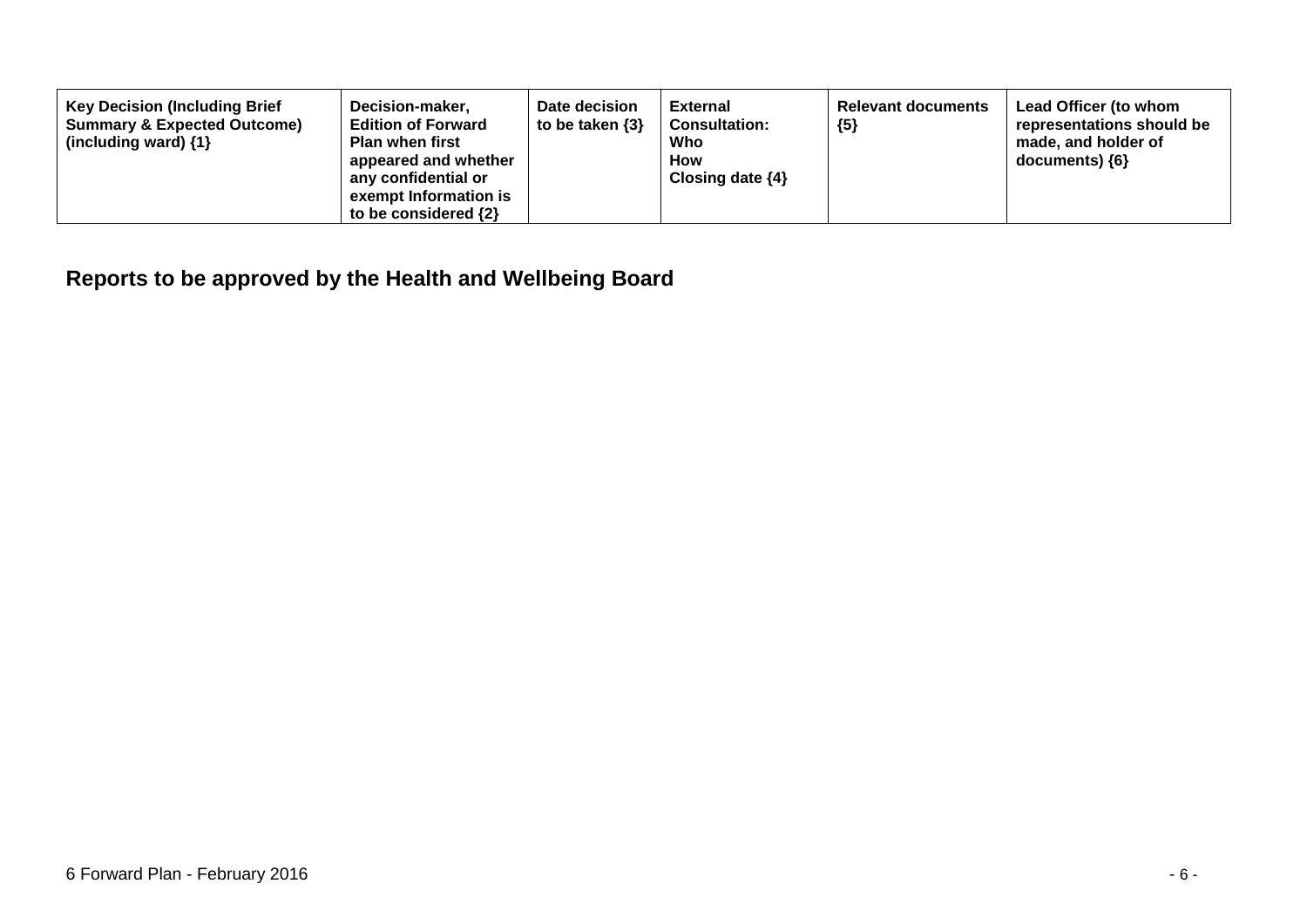| <b>Key Decision (Including Brief</b><br>Decision-maker,<br><b>Summary &amp; Expected Outcome)</b><br><b>Edition of Forward</b><br><b>Plan when first</b><br>(including ward) $\{1\}$<br>appeared and whether<br>any confidential or<br>exempt Information is<br>to be considered $\{2\}$ | Date decision<br>to be taken $\{3\}$ | <b>External</b><br><b>Consultation:</b><br>Who<br><b>How</b><br>Closing date $\{4\}$ | <b>Relevant documents</b><br>${5}$ | Lead Officer (to whom<br>representations should be<br>made, and holder of<br>documents) {6} |
|------------------------------------------------------------------------------------------------------------------------------------------------------------------------------------------------------------------------------------------------------------------------------------------|--------------------------------------|--------------------------------------------------------------------------------------|------------------------------------|---------------------------------------------------------------------------------------------|
|------------------------------------------------------------------------------------------------------------------------------------------------------------------------------------------------------------------------------------------------------------------------------------------|--------------------------------------|--------------------------------------------------------------------------------------|------------------------------------|---------------------------------------------------------------------------------------------|

### **Reports to be approved by Cabinet Members**

#### **Leader of the Council**

### **Deputy Leader of the Council (Policy)**

| Procurement of the development of<br>Lambeth ASD Designated SEN<br>Resource Base<br>To agree works contracts in order to<br>build Autistic Spectrum Disorder SEN<br>Units in the following four primary<br>schools in Lambeth: Archbishop<br>Sumner, Bonneville, Larkhall and | Deputy Leader of the<br>Council - Policy<br>19.02.15 | Between 13<br>Nov 2015 and<br>12 May 2016 | <b>Ward Councillors</b> | Rosemary Mann<br>rmann1@lambeth.gov.uk<br>6th Floor International House<br>Tel: 020 7926 3221 |
|-------------------------------------------------------------------------------------------------------------------------------------------------------------------------------------------------------------------------------------------------------------------------------|------------------------------------------------------|-------------------------------------------|-------------------------|-----------------------------------------------------------------------------------------------|
| Crown Lane.                                                                                                                                                                                                                                                                   |                                                      |                                           |                         |                                                                                               |
| Clapham Common; Knight's Hill;<br>Larkhall; Prince's                                                                                                                                                                                                                          |                                                      |                                           |                         |                                                                                               |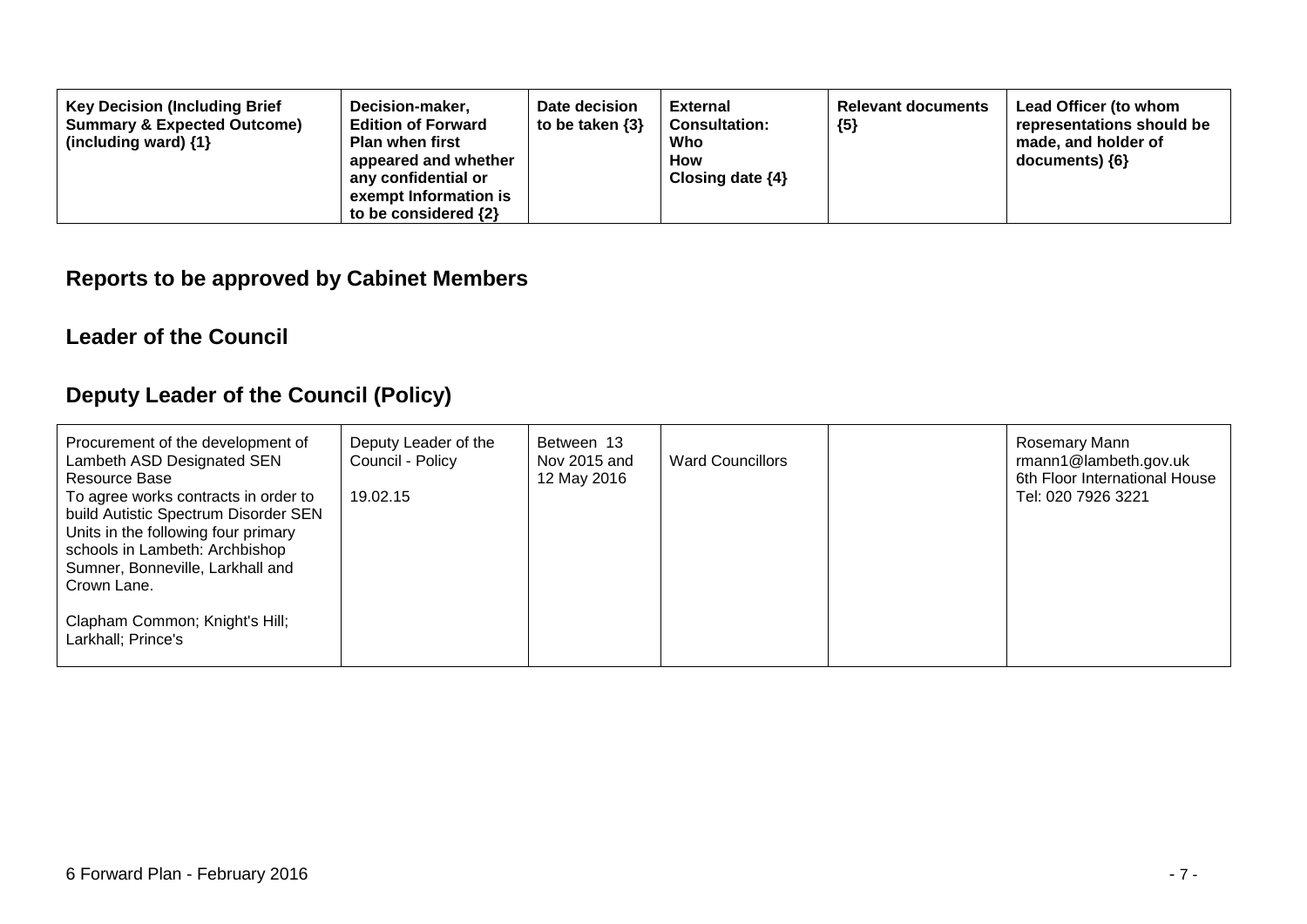| <b>Key Decision (Including Brief</b><br><b>Summary &amp; Expected Outcome)</b><br>(including ward) {1}                                                                                                      | Decision-maker,<br><b>Edition of Forward</b><br><b>Plan when first</b><br>appeared and whether<br>any confidential or<br>exempt Information is<br>to be considered {2} | Date decision<br>to be taken $\{3\}$      | <b>External</b><br><b>Consultation:</b><br>Who<br>How<br>Closing date $\{4\}$  | <b>Relevant documents</b><br>${5}$ | Lead Officer (to whom<br>representations should be<br>made, and holder of<br>$documents)$ {6}                                                                                              |
|-------------------------------------------------------------------------------------------------------------------------------------------------------------------------------------------------------------|------------------------------------------------------------------------------------------------------------------------------------------------------------------------|-------------------------------------------|--------------------------------------------------------------------------------|------------------------------------|--------------------------------------------------------------------------------------------------------------------------------------------------------------------------------------------|
| Semi Independent Living for 16+<br>The contract is to be extended to<br>enable one single tender of adults and<br>childrens' services. The extension will<br>allow time to prepare for a single<br>pathway. | Deputy Leader of the<br>Council - Policy<br>12 September 2014                                                                                                          | Between 18<br>Nov 2015 and<br>28 Feb 2016 | A full consultation<br>process was<br>undertaken for the<br>original contract. |                                    | Linnette Taylor, Strategiv<br><b>Commissioning Officer</b><br>LTaylor5@lambeth.gov.uk<br>Children & Young People<br>Services, 205 Stockwell<br>Road,, London,, SW9 9SL<br>Tel: 02079265214 |
| All Wards                                                                                                                                                                                                   |                                                                                                                                                                        |                                           |                                                                                |                                    |                                                                                                                                                                                            |

## **Deputy Leader of the Council - Finance and Investment**

| <b>Black Cultural Archives Lease</b><br>This decision proposes an extension<br>to the lease of the first floor of the<br>property at 1 Othello Close, London<br>SE11 4RE to the Black Cultural<br>Archives (BCA) for an additional<br>period of 5 years. | Deputy Leader of the<br>Council - Finance and<br>Investment<br>14 August 2015 | Between 7 Dec<br>2015 and 1 Mar<br>2016 |  | Dawn Bunce |
|----------------------------------------------------------------------------------------------------------------------------------------------------------------------------------------------------------------------------------------------------------|-------------------------------------------------------------------------------|-----------------------------------------|--|------------|
| Prince's                                                                                                                                                                                                                                                 |                                                                               |                                         |  |            |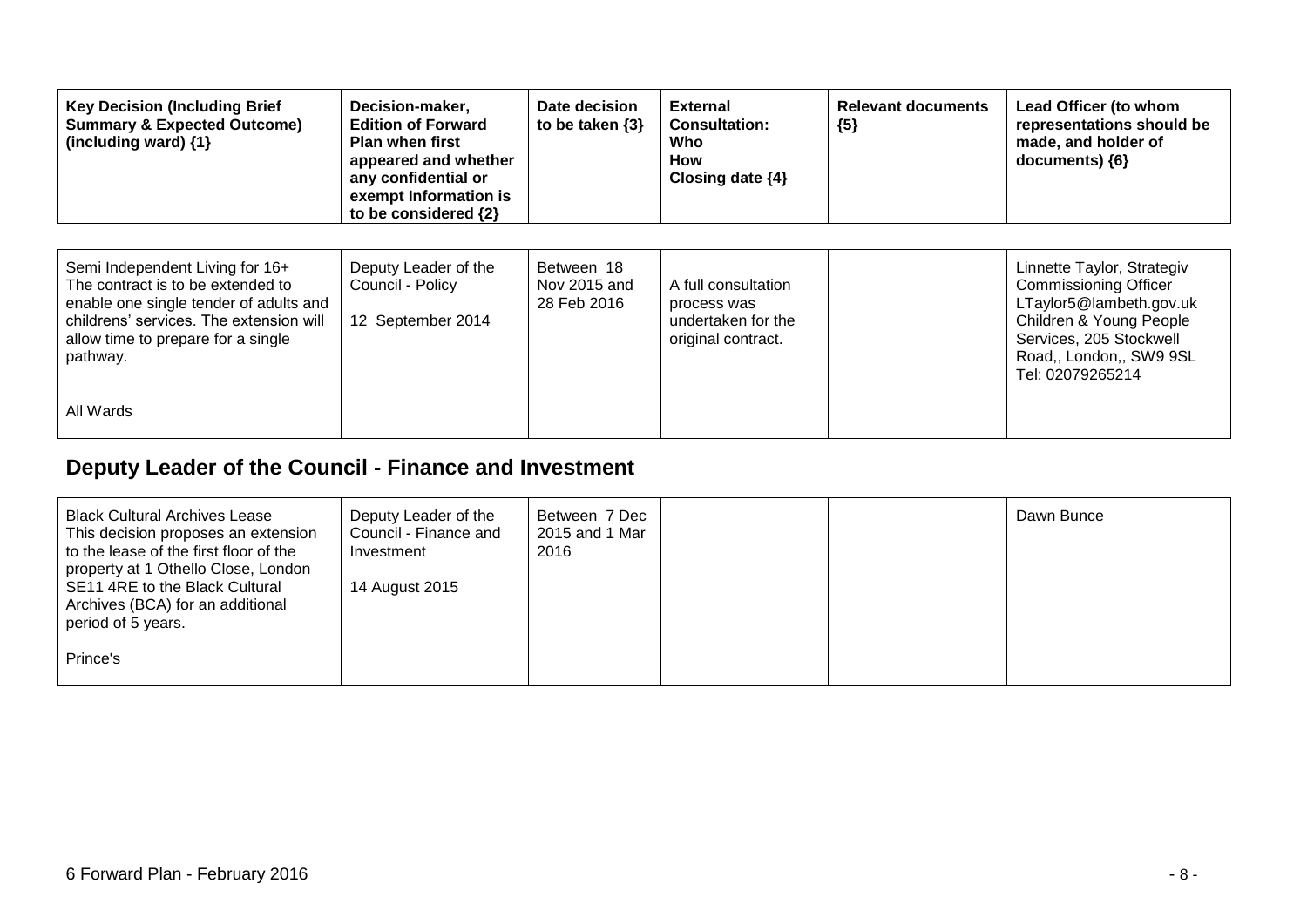| <b>Key Decision (Including Brief</b><br><b>Summary &amp; Expected Outcome)</b><br>(including ward) $\{1\}$                                                                                                                                                           | Decision-maker,<br><b>Edition of Forward</b><br><b>Plan when first</b><br>appeared and whether<br>any confidential or<br>exempt Information is<br>to be considered {2} | Date decision<br>to be taken $\{3\}$      | <b>External</b><br><b>Consultation:</b><br>Who<br>How<br>Closing date {4} | <b>Relevant documents</b><br>${5}$                                                  | Lead Officer (to whom<br>representations should be<br>made, and holder of<br>documents) {6}                                                       |
|----------------------------------------------------------------------------------------------------------------------------------------------------------------------------------------------------------------------------------------------------------------------|------------------------------------------------------------------------------------------------------------------------------------------------------------------------|-------------------------------------------|---------------------------------------------------------------------------|-------------------------------------------------------------------------------------|---------------------------------------------------------------------------------------------------------------------------------------------------|
| Contract for Provision of<br><b>Communications Services to Harrow</b><br>Council<br>Lambeth Communications has been<br>awarded the contract to provide a full<br>communications service to Harrow<br>council from April 1 2015 up to 31<br>January 2019<br>All Wards | Deputy Leader of the<br>Council - Finance and<br>Investment<br>24th December 2015                                                                                      | Between 24<br>Dec 2015 and<br>24 Mar 2015 |                                                                           | <b>Contract for Provision</b><br>of Communications<br>Services to Harrow<br>Council | Julian Ellerby, Director<br>Campaigns and<br>Communications<br>jellerby@lambeth.gov.uk<br>Lambeth Town Hall, Brixton<br>Hill, London SW2 1RW      |
| Lambeth-Southwark Barristers'<br>Framework<br>The proposal is to procure specialist<br>legal advocacy and advice services<br>typically provided by barristers through<br>the establishment of a framework<br>comprised of barristers' chambers.<br>All Wards         | Deputy Leader of the<br>Council - Finance and<br>Investment                                                                                                            | 1 Jul 2016                                |                                                                           |                                                                                     | Andrew Pavlou, Senior<br><b>Contracts Lawyer</b><br>apavlou@lambeth.gov.uk<br>Room 205, Legal Section,<br>Lambeth Town Hall<br>Tel: 020 7926 2506 |
| Additional Fees and Charges for<br>2015/16<br>Creation of new fees and charges<br>needed for implementation before<br>April 2016, in order to address in-year<br>budget pressures<br>All Wards                                                                       | Deputy Leader of the<br>Council - Finance and<br>Investment<br>24th December 2015                                                                                      | Between 22<br>Jan 2016 and<br>23 Mar 2016 |                                                                           | <b>Additional Fees and</b><br>Charges for 2015/16                                   | Kevin Crook, Waste Strategy<br>Manager<br>kcrook@lambeth.gov.uk<br>Shakespeare House<br>Tel: 020 7926 8973                                        |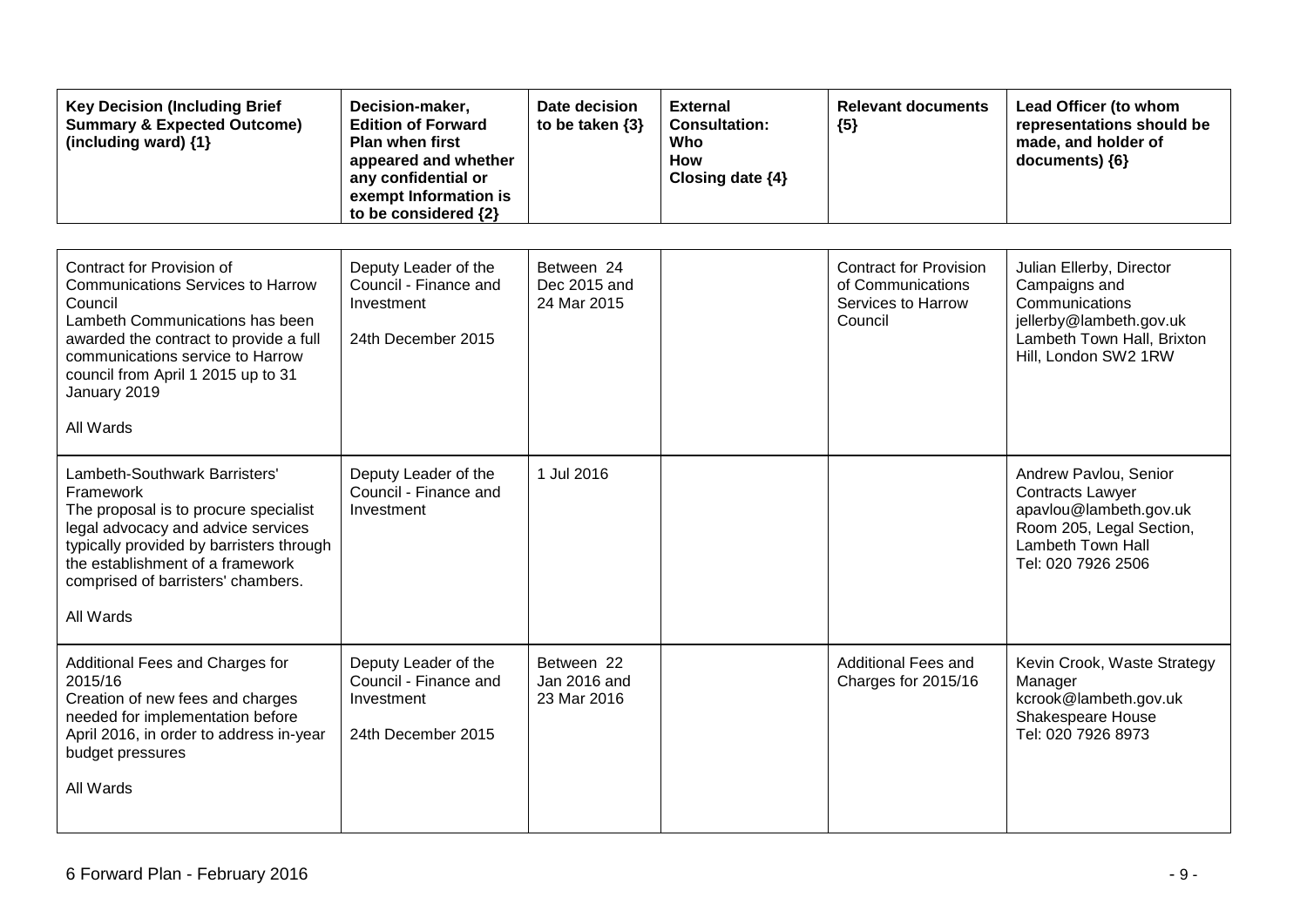| <b>Key Decision (Including Brief</b><br><b>Summary &amp; Expected Outcome)</b><br>(including ward) {1}                                                                                                                                                                                                           | Decision-maker,<br><b>Edition of Forward</b><br><b>Plan when first</b><br>appeared and whether<br>any confidential or<br>exempt Information is<br>to be considered {2} | Date decision<br>to be taken $\{3\}$     | <b>External</b><br><b>Consultation:</b><br>Who<br><b>How</b><br>Closing date {4} | <b>Relevant documents</b><br>${5}$ | Lead Officer (to whom<br>representations should be<br>made, and holder of<br>documents) {6}                                                                                                |
|------------------------------------------------------------------------------------------------------------------------------------------------------------------------------------------------------------------------------------------------------------------------------------------------------------------|------------------------------------------------------------------------------------------------------------------------------------------------------------------------|------------------------------------------|----------------------------------------------------------------------------------|------------------------------------|--------------------------------------------------------------------------------------------------------------------------------------------------------------------------------------------|
| Extension of Contract for Hosting and<br>Support for Oracle eBusiness Suite<br>The contract for hosting and<br>support of the Oracle eBusiness<br>Suite is due to expire in June<br>2016. This needs to be extended<br>or competed to allow service<br>continuity for finance, HR and<br>procurement to operate. | Deputy Leader of the<br>Council - Finance and<br>Investment<br>04.09.15                                                                                                | Between 5 Oct<br>2015 and 5 Jan<br>2016  |                                                                                  |                                    | Jason Martin, Technical<br>Project Manager<br>JMartin@lambeth.gov.uk<br>Olive Morris House - 2nd<br><b>Floor</b><br>Tel: 020 7926 6244                                                     |
| Your New Town Hall - Conclusion of<br><b>Unconditional Contract Details</b><br>To conclude contractual matters to<br>enable the Development Agreement<br>with Muse Developments to enter the<br>unconditional phase as per the<br>resolutions made at Cabinet on 7<br>December 2015.<br><b>Brixton Hill</b>      | Deputy Leader of the<br>Council - Finance and<br>Investment<br>18th December 2015<br>Part exempt                                                                       | Between 18<br>Jan 2016 and 1<br>Apr 2016 |                                                                                  |                                    | Mike Pocock, Delivery<br>Director, Business, Growth<br>and Regeneration<br>mpocock@lambeth.gov.uk<br>International House,<br>Canterbury Crescent,<br>London, SW9 7QE<br>Tel: 020 7926 3228 |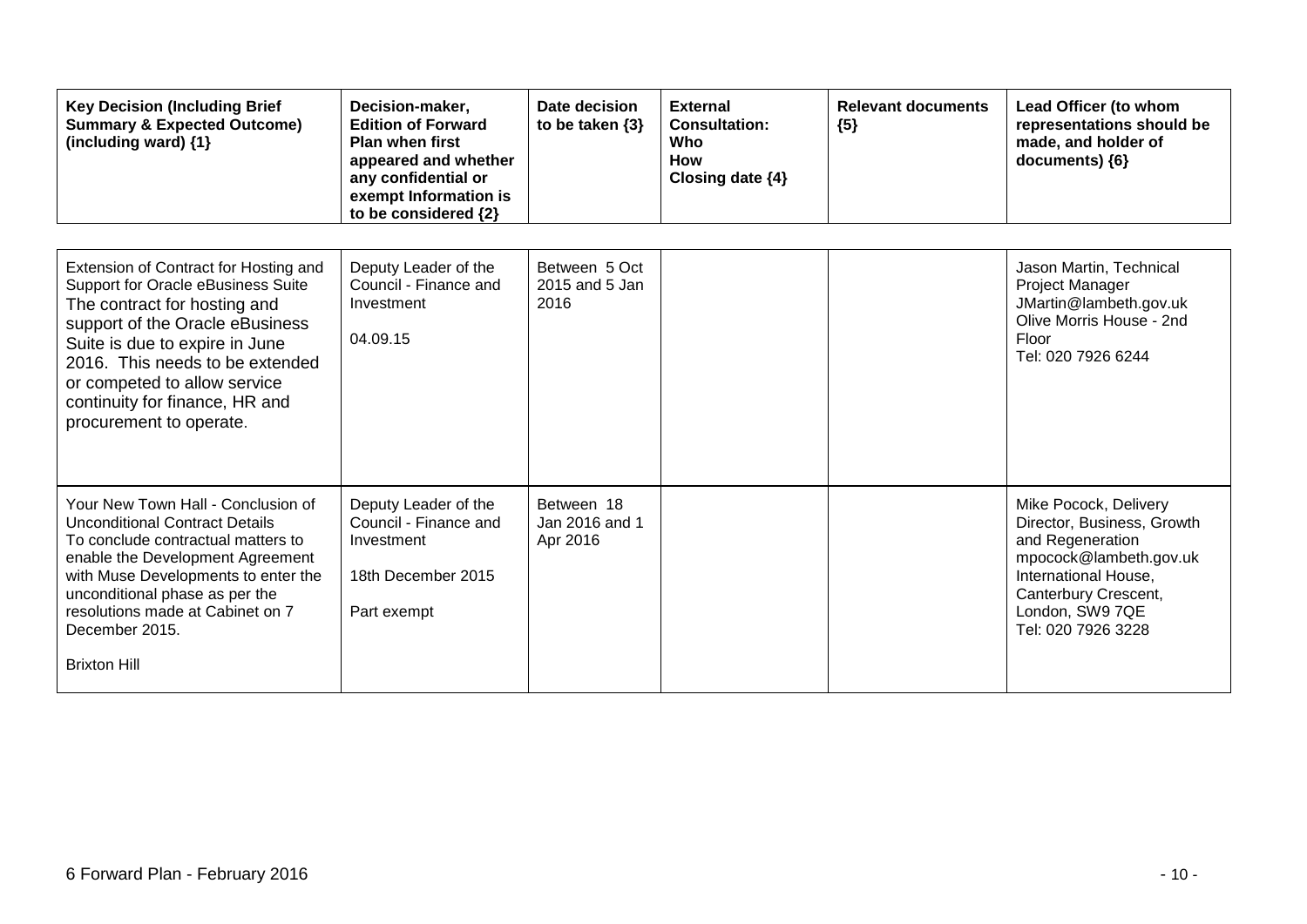| <b>Key Decision (Including Brief</b><br><b>Summary &amp; Expected Outcome)</b><br>(including ward) {1}                                                                                                                                                            | Decision-maker,<br><b>Edition of Forward</b><br><b>Plan when first</b><br>appeared and whether<br>any confidential or<br>exempt Information is<br>to be considered {2}                                                             | Date decision<br>to be taken $\{3\}$ | <b>External</b><br><b>Consultation:</b><br>Who<br><b>How</b><br>Closing date $\{4\}$ | <b>Relevant documents</b><br>${5}$ | Lead Officer (to whom<br>representations should be<br>made, and holder of<br>documents) {6}                                             |
|-------------------------------------------------------------------------------------------------------------------------------------------------------------------------------------------------------------------------------------------------------------------|------------------------------------------------------------------------------------------------------------------------------------------------------------------------------------------------------------------------------------|--------------------------------------|--------------------------------------------------------------------------------------|------------------------------------|-----------------------------------------------------------------------------------------------------------------------------------------|
| Fees and Charges 2016/17<br>As part the annual budget setting, fees<br>and charges are reviewed and<br>updated in line with the agreed fees<br>and charges policy and any changes<br>in the rules and regulations applicable<br>to fees and charges.<br>All Wards | Deputy Leader of the<br>Council - Finance and<br>Investment                                                                                                                                                                        | 3 Mar 2016                           |                                                                                      | Fees and Charges<br>2016/17        | Hamant Bharadia, Assistant<br>Director of Finance, HRE<br>Hambrook House<br>Tel: 020 7926 9153                                          |
| <b>Waiver to Use Specialist Recruitment</b><br>Agencies to Support Lambeth Housing<br><b>Management Services</b><br>To agree unauthorised spend from 1<br>September 2015 and also to agree the<br>temporary extension of the contracts.<br>All Wards              | Deputy Leader of the<br>Council - Finance and<br>Investment<br>Part exempt<br>Information relating to<br>the financial or business<br>affairs of any particular<br>person (including the<br>authority holding that<br>information) | 7 Mar 2016                           |                                                                                      |                                    | Sumitra Gomer, Interim AD<br><b>Strategy and Regeneration</b><br>SGomer@lambeth.gov.uk<br>3rd floor, Hambrook House<br>Tel: 02079263687 |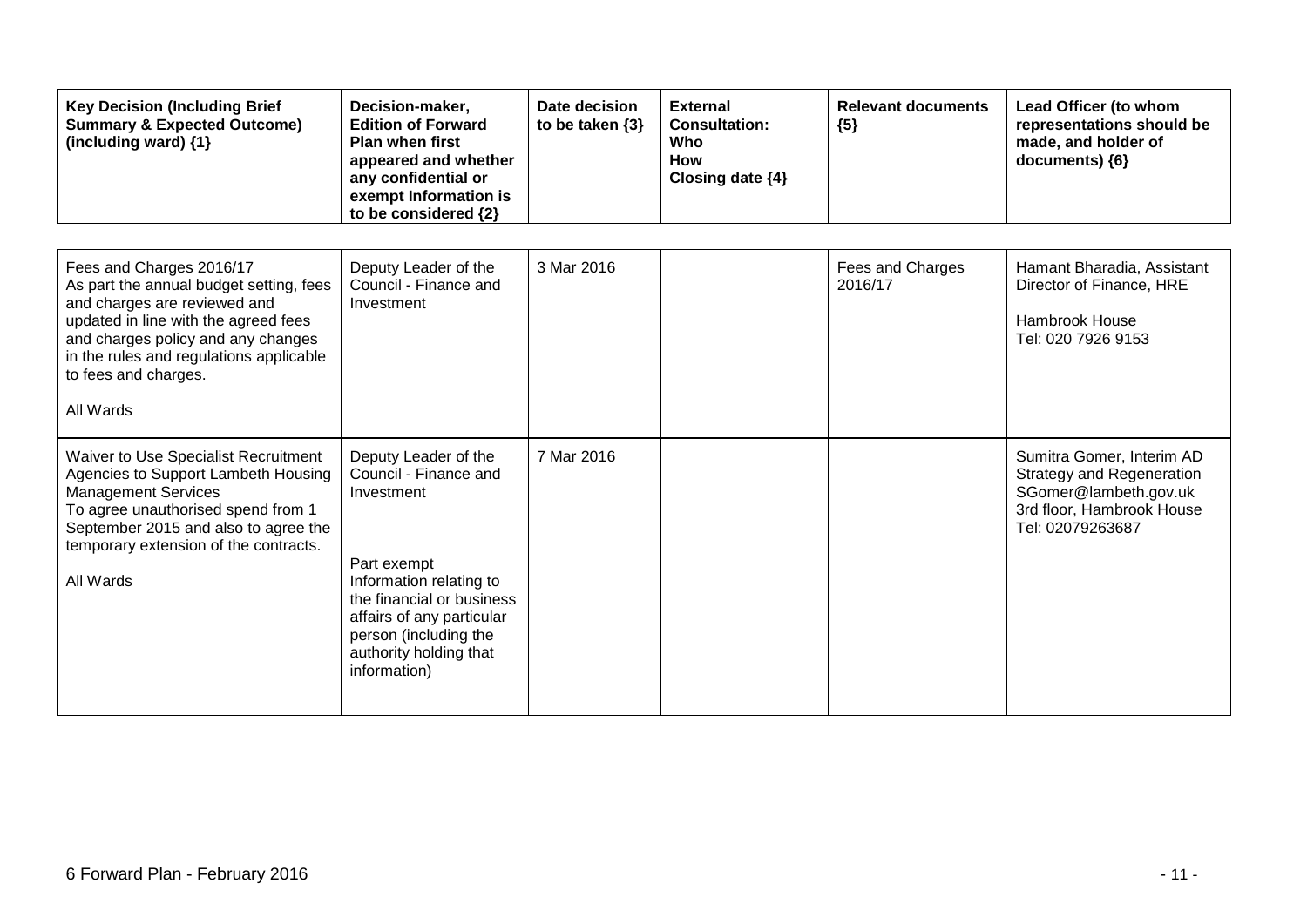| Decision-maker,<br><b>Key Decision (Including Brief</b><br><b>Summary &amp; Expected Outcome)</b><br><b>Edition of Forward</b><br><b>Plan when first</b><br>(including ward) $\{1\}$<br>appeared and whether<br>any confidential or<br>exempt Information is<br>to be considered $\{2\}$ | Date decision<br>to be taken $\{3\}$ | <b>External</b><br><b>Consultation:</b><br>Who<br>How<br>Closing date $\{4\}$ | <b>Relevant documents</b><br>${5}$ | Lead Officer (to whom<br>representations should be<br>made, and holder of<br>documents) ${6}$ |
|------------------------------------------------------------------------------------------------------------------------------------------------------------------------------------------------------------------------------------------------------------------------------------------|--------------------------------------|-------------------------------------------------------------------------------|------------------------------------|-----------------------------------------------------------------------------------------------|
|------------------------------------------------------------------------------------------------------------------------------------------------------------------------------------------------------------------------------------------------------------------------------------------|--------------------------------------|-------------------------------------------------------------------------------|------------------------------------|-----------------------------------------------------------------------------------------------|

#### **Adult Social Care**

| STR direct award to South Thames<br>Crossroads<br>The decision is to award a contract to<br>South Thames Crossroads for a<br>respite sitting service. The service has<br>operated in the borough for a number<br>of years, and is highly regarded by<br>carers and users. The workers are<br>fully trained to offer care and support<br>to people with disabilities, including<br>learning disabilities and dementia. | Cabinet Member for<br><b>Adult Social Care</b><br>19 February 2015 | Between 18<br>Nov 2015 and<br>28 Feb 2016 | South Thames<br>Crossroads<br>Carers Hub | Denis O'Rourke, Assistant<br>Director Integrated<br>Commissioning - Adult<br>Mental Health<br>denisorourke@nhs.net |
|-----------------------------------------------------------------------------------------------------------------------------------------------------------------------------------------------------------------------------------------------------------------------------------------------------------------------------------------------------------------------------------------------------------------------|--------------------------------------------------------------------|-------------------------------------------|------------------------------------------|--------------------------------------------------------------------------------------------------------------------|
| All Wards                                                                                                                                                                                                                                                                                                                                                                                                             |                                                                    |                                           |                                          |                                                                                                                    |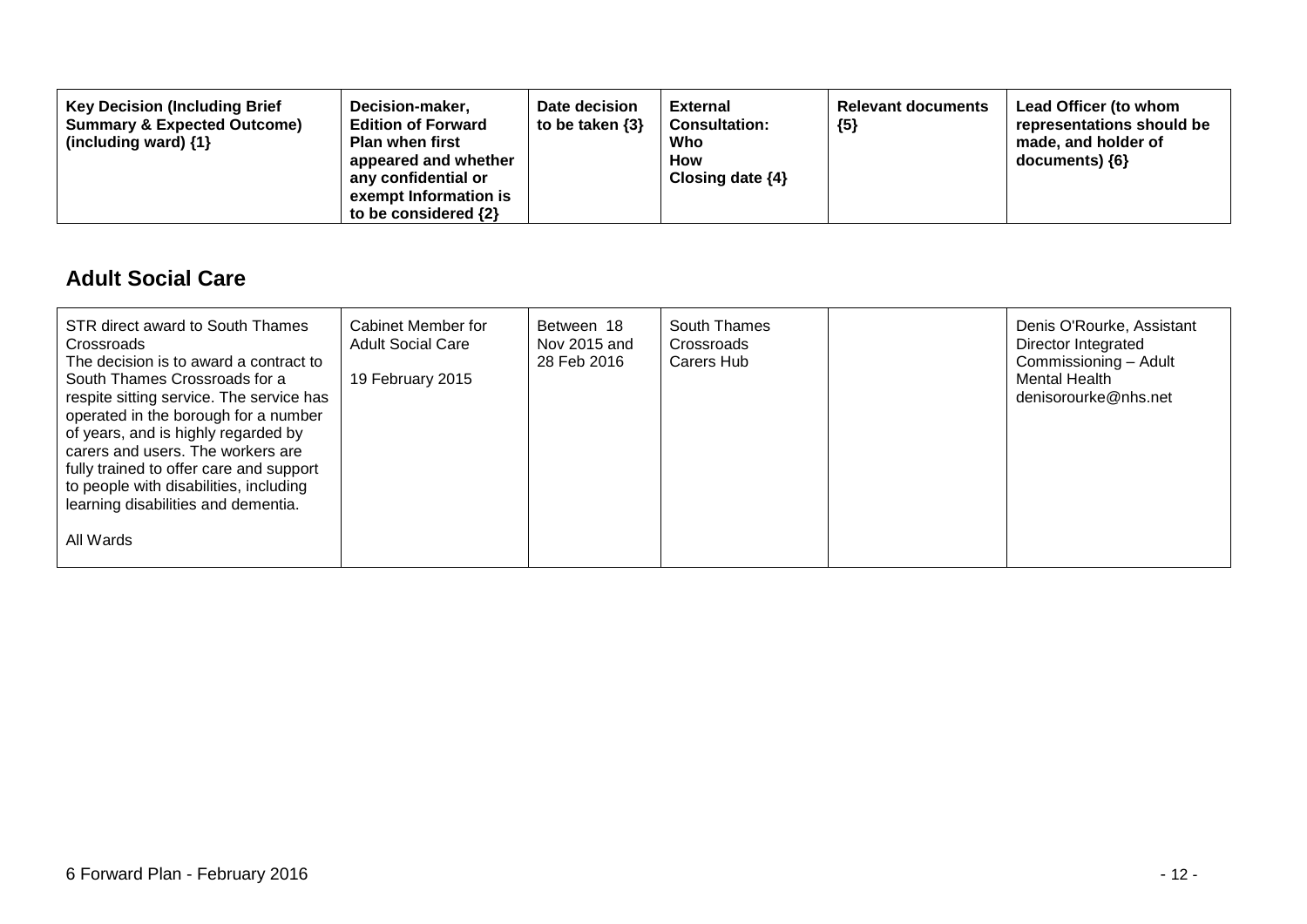| <b>Key Decision (Including Brief</b><br><b>Summary &amp; Expected Outcome)</b><br>(including ward) {1}                                                                                                                                                                                                                                                                                                                                                                                                                                                                                                                                                                                                                                                                                           | Decision-maker,<br><b>Edition of Forward</b><br><b>Plan when first</b><br>appeared and whether<br>any confidential or<br>exempt Information is<br>to be considered {2} | Date decision<br>to be taken $\{3\}$      | <b>External</b><br><b>Consultation:</b><br>Who<br><b>How</b><br>Closing date {4} | <b>Relevant documents</b><br>${5}$ | Lead Officer (to whom<br>representations should be<br>made, and holder of<br>documents) {6}                        |
|--------------------------------------------------------------------------------------------------------------------------------------------------------------------------------------------------------------------------------------------------------------------------------------------------------------------------------------------------------------------------------------------------------------------------------------------------------------------------------------------------------------------------------------------------------------------------------------------------------------------------------------------------------------------------------------------------------------------------------------------------------------------------------------------------|------------------------------------------------------------------------------------------------------------------------------------------------------------------------|-------------------------------------------|----------------------------------------------------------------------------------|------------------------------------|--------------------------------------------------------------------------------------------------------------------|
| The social care element of the<br>Integrated Reablement team to be<br>brought in-house, hosted by GSTT.<br>Decision to have a fully integrated<br>Enablement Service with Guy's and St<br>Thomas' NHS Foundation Trust<br>(GSTT) being the host organisation.<br>Previous attempts to commission the<br>reablement care workers following<br>market testing has failed twice due to<br>provider failure, and the<br>recommendation is that this is now<br>delivered by GSTT. This is in line with<br>the direction of travel for health and<br>social care integration<br>Evidence shows that a well-<br>functioning reablement service will<br>generate savings in the community<br>support budget by reducing the<br>number and size of care packages<br>required post-reablement<br>All Wards | Cabinet Member for<br><b>Adult Social Care</b><br>24th December 2015                                                                                                   | Between 21<br>Jan 2016 and<br>21 Apr 2016 |                                                                                  |                                    | Ginny Hume, Commissioning<br>Lead- Domiciliary Care<br>GHume@lambeth.gov.uk<br>Phoenix House<br>Tel: 020 7926 5178 |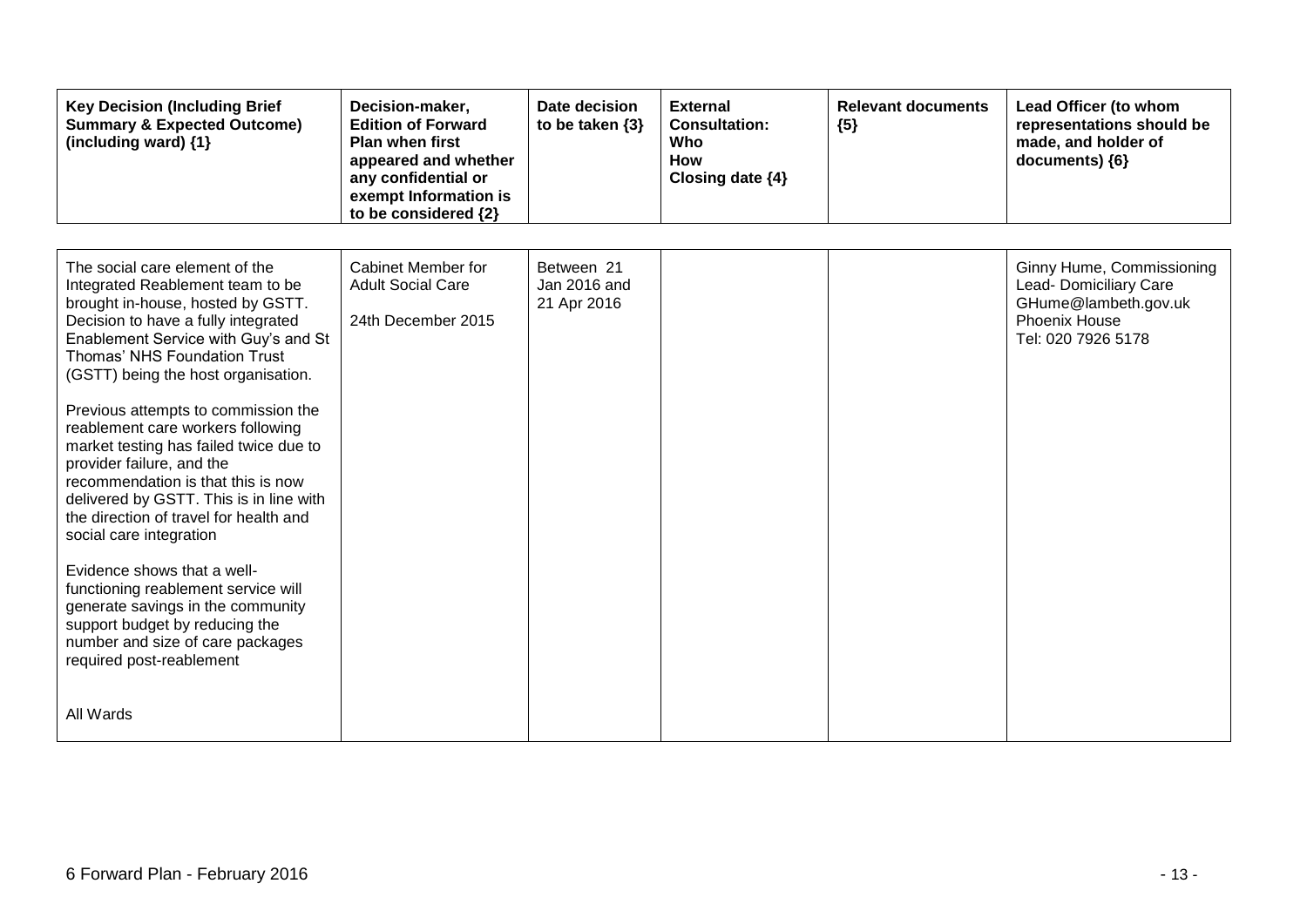| <b>Key Decision (Including Brief</b><br><b>Summary &amp; Expected Outcome)</b><br>(including ward) $\{1\}$                                                                                                                                                  | Decision-maker,<br><b>Edition of Forward</b><br><b>Plan when first</b><br>appeared and whether<br>any confidential or<br>exempt Information is<br>to be considered {2} | Date decision<br>to be taken $\{3\}$ | <b>External</b><br><b>Consultation:</b><br>Who<br>How<br>Closing date $\{4\}$ | <b>Relevant documents</b><br>${5}$ | Lead Officer (to whom<br>representations should be<br>made, and holder of<br>documents) ${6}$         |
|-------------------------------------------------------------------------------------------------------------------------------------------------------------------------------------------------------------------------------------------------------------|------------------------------------------------------------------------------------------------------------------------------------------------------------------------|--------------------------------------|-------------------------------------------------------------------------------|------------------------------------|-------------------------------------------------------------------------------------------------------|
| Passenger Transport Services -<br>tender award recommendation<br>A waiver to procurement regulation, to<br>allow the current providers of<br>passenger transport services to<br>continue to provide the service, whilst<br>a tender process is carried out. | Cabinet Member for<br><b>Adult Social Care,</b><br>Cabinet Member for<br><b>Children and Families</b><br>12 September 2014                                             | Not before 6<br>Jan 2016             | Consultation with<br>providers and users<br>since March 2014                  |                                    | Kelly Renzullo, Senior<br><b>Commissioning Manager</b><br>3rd floor Phoenix House,<br>Wandsworth Road |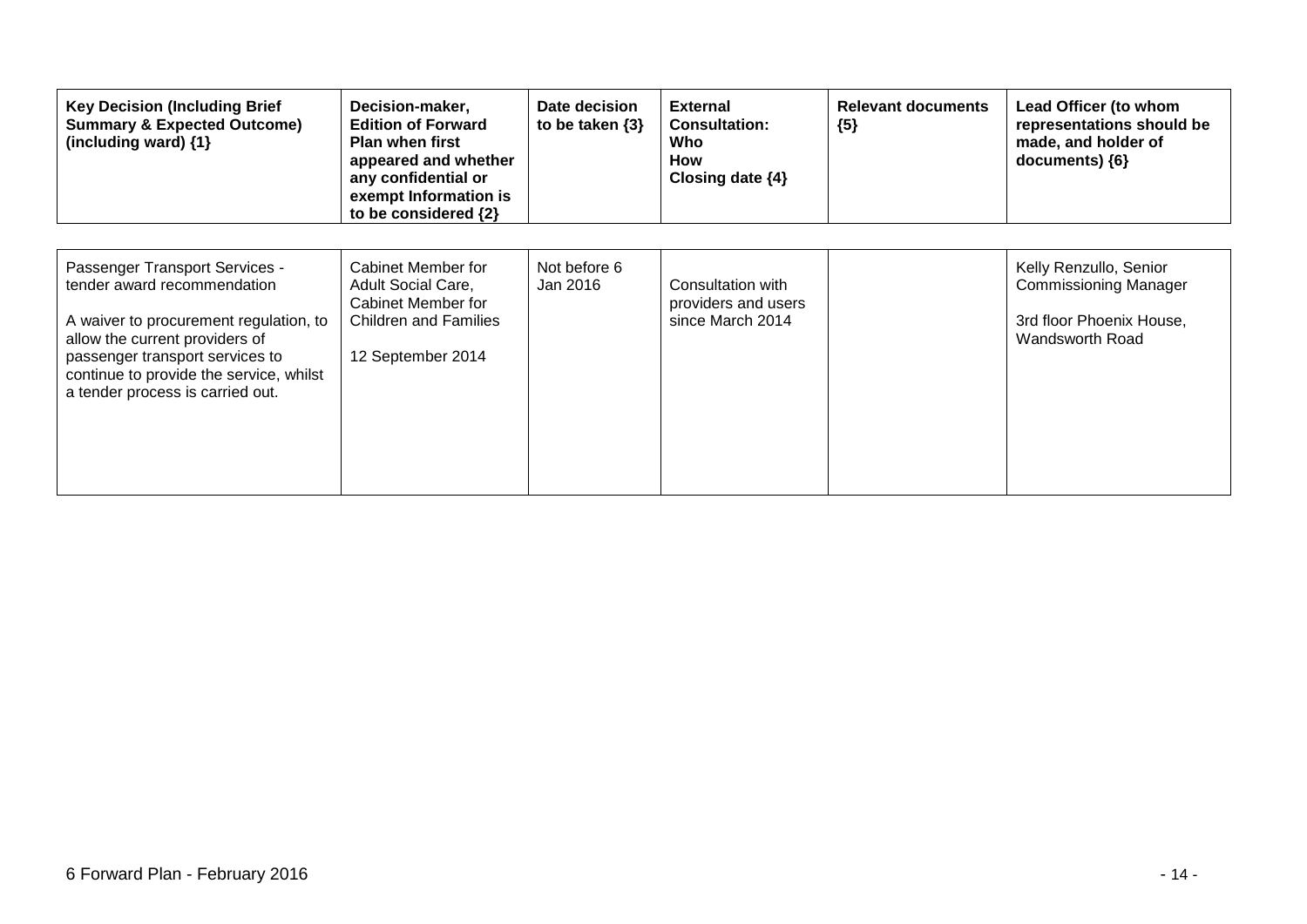| <b>Key Decision (Including Brief</b><br><b>Summary &amp; Expected Outcome)</b><br>(including ward) {1}                                                                                                                                                                                                                                                                                                                                                                                                                                                                                                                                                                                                                                                                                                            | Decision-maker,<br><b>Edition of Forward</b><br><b>Plan when first</b><br>appeared and whether<br>any confidential or<br>exempt Information is<br>to be considered {2} | Date decision<br>to be taken $\{3\}$      | <b>External</b><br><b>Consultation:</b><br>Who<br><b>How</b><br>Closing date {4}                                                                                                                                                                                                                                                                                                                                                                                              | <b>Relevant documents</b><br>${5}$ | Lead Officer (to whom<br>representations should be<br>made, and holder of<br>documents) ${6}$                                             |
|-------------------------------------------------------------------------------------------------------------------------------------------------------------------------------------------------------------------------------------------------------------------------------------------------------------------------------------------------------------------------------------------------------------------------------------------------------------------------------------------------------------------------------------------------------------------------------------------------------------------------------------------------------------------------------------------------------------------------------------------------------------------------------------------------------------------|------------------------------------------------------------------------------------------------------------------------------------------------------------------------|-------------------------------------------|-------------------------------------------------------------------------------------------------------------------------------------------------------------------------------------------------------------------------------------------------------------------------------------------------------------------------------------------------------------------------------------------------------------------------------------------------------------------------------|------------------------------------|-------------------------------------------------------------------------------------------------------------------------------------------|
| Extra Care Housing Developments at<br><b>Elderberry Grove and Denby Court</b><br>A competitive selection process is<br>planned in order to identify a suitably<br>experienced and qualified Registered<br>Provider of Social Housing to design,<br>build and operate two extra care<br>housing schemes on the sites of<br>current sheltered housing schemes<br>which are in the process of being<br>decommissioned. The proposed<br>selection process is robust and<br>transparent and described in a<br>Procurement Strategy report to be<br>approved by the Council's<br>Procurement Board. Following the<br>selection process a decision will be<br>required to enter into formal contract<br>negotiations including land transfer,<br>development and nomination<br>agreements with the successful<br>bidder. | Cabinet Member for<br><b>Adult Social Care</b><br>19.02.15                                                                                                             | Between 18<br>Nov 2015 and<br>28 Feb 2016 | Co production with<br>tenants on service<br>requirement has<br>been underway since<br>decision to redevelop<br>schemes was taken<br>in November 2013.<br>Tenants'<br>representatives are<br>included in<br>production of tender<br>documentation and<br>will be included in the<br>valuation and<br>selection process.<br>Shortlisted providers<br>will be required to<br>present to wider<br>tenants group and<br>feedback will<br>contribute to the<br>selection of the RP. |                                    | David Worrall, Senior<br>Commissioning Manager,<br>Health and Wellbeing<br>dworrall@lambeth.gov.uk<br>Phoenix House<br>Tel: 020 7926 9978 |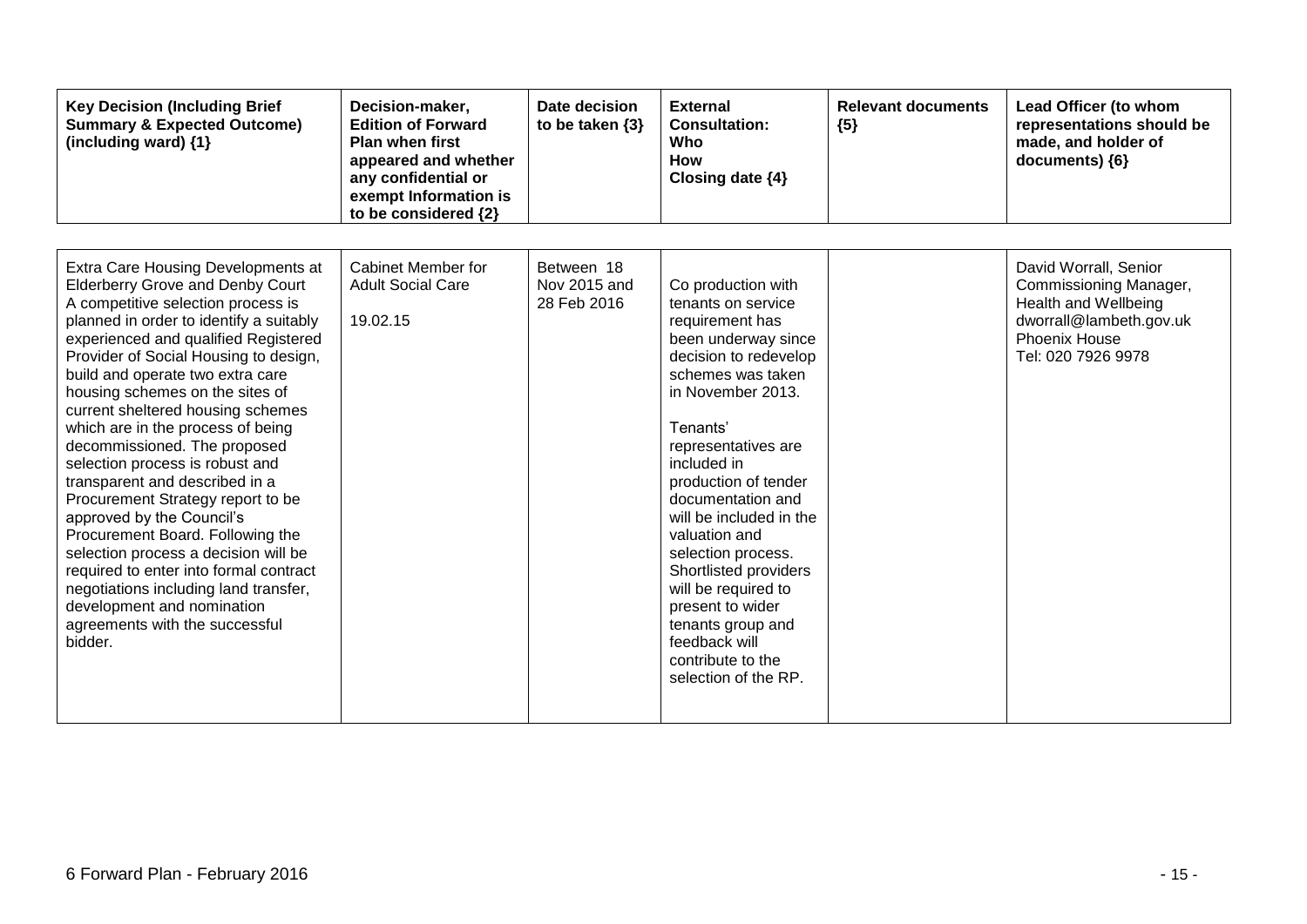| <b>Key Decision (Including Brief</b><br><b>Summary &amp; Expected Outcome)</b><br>(including ward) {1}                                                                                                                                                                                                                                                                                                                       | Decision-maker,<br><b>Edition of Forward</b><br>Plan when first<br>appeared and whether<br>any confidential or<br>exempt Information is<br>to be considered {2} | Date decision<br>to be taken $\{3\}$      | <b>External</b><br><b>Consultation:</b><br>Who<br>How<br>Closing date $\{4\}$                                     | <b>Relevant documents</b><br>${5}$ | Lead Officer (to whom<br>representations should be<br>made, and holder of<br>documents) $\{6\}$                    |
|------------------------------------------------------------------------------------------------------------------------------------------------------------------------------------------------------------------------------------------------------------------------------------------------------------------------------------------------------------------------------------------------------------------------------|-----------------------------------------------------------------------------------------------------------------------------------------------------------------|-------------------------------------------|-------------------------------------------------------------------------------------------------------------------|------------------------------------|--------------------------------------------------------------------------------------------------------------------|
| Extension of Floating Support contract<br>with One Housing<br>The Floating Support service provides<br>support to tenants in independent<br>sheltered housing schemes where<br>there is limited on-site support.<br>Commissioning plans to re-model this<br>service, along with the Emergency<br>Alarm service, over the next year.<br>Services to vulnerable tenants should<br>be continued until this work is<br>complete. | Cabinet Member for<br><b>Adult Social Care</b><br>01/05/2015                                                                                                    | Between 18<br>Nov 2015 and<br>28 Feb 2016 | <b>External consultation</b><br>and co-production<br>will take place, where<br>appropriate, when re-<br>modelling |                                    | Ginny Hume, Commissioning<br>Lead- Domiciliary Care<br>GHume@lambeth.gov.uk<br>Phoenix House<br>Tel: 020 7926 5178 |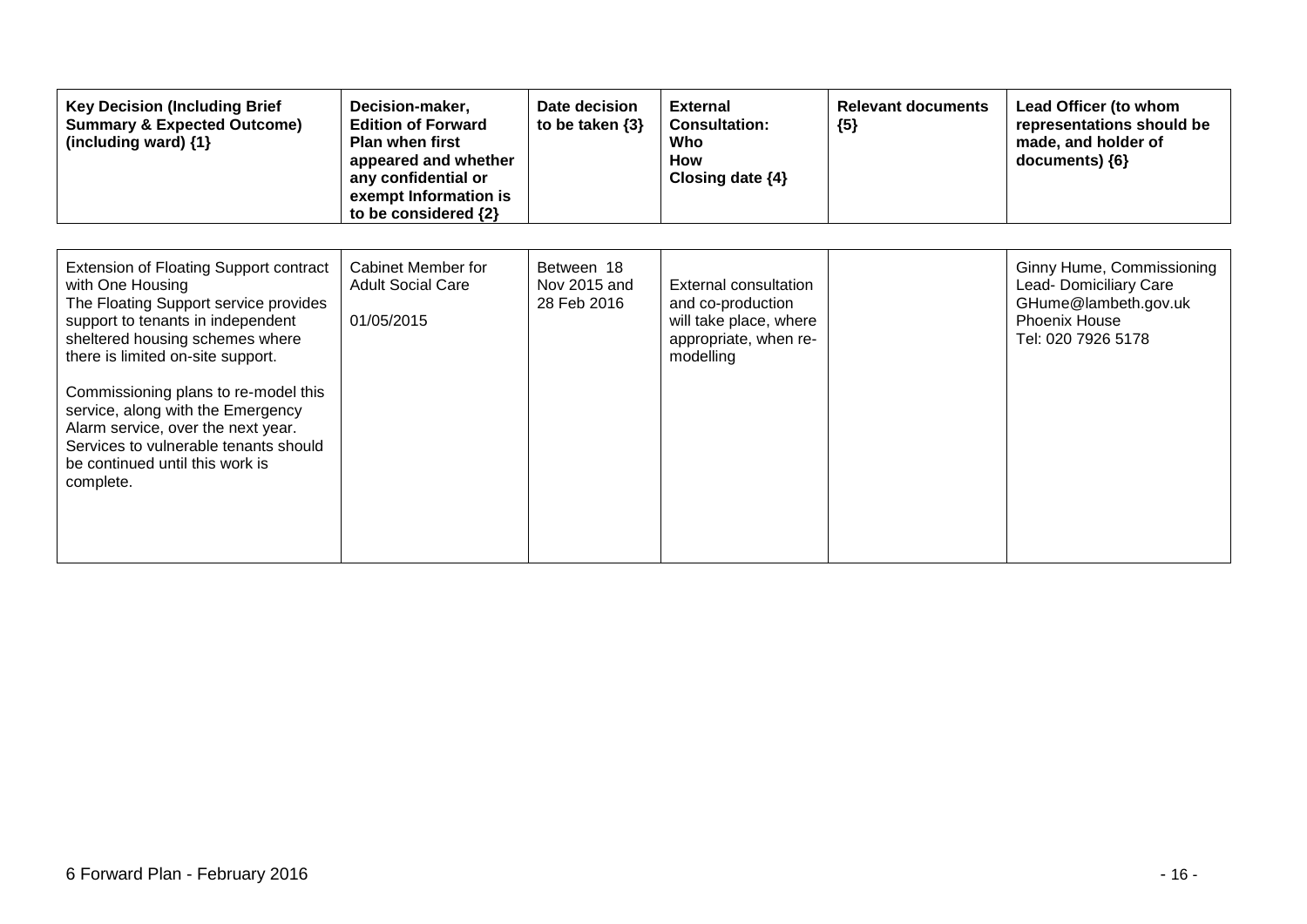| <b>Key Decision (Including Brief</b><br><b>Summary &amp; Expected Outcome)</b><br>(including ward) {1}                                                                                                                                                                                                                                                                                                                      | Decision-maker,<br><b>Edition of Forward</b><br><b>Plan when first</b><br>appeared and whether<br>any confidential or<br>exempt Information is<br>to be considered {2} | Date decision<br>to be taken $\{3\}$      | <b>External</b><br><b>Consultation:</b><br>Who<br><b>How</b><br>Closing date $\{4\}$                           | <b>Relevant documents</b><br>${5}$ | Lead Officer (to whom<br>representations should be<br>made, and holder of<br>documents) {6}                                                                                                      |
|-----------------------------------------------------------------------------------------------------------------------------------------------------------------------------------------------------------------------------------------------------------------------------------------------------------------------------------------------------------------------------------------------------------------------------|------------------------------------------------------------------------------------------------------------------------------------------------------------------------|-------------------------------------------|----------------------------------------------------------------------------------------------------------------|------------------------------------|--------------------------------------------------------------------------------------------------------------------------------------------------------------------------------------------------|
| Home to Day Care Transport<br>Previous contract has been extended<br>until December 31 <sup>st</sup> 2015.<br>New contract required from January<br>1 <sup>st</sup> 2016, for two years.<br>There are plans to reduce usage of<br>this transport over the course of the<br>new contract, but those that currently<br>use it are assessed as requiring it as<br>part of their assessed social care<br>needs (Care Act 2014). | Cabinet Member for<br><b>Adult Social Care</b><br>3 July 2015                                                                                                          | Between 18<br>Nov 2015 and<br>28 Feb 2016 | Consultation with day<br>service users and<br>current users of<br>transport as part of<br>day services review. |                                    | David Minahan, Strategy and<br>Commissioning Manager,<br>Neighbourhoods and Growth,<br>David Minahan, Strategy and<br>Commissioning Manager,<br>Neighbourhoods and Growth                        |
| Procurement Framework for suppliers<br>for Passenger Transport Services -<br>2015-2019- tender award<br>This report proposes a procurement<br>framework of passenger transport<br>providers that can support Lambeth's<br>residents during 2015-19.<br>All Wards                                                                                                                                                            | Cabinet Member for<br><b>Adult Social Care</b><br>24.07.15                                                                                                             | Between 18<br>Nov 2015 and<br>28 Feb 2016 |                                                                                                                |                                    | Vikram Singh Gudra,<br>Procurement Officer- Adult<br>Social Care<br>VGudra@lambeth.gov.uk<br>Procurement Team, 3rd<br>Floor, Phoenix House, 10<br>Wandsworth Road, SW8 2LL<br>Tel: 0207 926 5495 |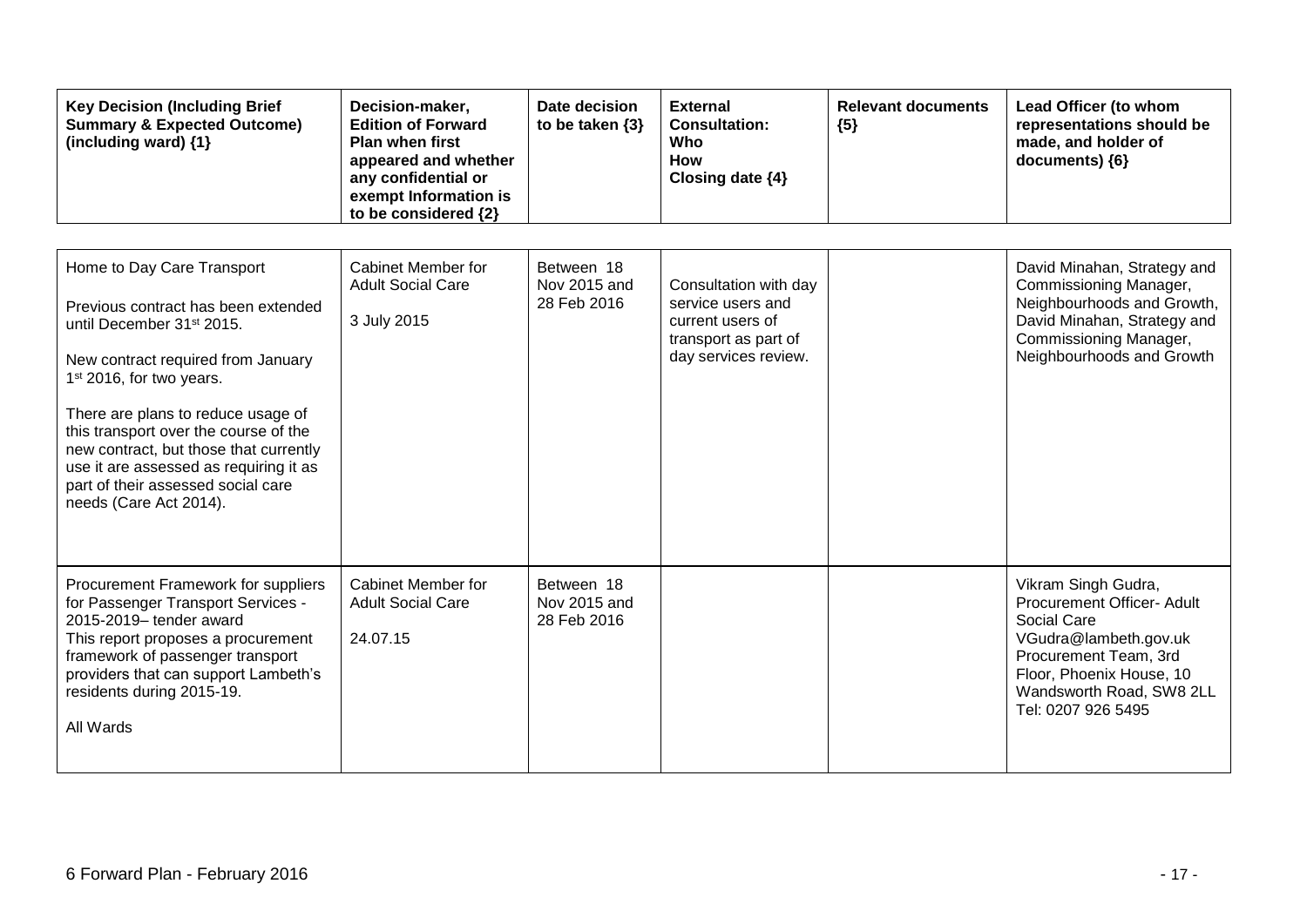| <b>Key Decision (Including Brief</b><br><b>Summary &amp; Expected Outcome)</b><br>(including ward) {1}                                                                                                                                                                                                                                                                                                                                                                                                                                                                                                                                                                                                                                                                                                                                                                                                                       | Decision-maker,<br><b>Edition of Forward</b><br>Plan when first<br>appeared and whether<br>any confidential or<br>exempt Information is<br>to be considered {2} | Date decision<br>to be taken $\{3\}$     | <b>External</b><br><b>Consultation:</b><br>Who<br><b>How</b><br>Closing date {4} | <b>Relevant documents</b><br>${5}$ | Lead Officer (to whom<br>representations should be<br>made, and holder of<br>documents) {6}               |
|------------------------------------------------------------------------------------------------------------------------------------------------------------------------------------------------------------------------------------------------------------------------------------------------------------------------------------------------------------------------------------------------------------------------------------------------------------------------------------------------------------------------------------------------------------------------------------------------------------------------------------------------------------------------------------------------------------------------------------------------------------------------------------------------------------------------------------------------------------------------------------------------------------------------------|-----------------------------------------------------------------------------------------------------------------------------------------------------------------|------------------------------------------|----------------------------------------------------------------------------------|------------------------------------|-----------------------------------------------------------------------------------------------------------|
| <b>Cheviot Gardens Care and Support</b><br>Contract<br>The decision is on the waiver of<br>procurement rules to allow direct<br>award of the care and support contract<br>to Notting Hill Housing Group (NHHG)<br>which is the housing provider at<br>Cheviot Gardens.<br>The contract will be for a period of 3<br>years with a cost of £521k to £600k<br>per annum (the range is due to the<br>demand led nature of the service).<br>Care delivered through this contract is<br>available to all residents in the<br>scheme including those who were<br>resident in the previous sheltered<br>housing scheme and those who<br>purchase a shared- ownership flat,<br>subject to a care needs assessment<br>and a financial assessment.<br>Direct award to NHHG ensures that<br>there is a seamless housing and care<br>service provided to tenants as both<br>elements of the service are delivered<br>by one organisation. | Cabinet Member for<br><b>Adult Social Care</b><br>2 October 2015                                                                                                | Between 2 Nov<br>2015 and 28<br>Feb 2016 |                                                                                  |                                    | Helen Bolger, Strategic<br><b>Commissioning Manager</b><br>3rd Floor, Phoenix House<br>Tel: 020 7926 2724 |
| Knight's Hill                                                                                                                                                                                                                                                                                                                                                                                                                                                                                                                                                                                                                                                                                                                                                                                                                                                                                                                |                                                                                                                                                                 |                                          |                                                                                  |                                    |                                                                                                           |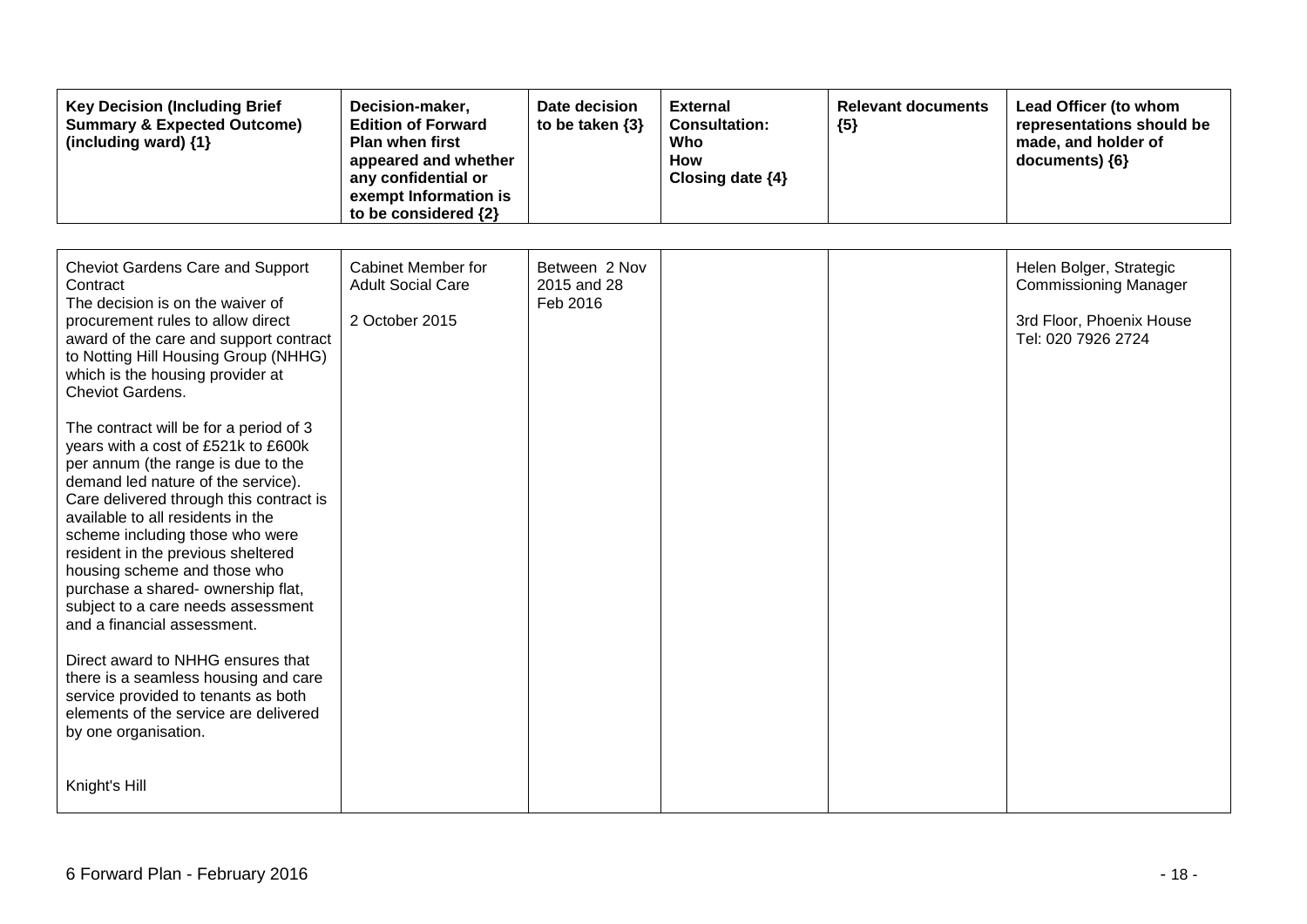| <b>Key Decision (Including Brief</b><br><b>Summary &amp; Expected Outcome)</b><br>(including ward) $\{1\}$                                                                                                                                                                                                                                                                                                                                                                                                                                                                                                                                                                                                           | Decision-maker,<br><b>Edition of Forward</b><br><b>Plan when first</b><br>appeared and whether<br>any confidential or<br>exempt Information is<br>to be considered {2} | Date decision<br>to be taken $\{3\}$     | <b>External</b><br><b>Consultation:</b><br>Who<br><b>How</b><br>Closing date {4} | <b>Relevant documents</b><br>${5}$ | Lead Officer (to whom<br>representations should be<br>made, and holder of<br>documents) ${6}$                                            |
|----------------------------------------------------------------------------------------------------------------------------------------------------------------------------------------------------------------------------------------------------------------------------------------------------------------------------------------------------------------------------------------------------------------------------------------------------------------------------------------------------------------------------------------------------------------------------------------------------------------------------------------------------------------------------------------------------------------------|------------------------------------------------------------------------------------------------------------------------------------------------------------------------|------------------------------------------|----------------------------------------------------------------------------------|------------------------------------|------------------------------------------------------------------------------------------------------------------------------------------|
| Joint Provision of Community<br><b>Equipment for Health and Social Care</b><br>Lambeth Council and Lambeth CCG<br>commission the Community<br>Equipment service jointly and in April<br>2011 awarded a four year contract<br>with a further 1 plus one year<br>extension to 2017. This decision is to:<br>i) Approve a contract extension of 1<br>year from April 1st 2016 to 31st March<br>2017. This is necessary to continue<br>the provision of equipment while a<br>retendering process for this service<br>takes place.<br>ii) Approve a contract variation due to<br>the projected expenditure for the<br>Council for the contract for 15/16<br>increasing in order to meet increased<br>demand.<br>All Wards | Cabinet Member for<br><b>Adult Social Care</b><br>11 December 2015                                                                                                     | Between 11<br>Jan 2016 and 1<br>Apr 2016 |                                                                                  |                                    | Ged Taylor, Lead<br>Commissioner, Integrated<br><b>Commissioning Older Adults</b><br>gtaylor2@lambeth.gov.uk<br>3rd Floor, Phoenix House |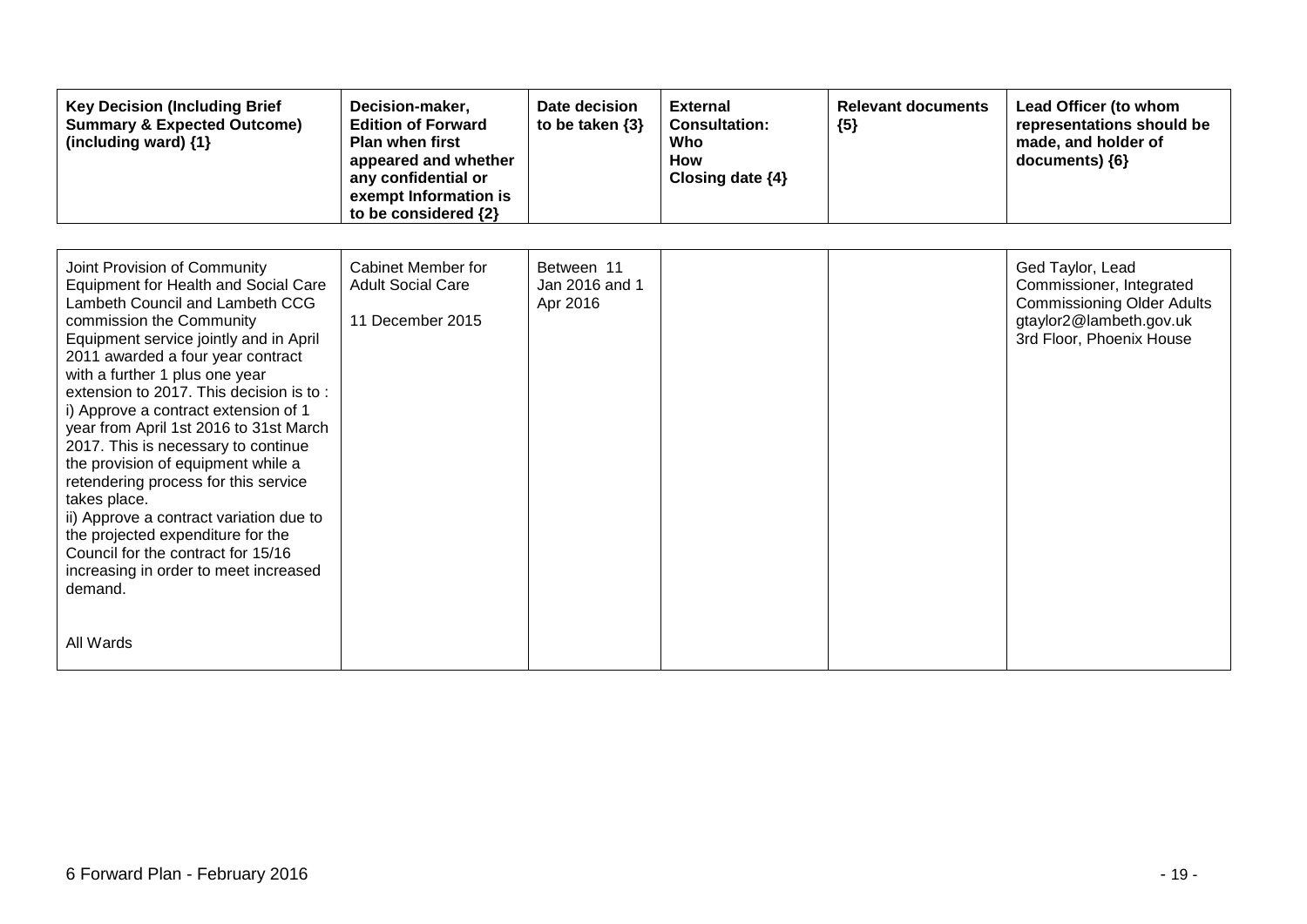| <b>Key Decision (Including Brief</b><br><b>Summary &amp; Expected Outcome)</b><br>(including ward) {1}                                                                                                                                                                                                                                                                                                                      | Decision-maker,<br><b>Edition of Forward</b><br><b>Plan when first</b><br>appeared and whether<br>any confidential or<br>exempt Information is<br>to be considered {2} | Date decision<br>to be taken $\{3\}$     | <b>External</b><br><b>Consultation:</b><br>Who<br><b>How</b><br>Closing date $\{4\}$ | <b>Relevant documents</b><br>${5}$ | Lead Officer (to whom<br>representations should be<br>made, and holder of<br>documents) {6}                               |
|-----------------------------------------------------------------------------------------------------------------------------------------------------------------------------------------------------------------------------------------------------------------------------------------------------------------------------------------------------------------------------------------------------------------------------|------------------------------------------------------------------------------------------------------------------------------------------------------------------------|------------------------------------------|--------------------------------------------------------------------------------------|------------------------------------|---------------------------------------------------------------------------------------------------------------------------|
| <b>Community Support Approved</b><br><b>Provider List Additional Providers</b><br>The community support Approved<br>Provider list was re-opened to<br>applications in October 2015.<br>18 providers met both the financial<br>and quality requirements, and a<br>decision is required to add them to the<br>list of Approved Providers. The<br>additional 18 will bring the total<br>approved providers to 41.<br>All Wards | Cabinet Member for<br><b>Adult Social Care</b><br>18th December 2015                                                                                                   | Between 18<br>Jan 2016 and 1<br>Apr 2016 |                                                                                      |                                    | Ginny Hume, Commissioning<br>Lead- Domiciliary Care<br>GHume@lambeth.gov.uk<br><b>Phoenix House</b><br>Tel: 020 7926 5178 |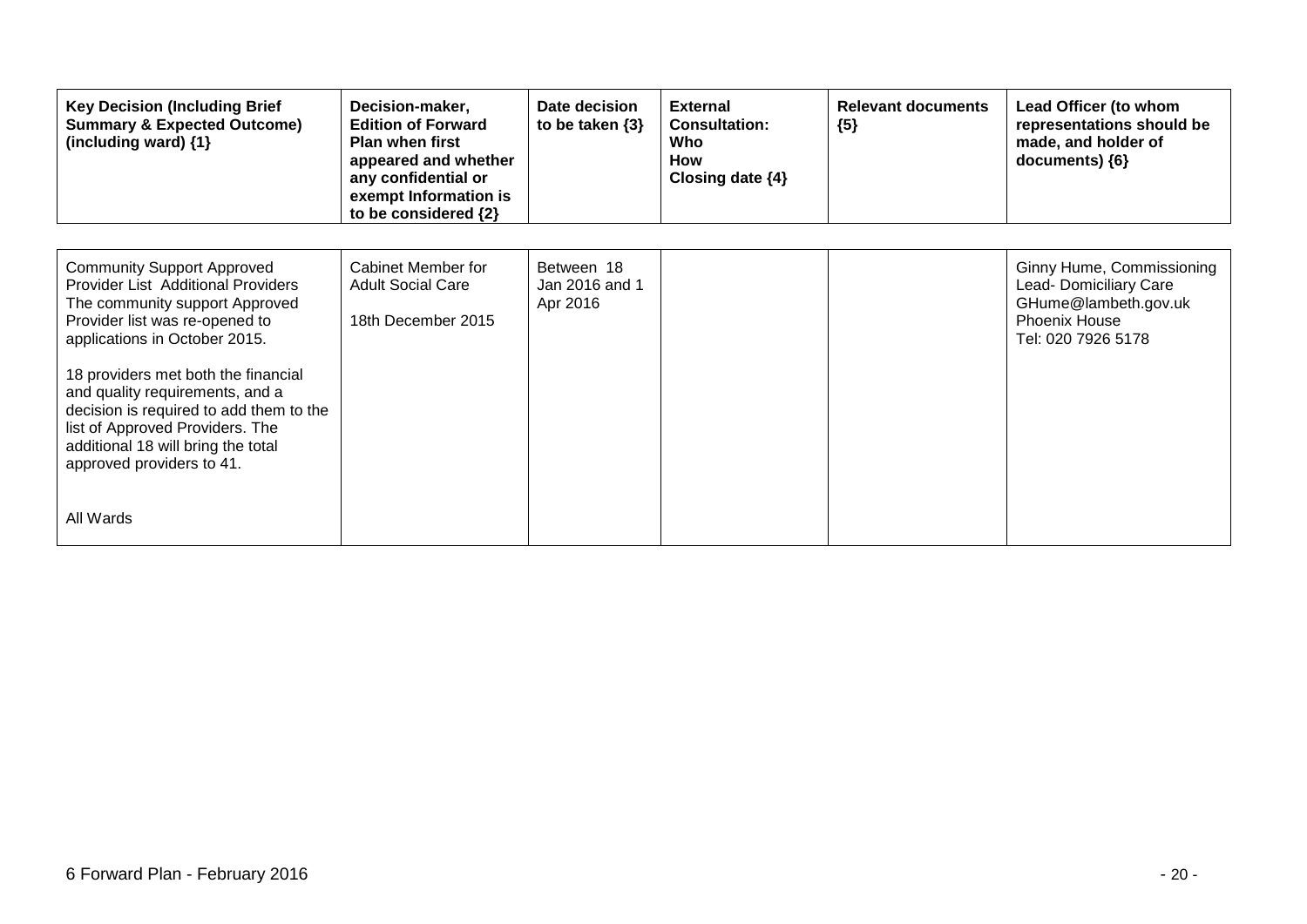| <b>Key Decision (Including Brief</b><br><b>Summary &amp; Expected Outcome)</b><br>(including ward) {1}                                                                                                                                                                                                                                                                                                                                                                                                                                                                                                                                                                                                                                                                                                                                                                                              | Decision-maker,<br><b>Edition of Forward</b><br><b>Plan when first</b><br>appeared and whether<br>any confidential or<br>exempt Information is<br>to be considered {2} | Date decision<br>to be taken $\{3\}$ | <b>External</b><br><b>Consultation:</b><br>Who<br><b>How</b><br>Closing date {4} | <b>Relevant documents</b><br>${5}$ | Lead Officer (to whom<br>representations should be<br>made, and holder of<br>documents) {6}                                              |
|-----------------------------------------------------------------------------------------------------------------------------------------------------------------------------------------------------------------------------------------------------------------------------------------------------------------------------------------------------------------------------------------------------------------------------------------------------------------------------------------------------------------------------------------------------------------------------------------------------------------------------------------------------------------------------------------------------------------------------------------------------------------------------------------------------------------------------------------------------------------------------------------------------|------------------------------------------------------------------------------------------------------------------------------------------------------------------------|--------------------------------------|----------------------------------------------------------------------------------|------------------------------------|------------------------------------------------------------------------------------------------------------------------------------------|
| Older Adult and Disability Services -<br><b>Contract Waivers</b><br>A number of services commissioned<br>by the Council for older adults and<br>people with a disability are subject to<br>service reviews in order to deliver<br>savings from adult social care budgets<br>through service remodelling. This<br>involves commissioners working with<br>providers, partners, users and carers<br>the public to review services with a<br>view to recommissioning, reprocuring<br>and/or remodelling services as<br>appropriate. This work has been<br>progressing during the current<br>financial year but this represents a<br>significant programme of work and<br>there is a need for a further contract<br>extension for a number of contracts for<br>a period of one year with an option to<br>extend for a further year and this is<br>being sought through a waiver<br>request.<br>All Wards | Cabinet Member for<br><b>Adult Social Care</b>                                                                                                                         | 22 Feb 2016                          |                                                                                  |                                    | Ged Taylor, Lead<br>Commissioner, Integrated<br><b>Commissioning Older Adults</b><br>gtaylor2@lambeth.gov.uk<br>3rd Floor, Phoenix House |

### **Children and Families**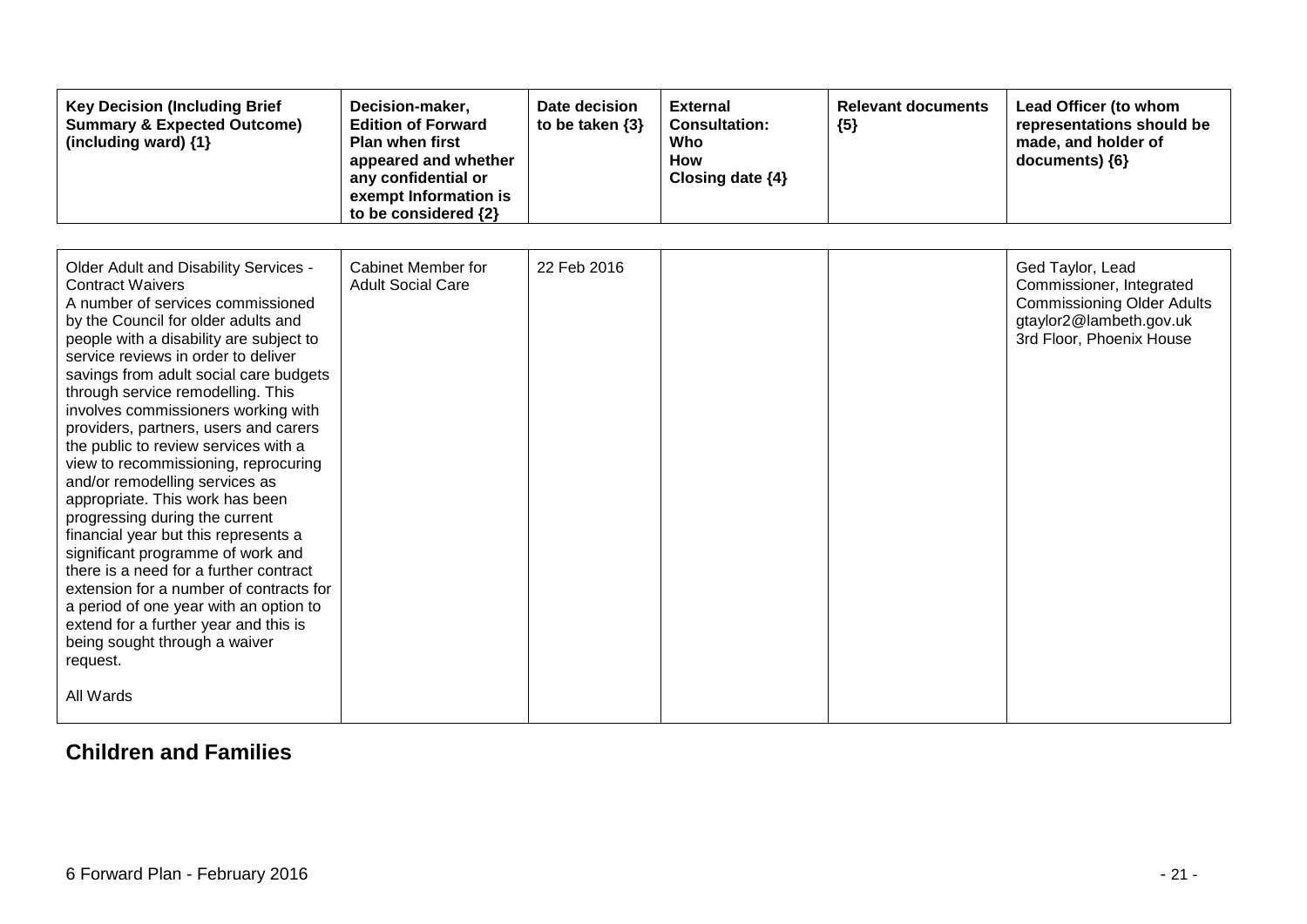| <b>Key Decision (Including Brief</b><br>Decision-maker,<br><b>Summary &amp; Expected Outcome)</b><br><b>Edition of Forward</b><br><b>Plan when first</b><br>(including ward) $\{1\}$<br>appeared and whether<br>any confidential or<br>exempt Information is<br>to be considered $\{2\}$ | Date decision<br>to be taken $\{3\}$ | External<br><b>Consultation:</b><br>Who<br><b>How</b><br>Closing date $\{4\}$ | <b>Relevant documents</b><br>${5}$ | Lead Officer (to whom<br>representations should be<br>made, and holder of<br>$documents)$ {6} |
|------------------------------------------------------------------------------------------------------------------------------------------------------------------------------------------------------------------------------------------------------------------------------------------|--------------------------------------|-------------------------------------------------------------------------------|------------------------------------|-----------------------------------------------------------------------------------------------|
|------------------------------------------------------------------------------------------------------------------------------------------------------------------------------------------------------------------------------------------------------------------------------------------|--------------------------------------|-------------------------------------------------------------------------------|------------------------------------|-----------------------------------------------------------------------------------------------|

## **Environment and Sustainability**

| <b>Brixton Depots Rationalisation -</b><br>Procurement of Construction Works<br>This report aims for the procurement<br>board to grant approval for the<br>Somerleyton Road project team to<br>undertake a competitive tender, with<br>the assistance of Veolia, for a<br>contractor to undertake the<br>construction works of the<br>rationalisation of the Brixton depots<br>which involves the reconfiguration of<br>Shakespeare Road depot and<br>Mahatma Ghandi depot in order to | Cabinet Member for<br>Environment and<br>Sustainability<br>31 October 2014 | Between 26<br>Jun 2015 and<br>28 Feb 2016 | During the planning<br>application process<br>consultations will be<br>undertaken with the<br>public and<br>surrounding<br>communities.<br>Consultation with<br>ward councillors<br>ongoing. | Neil Vokes, Regeneration<br>Project Manager (Housing)<br>nvokes@lambeth.gov.uk<br>1st floor, Phoenix House |
|----------------------------------------------------------------------------------------------------------------------------------------------------------------------------------------------------------------------------------------------------------------------------------------------------------------------------------------------------------------------------------------------------------------------------------------------------------------------------------------|----------------------------------------------------------------------------|-------------------------------------------|----------------------------------------------------------------------------------------------------------------------------------------------------------------------------------------------|------------------------------------------------------------------------------------------------------------|
| accommodate the facilities being<br>relocated from the Angela Davis and<br>(potentially) Wanless Road depots.<br>Approval is also being requested to                                                                                                                                                                                                                                                                                                                                   |                                                                            |                                           |                                                                                                                                                                                              |                                                                                                            |
| procure a contractor for the demolition<br>works of Angela Davis depot once its<br>facilities have been relocated.                                                                                                                                                                                                                                                                                                                                                                     |                                                                            |                                           |                                                                                                                                                                                              |                                                                                                            |
| Coldharbour; Herne Hill                                                                                                                                                                                                                                                                                                                                                                                                                                                                |                                                                            |                                           |                                                                                                                                                                                              |                                                                                                            |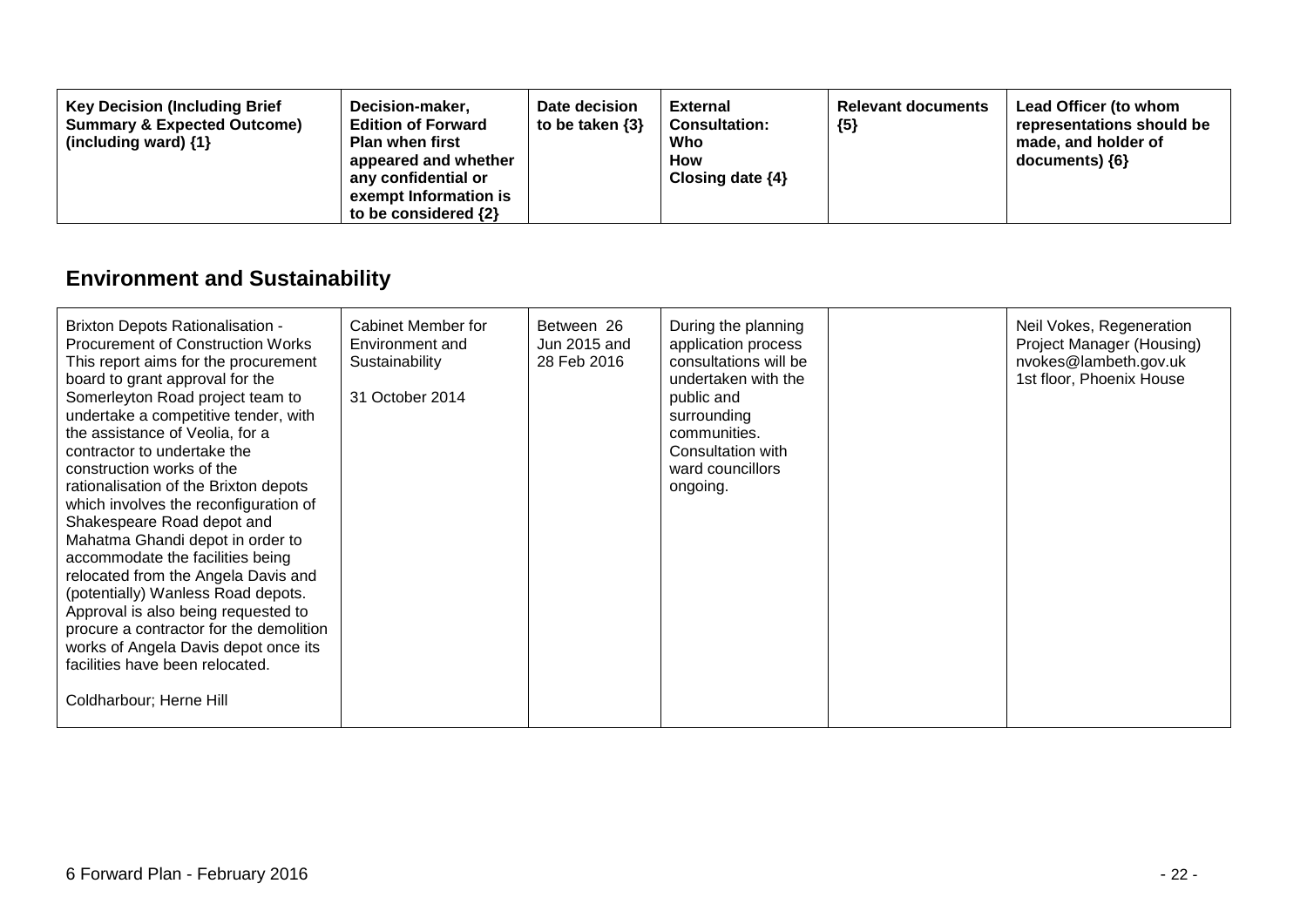| <b>Key Decision (Including Brief</b><br><b>Summary &amp; Expected Outcome)</b><br>(including ward) {1}                                                                                                                                                                                                                                                                                                                                     | Decision-maker,<br><b>Edition of Forward</b><br><b>Plan when first</b><br>appeared and whether<br>any confidential or<br>exempt Information is<br>to be considered {2} | Date decision<br>to be taken $\{3\}$      | <b>External</b><br><b>Consultation:</b><br>Who<br><b>How</b><br>Closing date $\{4\}$ | <b>Relevant documents</b><br>${5}$ | Lead Officer (to whom<br>representations should be<br>made, and holder of<br>documents) {6}                                                                   |
|--------------------------------------------------------------------------------------------------------------------------------------------------------------------------------------------------------------------------------------------------------------------------------------------------------------------------------------------------------------------------------------------------------------------------------------------|------------------------------------------------------------------------------------------------------------------------------------------------------------------------|-------------------------------------------|--------------------------------------------------------------------------------------|------------------------------------|---------------------------------------------------------------------------------------------------------------------------------------------------------------|
| Vale Street reuse and recycling centre<br>decision paper<br>A decision will be made about the<br>future services to be offered at Vale<br><b>Street Recycling and Reuse Centre</b>                                                                                                                                                                                                                                                         | Cabinet Member for<br>Environment and<br>Sustainability<br>19 Feb 2016                                                                                                 | Between 21<br>Mar 2016 and<br>21 Jun 2016 |                                                                                      |                                    | Liz Whitson Cloud, Senior<br>Policy, Equalities and<br>Performance Officer<br>lwhitsoncloud@lambeth.gov.<br>-uk<br><b>Phoenix House</b><br>Tel: 020 7926 0145 |
| <b>Extension for the Parking</b><br>Management Services for Lot 1<br>(Enforcement Services) & Lot 2<br>(Nuisance Vehicle Removal Services)<br>To extend Lots 1 and 2 of the Parking<br>Contract in order to allow for the<br>completion of the current tender.<br>The estimated cost of this extension<br>for a total period of 8 months<br>$(01/02/16 - 31/09/16)$ is approximately<br>£3.3 million for both Lot 1 and Lot 2<br>All Wards | Cabinet Member for<br>Environment and<br>Sustainability<br>15.01.2016                                                                                                  | Between 15<br>Feb 2016 and<br>15 May 2016 |                                                                                      |                                    | Simone Felix, Supplier<br><b>Relationship Officer</b><br>SGFelix@lambeth.gov.uk<br>Blue Star House,, 234-244<br>Stockwell Road,, London,<br>SW9 9SP           |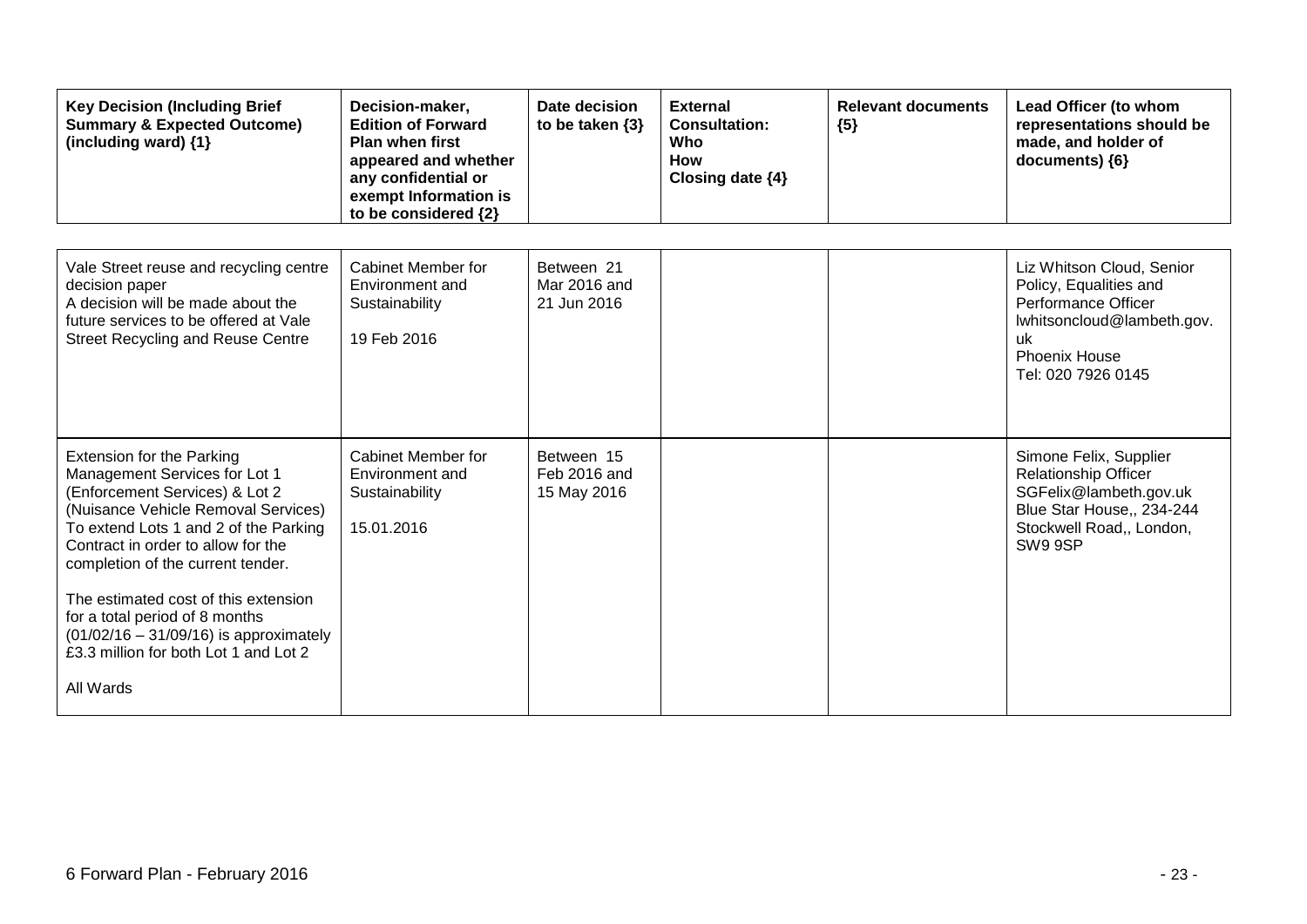| <b>Key Decision (Including Brief</b><br>Decision-maker,<br><b>Summary &amp; Expected Outcome)</b><br><b>Edition of Forward</b><br>(including ward) $\{1\}$<br><b>Plan when first</b><br>appeared and whether<br>any confidential or<br>exempt Information is<br>to be considered $\{2\}$ | Date decision<br>to be taken $\{3\}$ | <b>External</b><br><b>Consultation:</b><br>Who<br><b>How</b><br>Closing date $\{4\}$ | <b>Relevant documents</b><br>${5}$ | Lead Officer (to whom<br>representations should be<br>made, and holder of<br>documents) ${6}$ |
|------------------------------------------------------------------------------------------------------------------------------------------------------------------------------------------------------------------------------------------------------------------------------------------|--------------------------------------|--------------------------------------------------------------------------------------|------------------------------------|-----------------------------------------------------------------------------------------------|
|------------------------------------------------------------------------------------------------------------------------------------------------------------------------------------------------------------------------------------------------------------------------------------------|--------------------------------------|--------------------------------------------------------------------------------------|------------------------------------|-----------------------------------------------------------------------------------------------|

## **Health and Wellbeing**

| Transfer of 2013/14 funding from NHS<br>to Lambeth<br>Transfer of funding via s256 for<br>2013/14 from NHS England to London<br>Borough of Lambeth<br>All Wards          | Cabinet Member for<br>Health and Wellbeing<br>7 February 2014 | Between 26<br>Jun 2015 and<br>28 Feb 2016 | Engagement with<br>LINk/ HealthWatch<br>roundtables, CCG<br>engagement on<br>planning and the BIG<br>Lambeth Health<br>Debate, SLIC<br>Citizens' panel work<br>and Lambeth Living<br>Well Collaborative<br>co-productive work<br>on mental health.<br>This work is ongoing<br>and developing. |                                                                                                                           |
|--------------------------------------------------------------------------------------------------------------------------------------------------------------------------|---------------------------------------------------------------|-------------------------------------------|-----------------------------------------------------------------------------------------------------------------------------------------------------------------------------------------------------------------------------------------------------------------------------------------------|---------------------------------------------------------------------------------------------------------------------------|
| Mental Health Accommodation and<br>Community Support contract.<br>Extension of the Mental Health<br><b>Accommodation and Community</b><br>Support contract.<br>All Wards | <b>Cabinet Member for</b><br>Health and Wellbeing<br>16.05.14 | Between 26<br>Jun 2015 and<br>28 Feb 2016 |                                                                                                                                                                                                                                                                                               | Denis O'Rourke, Assistant<br>Director Integrated<br>Commissioning - Adult<br><b>Mental Health</b><br>denisorourke@nhs.net |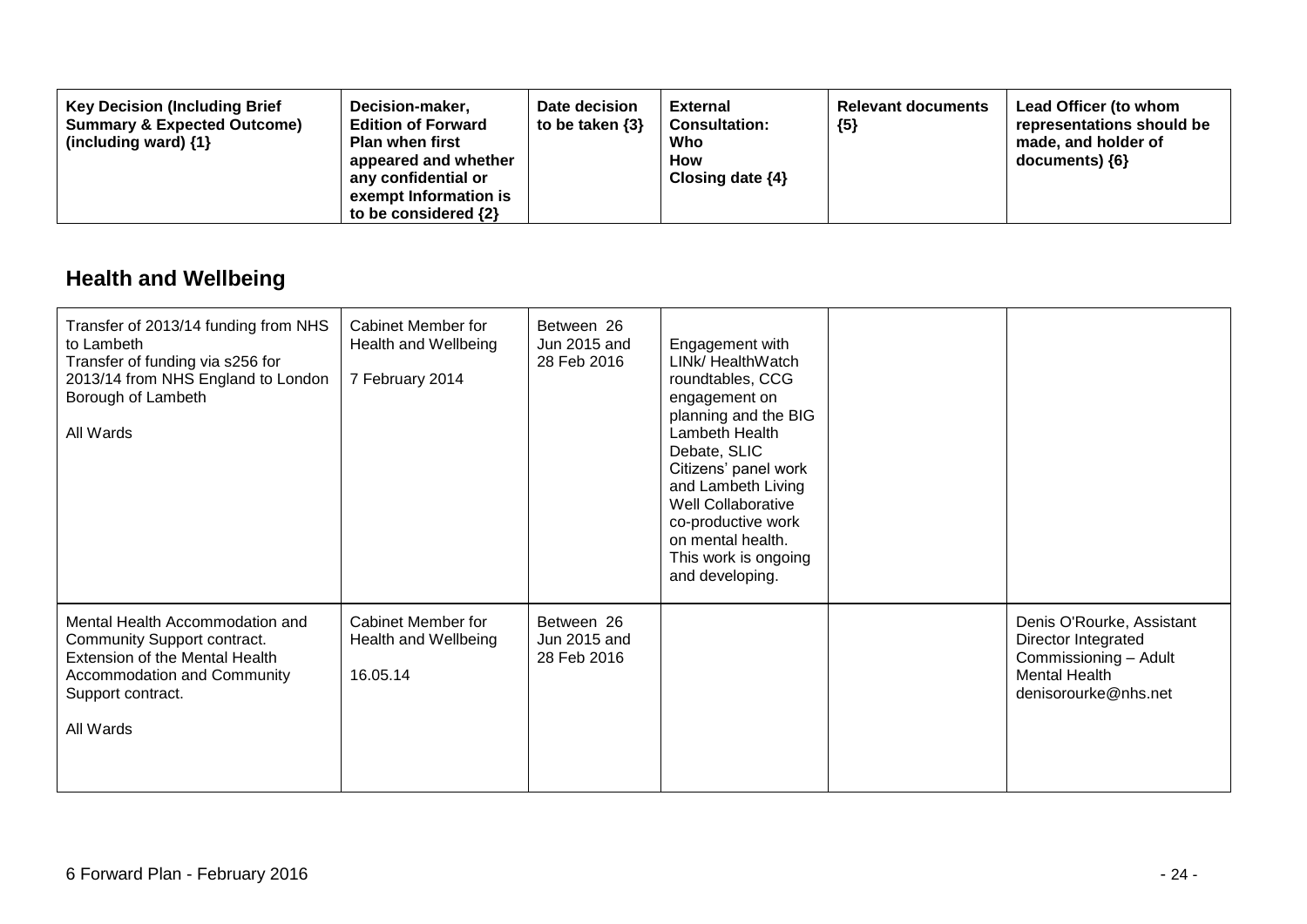| <b>Key Decision (Including Brief</b><br><b>Summary &amp; Expected Outcome)</b><br>(including ward) {1}                                      | Decision-maker,<br><b>Edition of Forward</b><br><b>Plan when first</b><br>appeared and whether<br>any confidential or<br>exempt Information is<br>to be considered {2} | Date decision<br>to be taken $\{3\}$      | <b>External</b><br><b>Consultation:</b><br>Who<br><b>How</b><br>Closing date $\{4\}$                                                                                                                                                                                                          | <b>Relevant documents</b><br>${5}$ | Lead Officer (to whom<br>representations should be<br>made, and holder of<br>documents) ${6}$      |
|---------------------------------------------------------------------------------------------------------------------------------------------|------------------------------------------------------------------------------------------------------------------------------------------------------------------------|-------------------------------------------|-----------------------------------------------------------------------------------------------------------------------------------------------------------------------------------------------------------------------------------------------------------------------------------------------|------------------------------------|----------------------------------------------------------------------------------------------------|
| <b>Better Care Fund</b><br>To finalise and agree the approach to<br>developing the Better Care Fund for<br>Lambeth for 2014-16<br>All Wards | Cabinet Member for<br>Health and Wellbeing<br>7 February 2014                                                                                                          | Between 26<br>Jun 2015 and<br>28 Feb 2016 | Engagement with<br>LINk/ HealthWatch<br>roundtables, CCG<br>engagement on<br>planning and the BIG<br>Lambeth Health<br>Debate, SLIC<br>Citizens' panel work<br>and Lambeth Living<br>Well Collaborative<br>co-productive work<br>on mental health.<br>This work is ongoing<br>and developing. |                                    | Moira McGrath, Director of<br><b>Strategy and Commissioning</b><br>Adults<br>moira.mcgrath@nhs.net |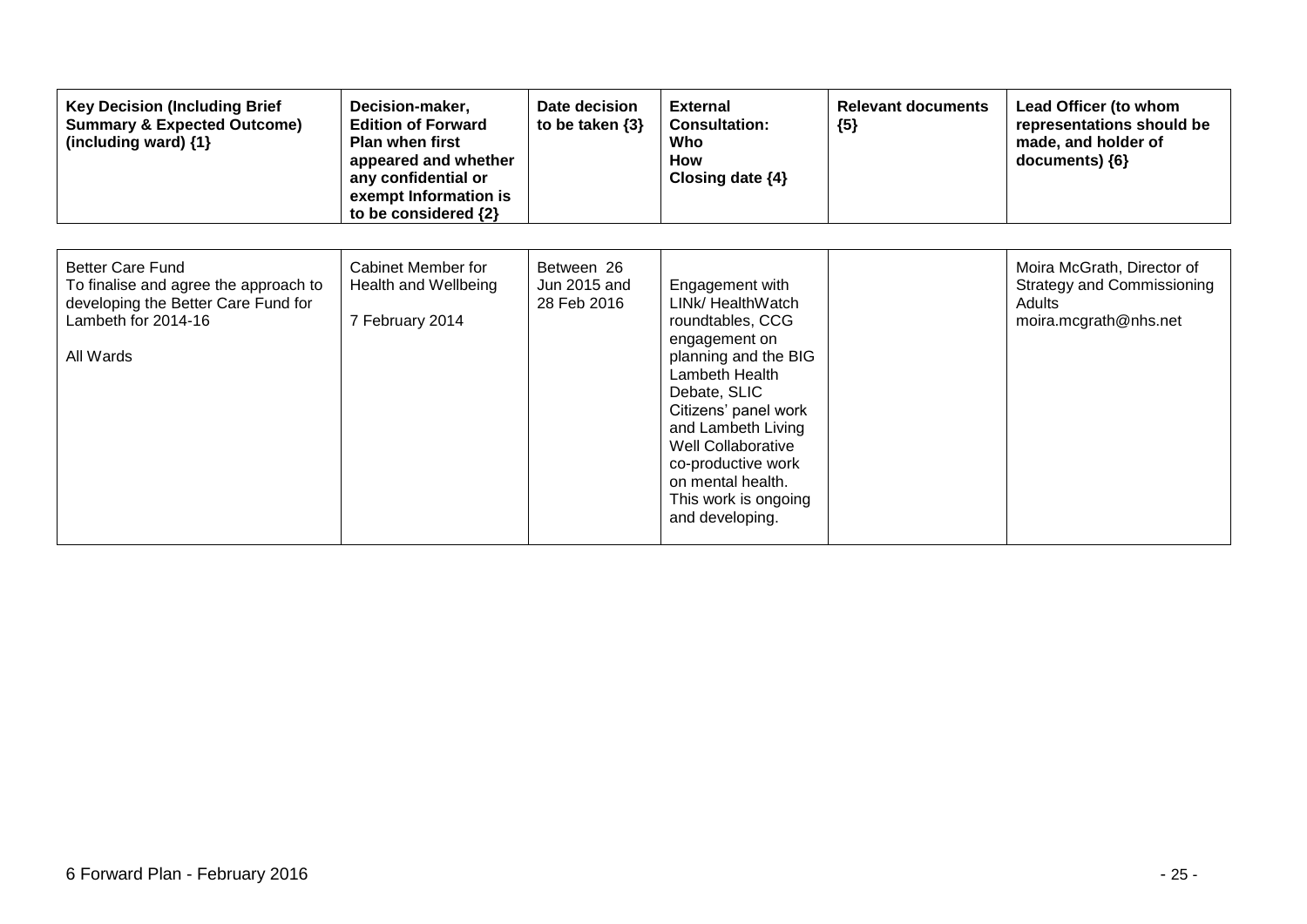| <b>Key Decision (Including Brief</b><br><b>Summary &amp; Expected Outcome)</b><br>(including ward) {1}                                                                                                                                                                                                                                                                                                                                                                                                         | Decision-maker,<br><b>Edition of Forward</b><br><b>Plan when first</b><br>appeared and whether<br>any confidential or<br>exempt Information is<br>to be considered {2} | Date decision<br>to be taken $\{3\}$      | <b>External</b><br><b>Consultation:</b><br>Who<br><b>How</b><br>Closing date {4}                                                                                                                                                                                                                                              | <b>Relevant documents</b><br>${5}$ | Lead Officer (to whom<br>representations should be<br>made, and holder of<br>documents) {6} |
|----------------------------------------------------------------------------------------------------------------------------------------------------------------------------------------------------------------------------------------------------------------------------------------------------------------------------------------------------------------------------------------------------------------------------------------------------------------------------------------------------------------|------------------------------------------------------------------------------------------------------------------------------------------------------------------------|-------------------------------------------|-------------------------------------------------------------------------------------------------------------------------------------------------------------------------------------------------------------------------------------------------------------------------------------------------------------------------------|------------------------------------|---------------------------------------------------------------------------------------------|
| Extension to pilot level 3 specialist<br>weight management service for<br>children<br>Decision to extend the above contract<br>for 2 years. This contract is part of a<br>healthy weight programme that was<br>set up as a pilot following a tender that<br>was carried out in 2011. The pilot will<br>be evaluated over the next year and a<br>tender will be carried out again in<br>2016 (for the full healthy weight<br>programme) following analysis of the<br>findings from the evaluation.<br>All Wards | Cabinet Member for<br>Health and Wellbeing<br>13 June 2014                                                                                                             | Between 26<br>Jun 2015 and<br>28 Feb 2016 | Qualitative data is<br>being captured<br>through the<br>evaluation.<br>Programme<br>participants provide<br>feedback following<br>their involvement.<br>Relevant<br>professionals and<br>stakeholders will be<br>consulted during the<br>evaluation and during<br>the tender process<br>which will be carried<br>out in 2016. |                                    | <b>Candice Clark</b><br>candiceclark@nhs.net                                                |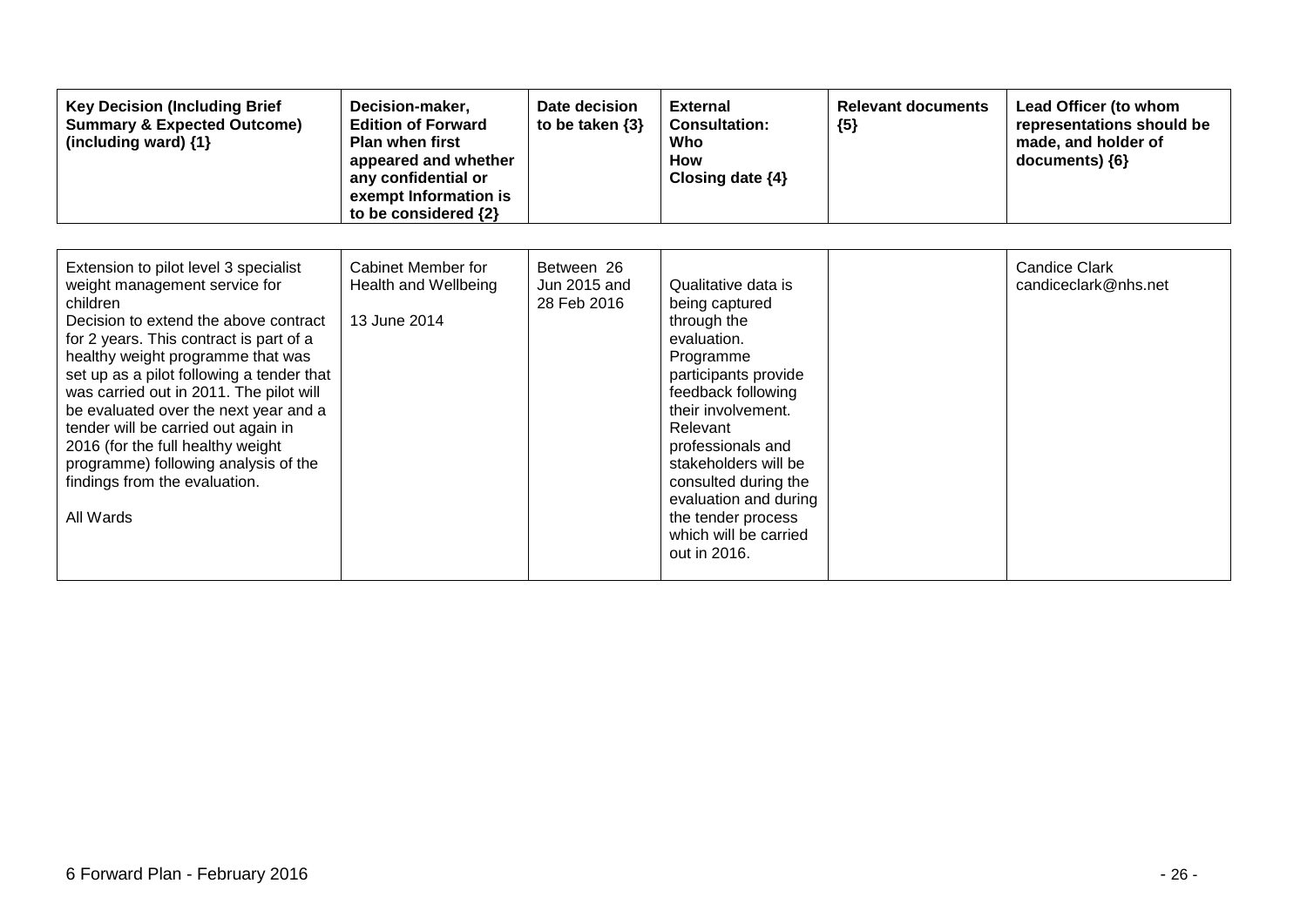| <b>Key Decision (Including Brief</b><br><b>Summary &amp; Expected Outcome)</b><br>(including ward) {1}                                                                                                                                                                                                                                                                                                                                                                                                                                                                                                          | Decision-maker,<br><b>Edition of Forward</b><br><b>Plan when first</b><br>appeared and whether<br>any confidential or<br>exempt Information is<br>to be considered {2} | Date decision<br>to be taken $\{3\}$      | <b>External</b><br><b>Consultation:</b><br>Who<br><b>How</b><br>Closing date {4} | <b>Relevant documents</b><br>${5}$ | Lead Officer (to whom<br>representations should be<br>made, and holder of<br>documents) {6}                                                         |
|-----------------------------------------------------------------------------------------------------------------------------------------------------------------------------------------------------------------------------------------------------------------------------------------------------------------------------------------------------------------------------------------------------------------------------------------------------------------------------------------------------------------------------------------------------------------------------------------------------------------|------------------------------------------------------------------------------------------------------------------------------------------------------------------------|-------------------------------------------|----------------------------------------------------------------------------------|------------------------------------|-----------------------------------------------------------------------------------------------------------------------------------------------------|
| Recommissioning Healthchecks<br>Healthchecks is a health screening<br>initiative for people aged 45-74 who<br>are not already diagnosed with a<br>cardio-vascular disease or diabetes.<br>Currently GPs and pharmacies offer<br>the service, and GSTT are<br>commissioned to provide a specialist<br>service to hard to reach communities.<br>The proposed decision is $-$ in<br>partnership with Southwark - to<br>recommission the healthchecks<br>provided by community services into a<br>cluster configuration, and to retender<br>the specialist service. Southwark will<br>lead the procurement process. | Cabinet Member for<br>Health and Wellbeing<br>16 January 2015                                                                                                          | Between 26<br>Jun 2015 and<br>26 Sep 2015 | Via Community<br><b>Wellbeing Outcomes</b><br>panel                              |                                    | Elizabeth Clowes, Assistant<br>Director for Strategy &<br>Commissioning<br>eclowes@lambeth.gov.uk<br>3rd Floor, Phoenix House<br>Tel: 020 7926 4781 |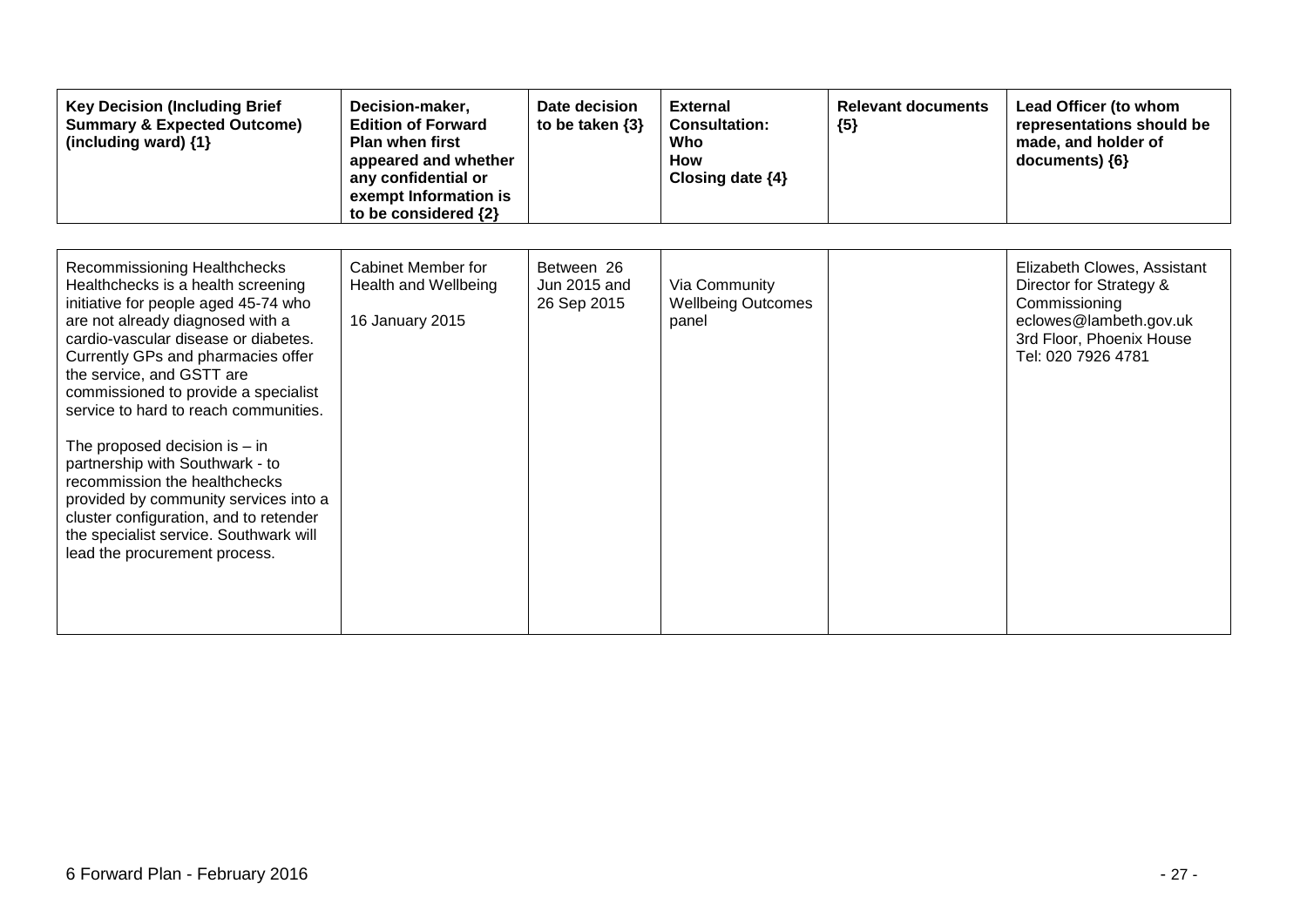| <b>Key Decision (Including Brief</b><br><b>Summary &amp; Expected Outcome)</b><br>(including ward) {1}                                                                                                                                                                                                                                                                                                                                                          | Decision-maker,<br><b>Edition of Forward</b><br><b>Plan when first</b><br>appeared and whether<br>any confidential or<br>exempt Information is<br>to be considered {2} | Date decision<br>to be taken $\{3\}$      | <b>External</b><br><b>Consultation:</b><br>Who<br><b>How</b><br>Closing date {4} | <b>Relevant documents</b><br>${5}$ | Lead Officer (to whom<br>representations should be<br>made, and holder of<br>documents) {6}                                                                                     |
|-----------------------------------------------------------------------------------------------------------------------------------------------------------------------------------------------------------------------------------------------------------------------------------------------------------------------------------------------------------------------------------------------------------------------------------------------------------------|------------------------------------------------------------------------------------------------------------------------------------------------------------------------|-------------------------------------------|----------------------------------------------------------------------------------|------------------------------------|---------------------------------------------------------------------------------------------------------------------------------------------------------------------------------|
| <b>Contracting for Genito-Urinary</b><br>Medicine<br>Lambeth has operated collaboratively<br>with 24 other boroughs to have a<br>common approach to contracting for<br>GUM services across London, A<br>single contract template has been<br>developed, and each host borough for<br>each acute trust providing GUM<br>services will hold a contract, with the<br>other boroughs as party to that<br>contract and responsible for their own<br>financial flows. | Cabinet Member for<br>Health and Wellbeing<br>10 April 2015                                                                                                            | Between 21<br>Aug 2015 and<br>21 Nov 2015 |                                                                                  |                                    | Michelle Binfield, Strategic<br><b>Commissioning Manager</b><br>mbinfield@lambeth.gov.uk<br>Phoenix House<br>Tel: 020 7926 4610                                                 |
| <b>Public Health Services</b><br>Approval of a waiver to extend Public<br>Health contracts to maintain service<br>standards and delivery whilst service<br>re-design takes place, which will<br>include ensuring appropriate access<br>and service capacity and the delivery<br>of savings.<br>All Wards                                                                                                                                                        | Cabinet Member for<br>Health and Wellbeing                                                                                                                             | 29 Feb 2016                               |                                                                                  |                                    | David Orekoya, Lead<br>Commissioner, Health<br>Improvement, Andrew<br>Billington, Lead<br>Commissioner, Sexual Health<br>dorekoya@lambeth.gov.uk,<br>abillington@lambeth.gov.uk |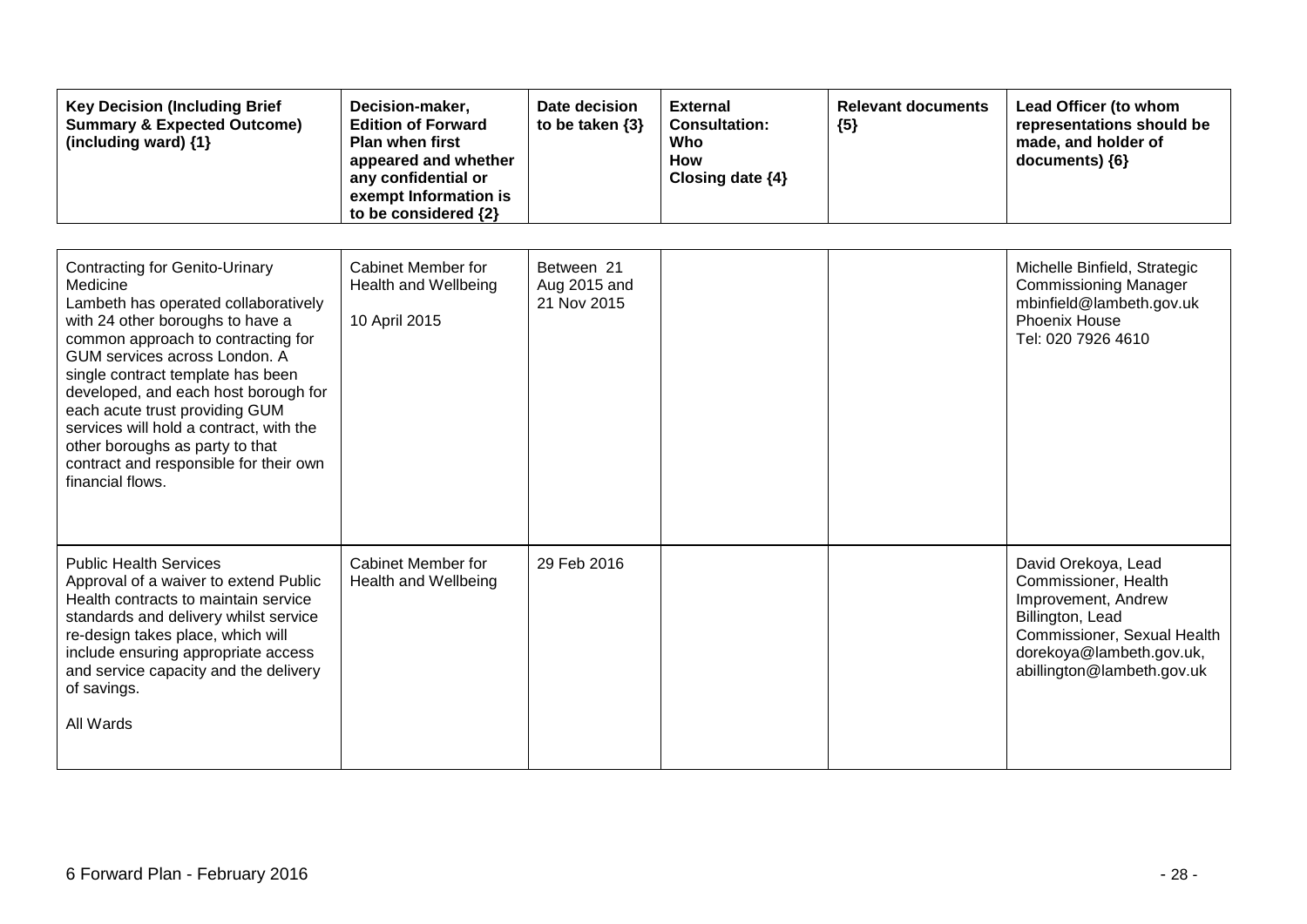| <b>Key Decision (Including Brief</b><br>Decision-maker,<br><b>Summary &amp; Expected Outcome)</b><br><b>Edition of Forward</b><br>(including ward) $\{1\}$<br><b>Plan when first</b><br>appeared and whether<br>any confidential or<br>exempt Information is<br>to be considered $\{2\}$ | Date decision<br>to be taken $\{3\}$ | External<br><b>Consultation:</b><br>Who<br>How<br>Closing date $\{4\}$ | <b>Relevant documents</b><br>${5}$ | Lead Officer (to whom<br>representations should be<br>made, and holder of<br>$documents)$ {6} |
|------------------------------------------------------------------------------------------------------------------------------------------------------------------------------------------------------------------------------------------------------------------------------------------|--------------------------------------|------------------------------------------------------------------------|------------------------------------|-----------------------------------------------------------------------------------------------|
|------------------------------------------------------------------------------------------------------------------------------------------------------------------------------------------------------------------------------------------------------------------------------------------|--------------------------------------|------------------------------------------------------------------------|------------------------------------|-----------------------------------------------------------------------------------------------|

## **Housing**

| Approval of Additional Spend for<br>Insulation Works and Boiler<br>Installation at Cedars Road Estate<br>To approve additional spend for works | Cabinet Member for<br>Housing<br>27th November 2015 | Between 30<br>Nov 2015 and<br>28 Feb 2016 |  | Sumitra Gomer, Interim AD<br><b>Strategy and Regeneration</b><br>SGomer@lambeth.gov.uk<br>3rd floor, Hambrook House |
|------------------------------------------------------------------------------------------------------------------------------------------------|-----------------------------------------------------|-------------------------------------------|--|---------------------------------------------------------------------------------------------------------------------|
| carried out by Lawtech Ltd on the<br>Cedars Road Estate in relation to<br>External Insulation.                                                 |                                                     |                                           |  | Tel: 02079263687                                                                                                    |
| Clapham Town                                                                                                                                   |                                                     |                                           |  |                                                                                                                     |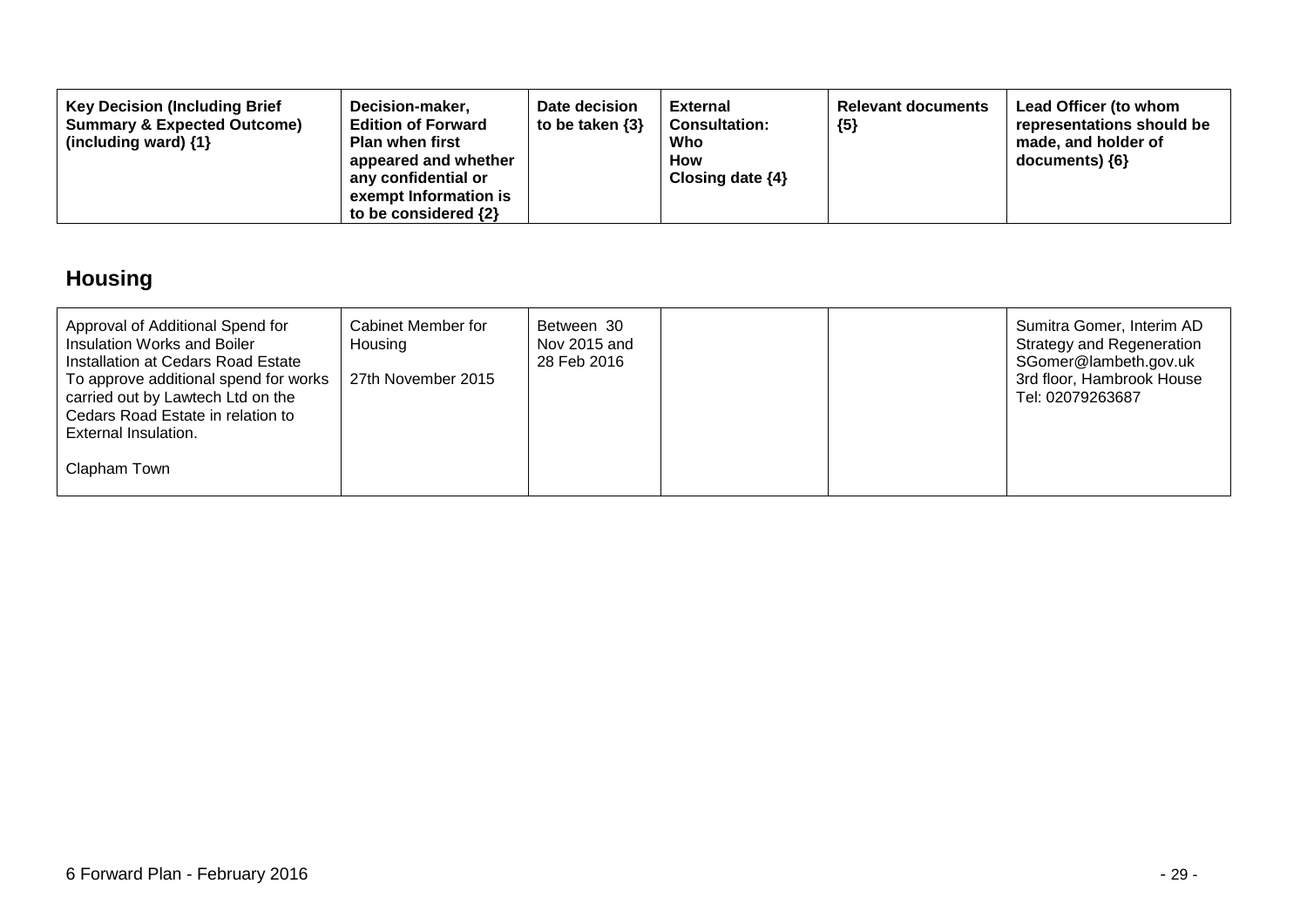| <b>Key Decision (Including Brief</b><br><b>Summary &amp; Expected Outcome)</b><br>(including ward) {1}                                                                                                                                                                                                                                                                                                                                                                                                                                   | Decision-maker,<br><b>Edition of Forward</b><br><b>Plan when first</b><br>appeared and whether<br>any confidential or<br>exempt Information is<br>to be considered {2} | Date decision<br>to be taken $\{3\}$      | <b>External</b><br><b>Consultation:</b><br>Who<br>How<br>Closing date $\{4\}$                                                                                                                                                                                                                                                               | <b>Relevant documents</b><br>${5}$ | Lead Officer (to whom<br>representations should be<br>made, and holder of<br>documents) {6}                     |
|------------------------------------------------------------------------------------------------------------------------------------------------------------------------------------------------------------------------------------------------------------------------------------------------------------------------------------------------------------------------------------------------------------------------------------------------------------------------------------------------------------------------------------------|------------------------------------------------------------------------------------------------------------------------------------------------------------------------|-------------------------------------------|---------------------------------------------------------------------------------------------------------------------------------------------------------------------------------------------------------------------------------------------------------------------------------------------------------------------------------------------|------------------------------------|-----------------------------------------------------------------------------------------------------------------|
| <b>Tender Approval for Building Services</b><br>Engineer Duties through Lewisham<br>Framework (Lot 7a)<br>Lambeth Living Ltd secures Building<br>Services Engineer Duties as part of<br>the Arm's Length Management<br>Organisation (ALMO) management<br>agreement to provide sufficiency of<br>skills, resources and expertise to<br>undertake a range of construction<br>related projects.<br>Approval is sought to award the<br>contract for this service across the<br>borough for the proposed remaining<br>programme.<br>All Wards | Cabinet Member for<br>Housing<br>6 February 2015                                                                                                                       | Between 26<br>Jun 2015 and<br>28 Feb 2016 | Utilising an already<br>established<br>framework via<br>Lewisham enables<br>Lambeth to meet its<br>statutory<br>requirements for<br>health and safety<br>related works, as well<br>as the option of<br>accessing other<br><b>Construction related</b><br>professional services<br>as and when it's<br>required for LHS<br>prioritised works |                                    | Abigail Acosta, Strategic<br><b>Contract Management</b><br><b>Procurement Officer</b><br>AAcosta@lambeth.gov.uk |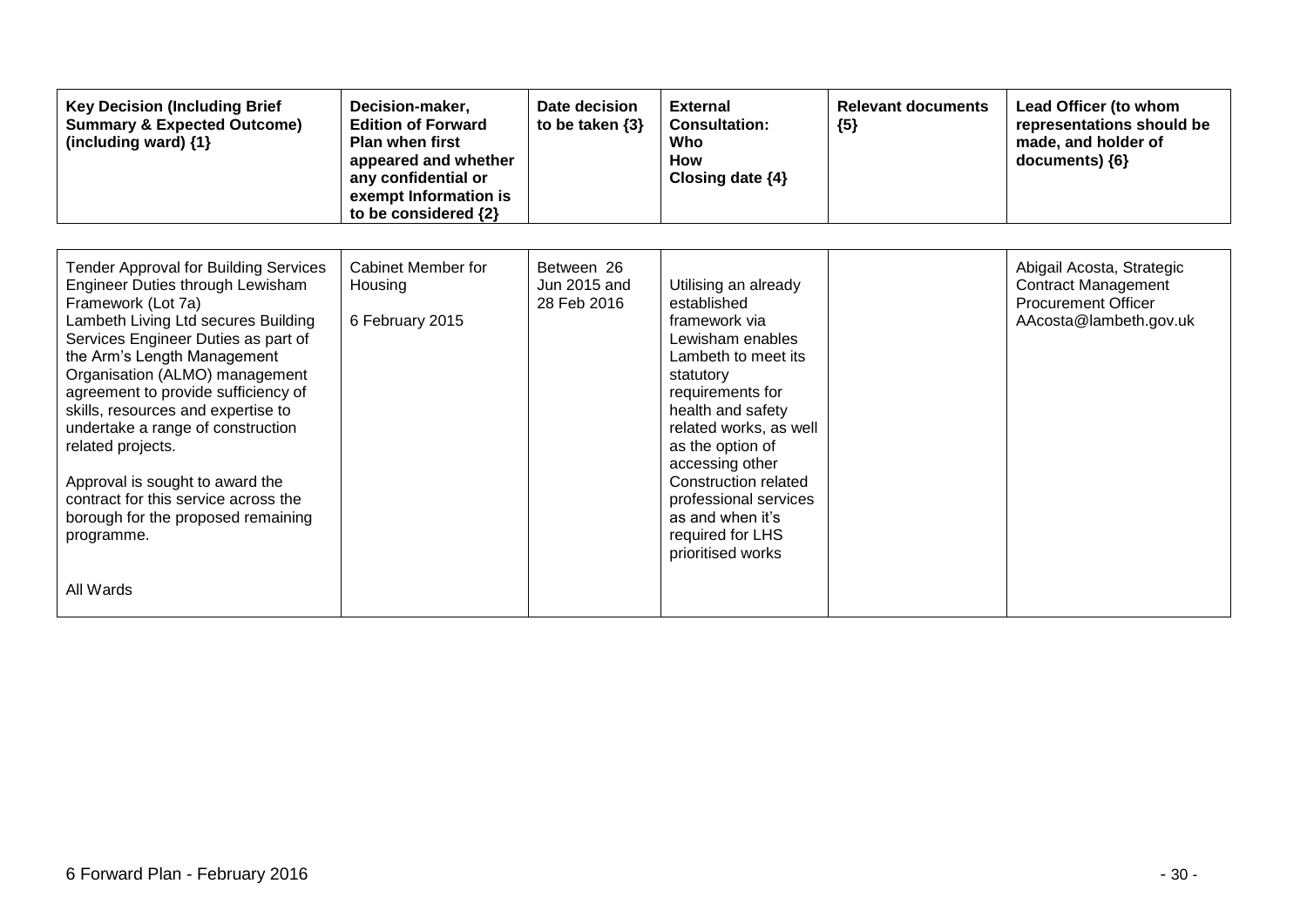| <b>Key Decision (Including Brief</b><br><b>Summary &amp; Expected Outcome)</b><br>(including ward) {1}                                                                                                                                                                                                                        | Decision-maker,<br><b>Edition of Forward</b><br><b>Plan when first</b><br>appeared and whether<br>any confidential or<br>exempt Information is<br>to be considered {2} | Date decision<br>to be taken $\{3\}$      | <b>External</b><br><b>Consultation:</b><br>Who<br><b>How</b><br>Closing date $\{4\}$                                                                                                                                                                                                                                             | <b>Relevant documents</b><br>${5}$ | Lead Officer (to whom<br>representations should be<br>made, and holder of<br>documents) ${6}$                   |
|-------------------------------------------------------------------------------------------------------------------------------------------------------------------------------------------------------------------------------------------------------------------------------------------------------------------------------|------------------------------------------------------------------------------------------------------------------------------------------------------------------------|-------------------------------------------|----------------------------------------------------------------------------------------------------------------------------------------------------------------------------------------------------------------------------------------------------------------------------------------------------------------------------------|------------------------------------|-----------------------------------------------------------------------------------------------------------------|
| Tender Approval for Building Engineer<br>Services Lead in a Multi Disciplinary<br>Team through Lewisham Framework<br>(Lot 3)<br>Approval is to be sought to award the<br>contract for this service across the<br>borough for the proposed remaining<br>two year programme both of LHS and<br>Lewisham Frameworks<br>All Wards | <b>Cabinet Member for</b><br>Housing<br>6 February 2015                                                                                                                | Between 11<br>Jan 2016 and<br>11 Apr 2016 | Utilising an already<br>established<br>framework via<br>Lewisham enables<br>Lambeth to meet its<br>statutory<br>requirements for<br>health and safety<br>related works, as well<br>as the option<br>toaccess other<br>Construction related<br>professional services<br>as and when it's<br>required for LHS<br>prioritised works |                                    | Abigail Acosta, Strategic<br><b>Contract Management</b><br><b>Procurement Officer</b><br>AAcosta@lambeth.gov.uk |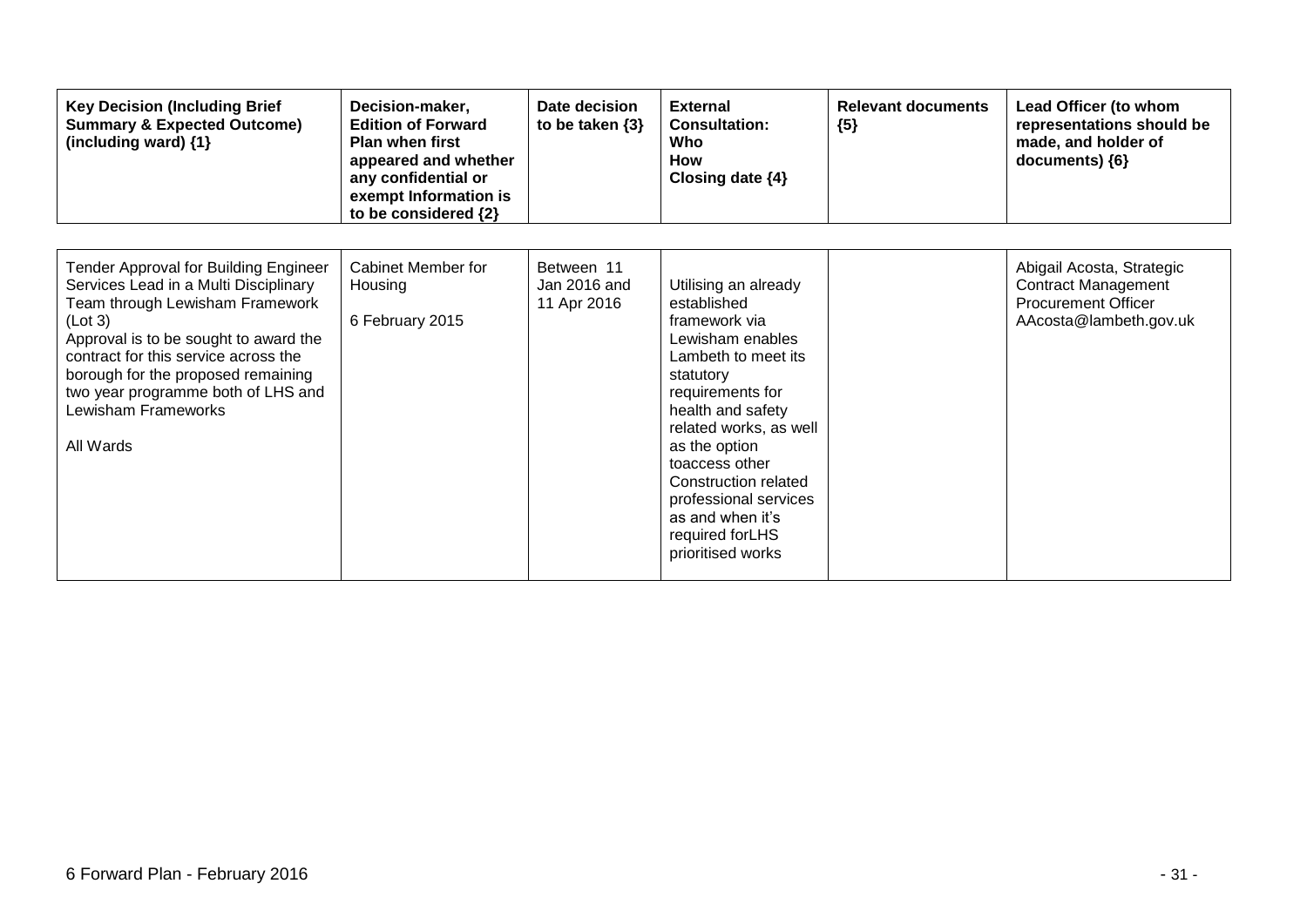| <b>Key Decision (Including Brief</b><br><b>Summary &amp; Expected Outcome)</b><br>(including ward) {1}                                                                                                        | Decision-maker,<br><b>Edition of Forward</b><br><b>Plan when first</b><br>appeared and whether<br>any confidential or<br>exempt Information is<br>to be considered {2} | Date decision<br>to be taken $\{3\}$      | <b>External</b><br><b>Consultation:</b><br>Who<br><b>How</b><br>Closing date $\{4\}$                                                                                                                                                                                                                                                  | <b>Relevant documents</b><br>${5}$ | Lead Officer (to whom<br>representations should be<br>made, and holder of<br>documents) {6}                                           |
|---------------------------------------------------------------------------------------------------------------------------------------------------------------------------------------------------------------|------------------------------------------------------------------------------------------------------------------------------------------------------------------------|-------------------------------------------|---------------------------------------------------------------------------------------------------------------------------------------------------------------------------------------------------------------------------------------------------------------------------------------------------------------------------------------|------------------------------------|---------------------------------------------------------------------------------------------------------------------------------------|
| Development Options Appraisal -<br><b>Fenwick Estate</b><br>To approve the opportunity sites in<br>Fenwick estate as the location for<br>offsite affordable housing provision by<br>Sainsbury/TfL<br>Larkhall | Cabinet Member for<br>Housing<br>2 May 2014                                                                                                                            | Between 26<br>Jun 2015 and<br>28 Feb 2016 | Local residents and<br>ward councillors<br>Resident participation<br>in the project will be<br>designed in close<br>liaison with the TRA.<br>A communications<br>plan will be<br>developed by the<br>project team<br>involving drop in,<br>newsletters, events<br>etc to engage with<br>residents and<br>coproduce a project<br>plan. |                                    | Lesley Johnson, Interim<br><b>Housing Regeneration</b><br>Manager<br>Ljohnson3@lambeth.gov.uk<br>Hambrook House<br>Tel: 020 7926 3765 |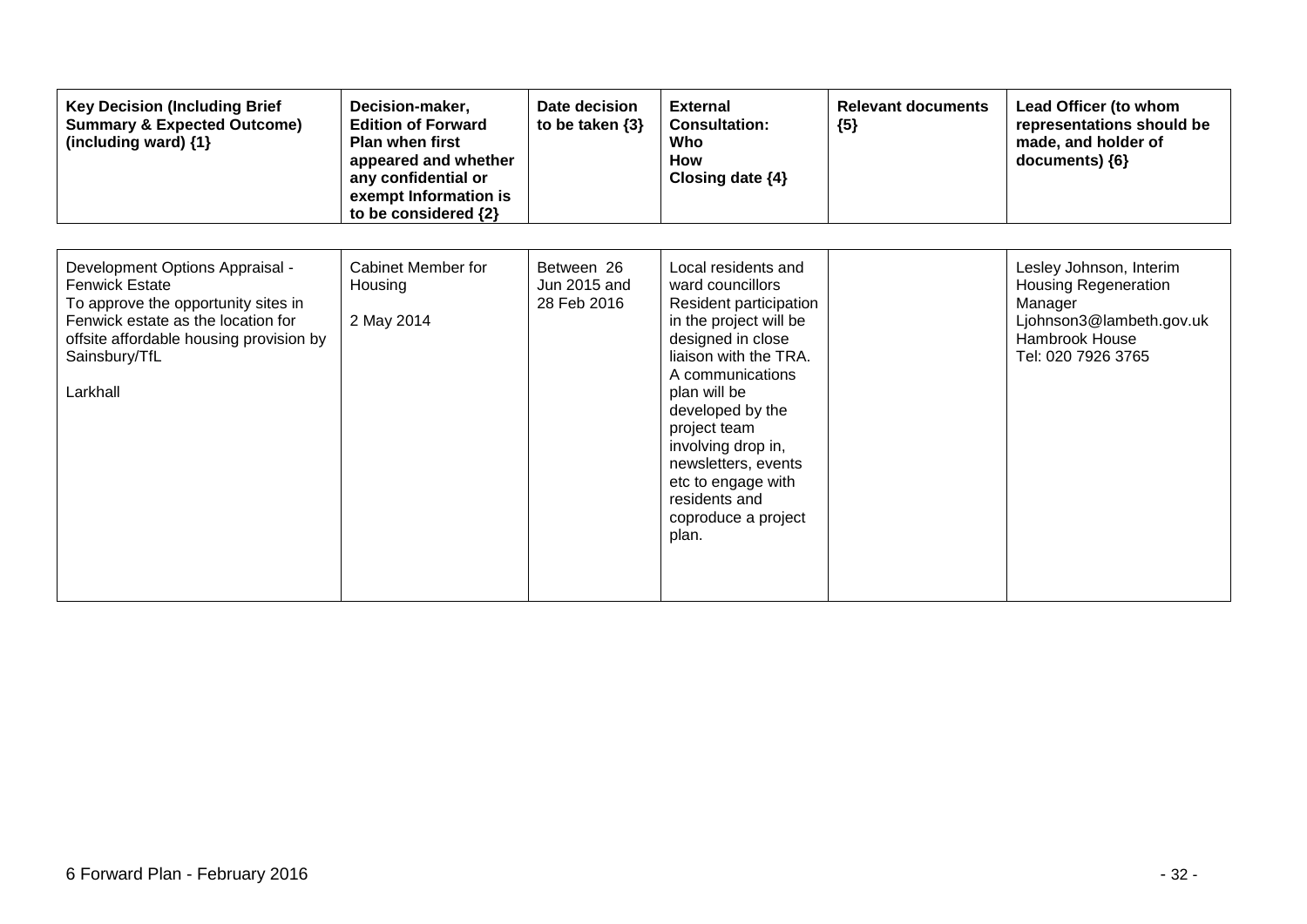| <b>Key Decision (Including Brief</b><br><b>Summary &amp; Expected Outcome)</b><br>(including ward) $\{1\}$                                                                                                                                                                                                                                                                                                                                 | Decision-maker,<br><b>Edition of Forward</b><br><b>Plan when first</b><br>appeared and whether<br>any confidential or<br>exempt Information is<br>to be considered {2} | Date decision<br>to be taken $\{3\}$      | <b>External</b><br><b>Consultation:</b><br>Who<br><b>How</b><br>Closing date {4}  | <b>Relevant documents</b><br>${5}$ | Lead Officer (to whom<br>representations should be<br>made, and holder of<br>documents) {6}                                                   |
|--------------------------------------------------------------------------------------------------------------------------------------------------------------------------------------------------------------------------------------------------------------------------------------------------------------------------------------------------------------------------------------------------------------------------------------------|------------------------------------------------------------------------------------------------------------------------------------------------------------------------|-------------------------------------------|-----------------------------------------------------------------------------------|------------------------------------|-----------------------------------------------------------------------------------------------------------------------------------------------|
| Authorisation to proceed to sign the<br>New Modular Management<br>Agreement<br>It is proposed that authorisation is<br>given to help proceed with the signing<br>of the new Modular Management<br>Agreement. Although a Management<br>Agreement is already in place with<br>these TMOs, the policies and<br>procedures within those agreements<br>require urgent update.<br>Brixton Hill; Clapham Town;<br>Coldharbour; Ferndale; Prince's | <b>Cabinet Member for</b><br>Housing<br>16 January 2015                                                                                                                | Between 26<br>Jun 2015 and<br>28 Feb 2016 | Other than with<br>CETRA, all planned<br>external consultation<br>have concluded. |                                    | Paula Phillips<br>pphillips@lambeth.gov.uk<br>3rd Floor, Hambrook House,<br>Proden Road, London, SW2<br>5RW<br>Tel: 020 7926 3628             |
| Proposal to Appoint Mears Ltd<br>(Interim) for South Area-Waiver<br>An urgent waiver report has been<br>prepared recommending Mears Ltd to<br>take over delivery of repairs and voids<br>works in the south as an interim<br>arrangement only for a period of 18<br>months.<br>All Wards                                                                                                                                                   | <b>Cabinet Member for</b><br>Housing<br>20 June 2014                                                                                                                   | Between 26<br>Sep 2015 and<br>24 Dec 2015 | High-level meetings<br>with Cabinet<br>Member/ LL Board/<br>Contractor            |                                    | Ola Akinfe, Director of<br><b>Property Services</b><br>OAkinfe@lambethliving.org.u<br>Lambeth Living, Hambrook<br>House<br>Tel: 0207 926 3427 |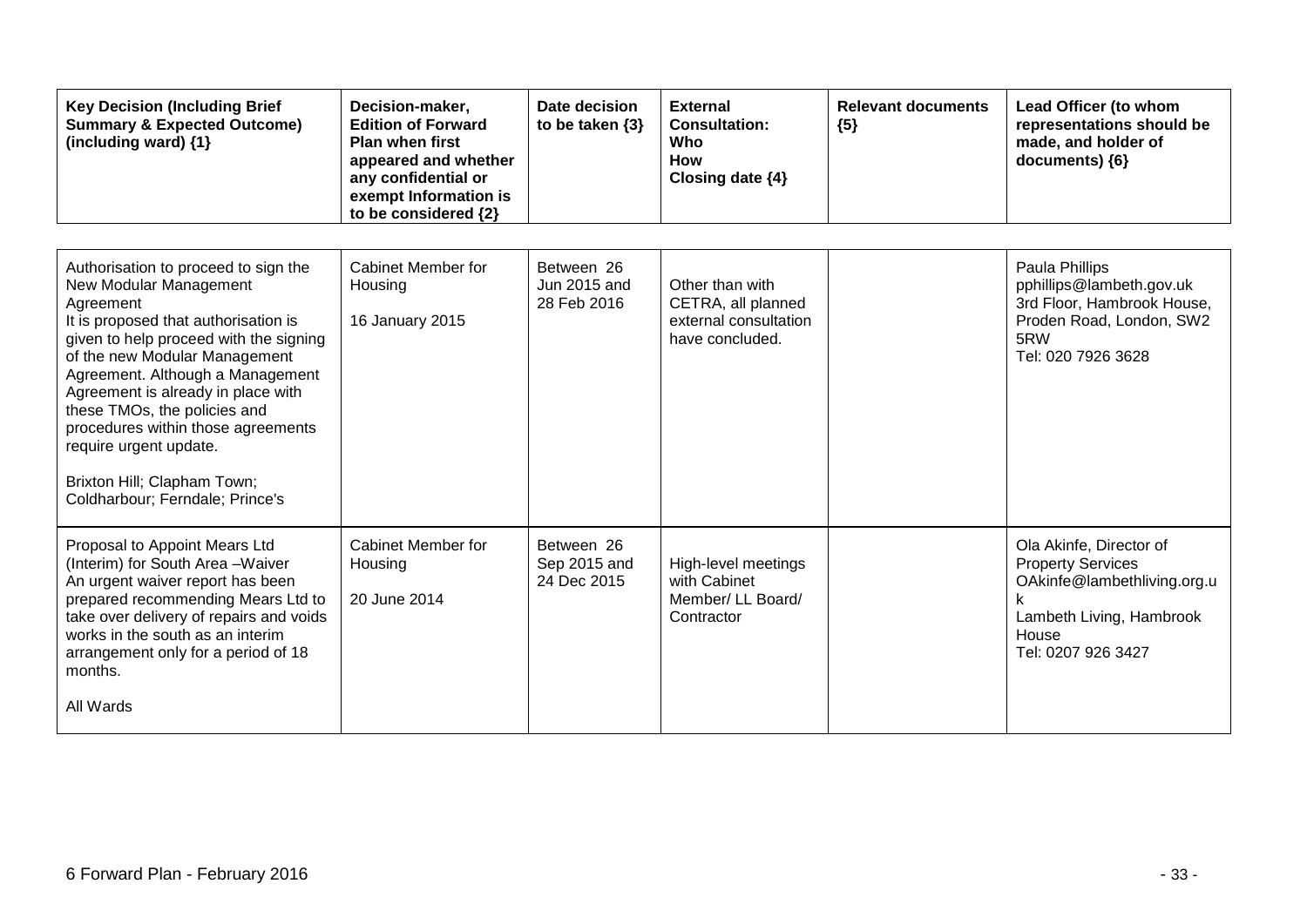| <b>Key Decision (Including Brief</b><br><b>Summary &amp; Expected Outcome)</b><br>(including ward) {1}                                                                                                                                                                                                                                                                                                               | Decision-maker,<br><b>Edition of Forward</b><br><b>Plan when first</b><br>appeared and whether<br>any confidential or<br>exempt Information is<br>to be considered {2} | Date decision<br>to be taken $\{3\}$      | <b>External</b><br><b>Consultation:</b><br>Who<br><b>How</b><br>Closing date {4} | <b>Relevant documents</b><br>${5}$ | Lead Officer (to whom<br>representations should be<br>made, and holder of<br>documents) {6}                                                                                                |
|----------------------------------------------------------------------------------------------------------------------------------------------------------------------------------------------------------------------------------------------------------------------------------------------------------------------------------------------------------------------------------------------------------------------|------------------------------------------------------------------------------------------------------------------------------------------------------------------------|-------------------------------------------|----------------------------------------------------------------------------------|------------------------------------|--------------------------------------------------------------------------------------------------------------------------------------------------------------------------------------------|
| Stock Transfer - Cherwell District<br><b>Council and Mendip District Council</b><br>To proceed with consultation on the<br>transfer of 22 HRA properties in<br>Cherwell DC and Mendip DC in<br>compliance with the requirements of<br>the 1985 Housing Act and with the<br>agreement of the HCA                                                                                                                      | <b>Cabinet Member for</b><br>Housing<br>11.12.2015                                                                                                                     | Between 11<br>Dec 2015 and<br>11 Mar 2016 | Statutory consultation<br>process of the<br>tenants in the<br>properties.        |                                    | Rachel Sharpe,<br><b>Commissioning Director</b><br>RSharpe@lambeth.gov.uk<br><b>Lambeth Town Hall</b><br>Tel: 020 7926 3463                                                                |
| Supported Housing for Vulnerable<br>Adults - Lambeth Assessment Centre<br>To award a one year extension to the<br>existing contract for the Lambeth<br>Assessment Centre within the<br>Vulnerable Adults' Pathway for the<br>period 1st April 2016 to 31st March<br>2017.<br>This is required in order to allow<br>officers time to consider future funding<br>arrangements and incorporate the<br>savings required. | <b>Cabinet Member for</b><br>Housing<br>15 01 2016                                                                                                                     | Between 15<br>Feb 2016 and<br>15 May 2016 |                                                                                  |                                    | Paul Davis, Commissioning<br><b>Manager Supporting People</b><br>pdavis2@lambeth.gov.uk<br>Phoenix House, 10<br>Wandsworth Road, London,<br>SW8 2LL<br>Tel: 020 7926 7538<br>020 7926 7526 |
| Oval                                                                                                                                                                                                                                                                                                                                                                                                                 |                                                                                                                                                                        |                                           |                                                                                  |                                    |                                                                                                                                                                                            |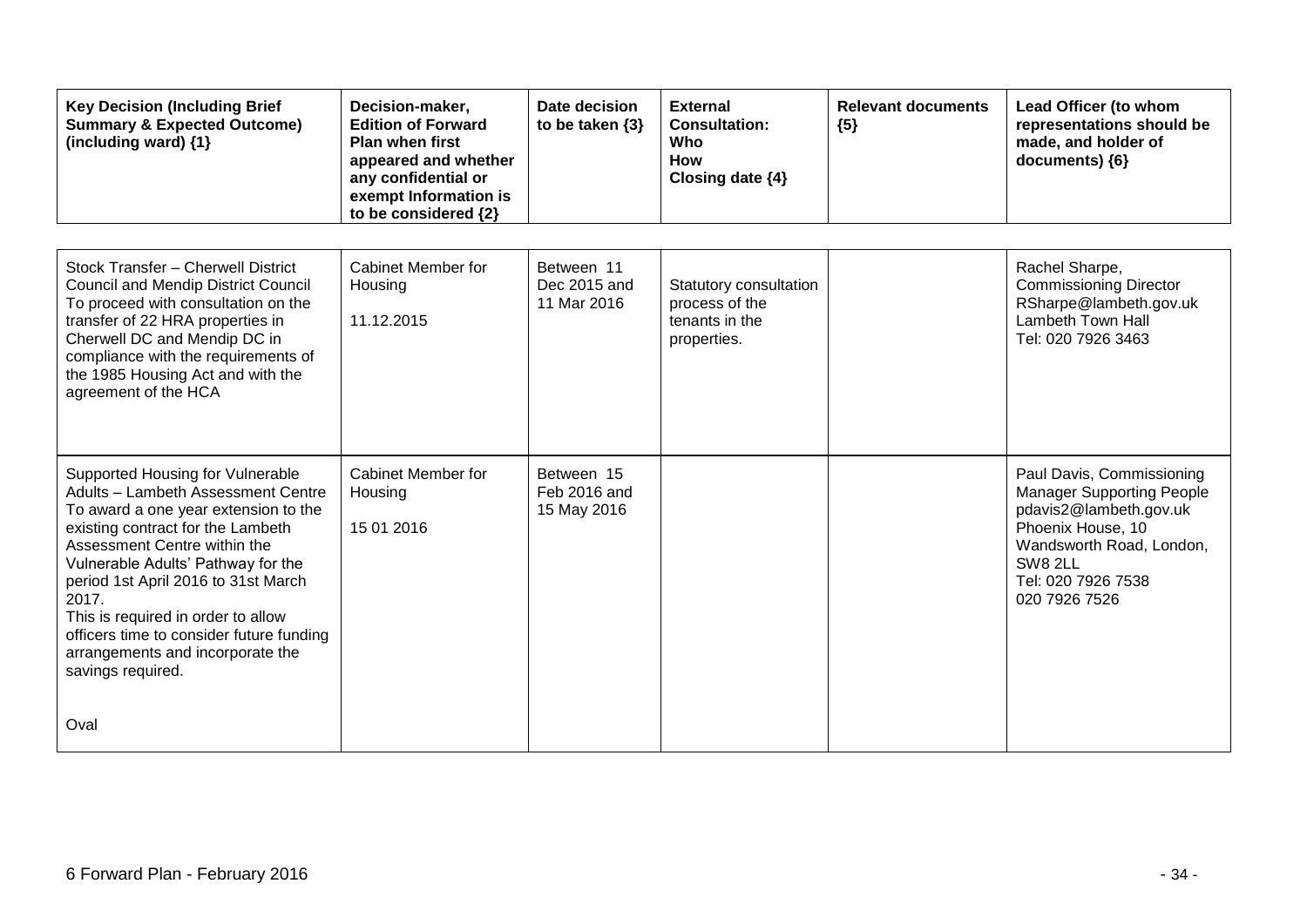| <b>Key Decision (Including Brief</b><br><b>Summary &amp; Expected Outcome)</b><br>(including ward) $\{1\}$                                                                                                                                                                                                                                                                                                         | Decision-maker,<br><b>Edition of Forward</b><br><b>Plan when first</b><br>appeared and whether<br>any confidential or<br>exempt Information is<br>to be considered {2} | Date decision<br>to be taken $\{3\}$      | <b>External</b><br><b>Consultation:</b><br>Who<br><b>How</b><br>Closing date {4} | <b>Relevant documents</b><br>${5}$ | Lead Officer (to whom<br>representations should be<br>made, and holder of<br>documents) {6}                                                                                                |
|--------------------------------------------------------------------------------------------------------------------------------------------------------------------------------------------------------------------------------------------------------------------------------------------------------------------------------------------------------------------------------------------------------------------|------------------------------------------------------------------------------------------------------------------------------------------------------------------------|-------------------------------------------|----------------------------------------------------------------------------------|------------------------------------|--------------------------------------------------------------------------------------------------------------------------------------------------------------------------------------------|
| Supported Housing for Vulnerable<br>Adults - Robertson Street<br>To award a one year extension to the<br>existing contract for Robertson Street<br>hostel within the Vulnerable Adults'<br>Pathway for the period 1st April 2016<br>to 31st March 2017.<br>This is required in order to allow<br>officers time to consider future funding<br>arrangements and incorporate the<br>savings required.                 | Cabinet Member for<br>Housing<br>15 01 16                                                                                                                              | Between 15<br>Feb 2016 and<br>15 May 2016 |                                                                                  |                                    | Paul Davis, Commissioning<br><b>Manager Supporting People</b><br>pdavis2@lambeth.gov.uk<br>Phoenix House, 10<br>Wandsworth Road, London,<br>SW8 2LL<br>Tel: 020 7926 7538<br>020 7926 7526 |
| Clapham Town<br>Supported Housing for Vulnerable<br>Adults - Graham House<br>To award a one year extension to the<br>existing contract for Graham House<br>hostel within the Vulnerable Adults'<br>Pathway for the period 1st April 2016<br>to 31st March 2017.<br>This is required in order to allow<br>officers time to consider future funding<br>arrangements and incorporate the<br>savings required.<br>Oval | <b>Cabinet Member for</b><br>Housing<br>15 01 2016                                                                                                                     | Between 15<br>Feb 2016 and<br>15 May 2016 |                                                                                  |                                    | Paul Davis, Commissioning<br><b>Manager Supporting People</b><br>pdavis2@lambeth.gov.uk<br>Phoenix House, 10<br>Wandsworth Road, London,<br>SW8 2LL<br>Tel: 020 7926 7538<br>020 7926 7526 |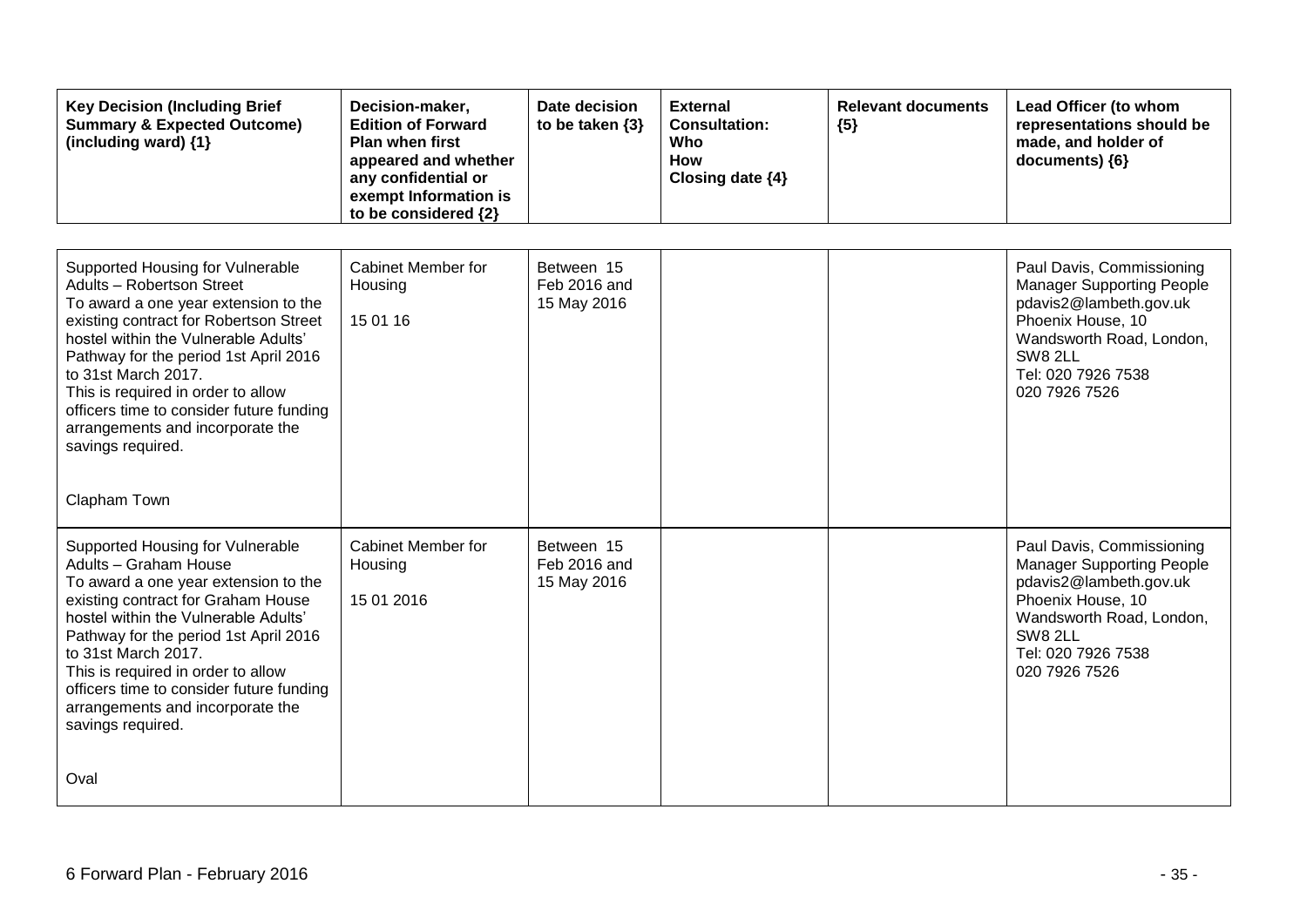| <b>Key Decision (Including Brief</b><br><b>Summary &amp; Expected Outcome)</b><br>(including ward) {1}                                                                                                                                                                                                                                                                                                                             | Decision-maker,<br><b>Edition of Forward</b><br><b>Plan when first</b><br>appeared and whether<br>any confidential or<br>exempt Information is<br>to be considered {2} | Date decision<br>to be taken $\{3\}$      | <b>External</b><br><b>Consultation:</b><br>Who<br><b>How</b><br>Closing date {4} | <b>Relevant documents</b><br>${5}$ | Lead Officer (to whom<br>representations should be<br>made, and holder of<br>documents) {6}                   |
|------------------------------------------------------------------------------------------------------------------------------------------------------------------------------------------------------------------------------------------------------------------------------------------------------------------------------------------------------------------------------------------------------------------------------------|------------------------------------------------------------------------------------------------------------------------------------------------------------------------|-------------------------------------------|----------------------------------------------------------------------------------|------------------------------------|---------------------------------------------------------------------------------------------------------------|
| Hemans Estate Housing Development<br>Project<br>The report will summarise design and<br>engagement work to date on the<br>Hemans estate and recommends that<br>the next stage of consultation focuses<br>on two sites on the estate leading to a<br>cabinet decision on infill proposals in<br>June.<br>Stockwell                                                                                                                  | Cabinet Member for<br>Housing                                                                                                                                          | 14 Mar 2016                               |                                                                                  |                                    | Huw Jones, Housing Project<br>Officer<br>hjones@lambeth.gov.uk<br>Hambrook House<br>Tel: 0207 926 3649        |
| Decision to award development<br>management contracts for the three<br>estates: Knight's Walk, South<br>Lambeth and Westbury<br>The Council is seeking to procure<br>development management teams to<br>help progress its estate regeneration<br>projects. This procurement process<br>has been an OJEU compliant process,<br>run through the HCA Multi-disciplinary<br>Panel of consultants.<br>Clapham Town; Prince's; Stockwell | Cabinet Member for<br>Housing<br>19 Feb 2016                                                                                                                           | Between 21<br>Mar 2016 and<br>21 Jun 2016 |                                                                                  |                                    | Julian Hart, Housing<br><b>Regeneration Programme</b><br>Manager<br>jhart@lambeth.gov.uk<br>Tel: 07799 775362 |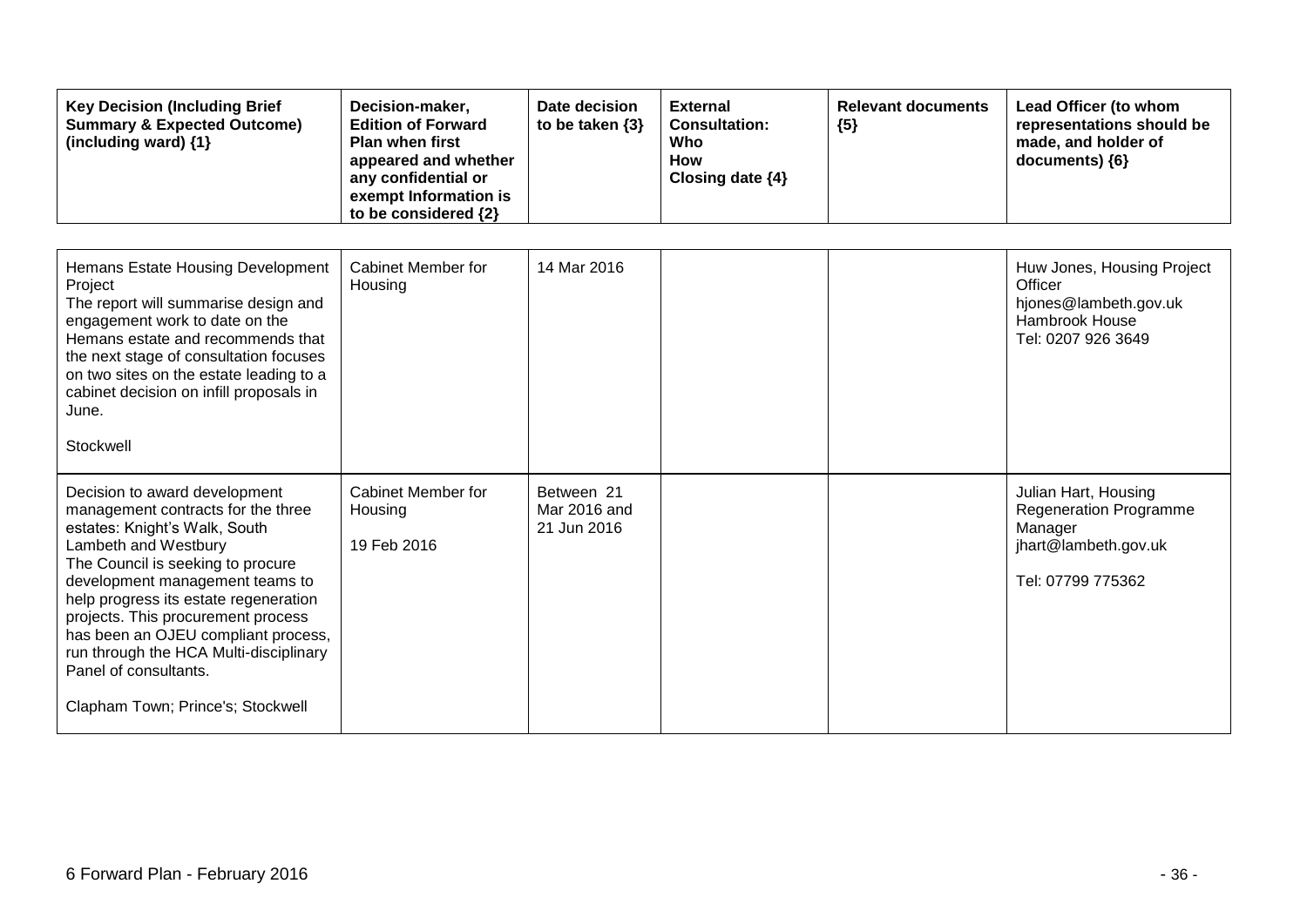| <b>Key Decision (Including Brief</b><br><b>Summary &amp; Expected Outcome)</b><br>(including ward) $\{1\}$                                                                                                                                                                                                                     | Decision-maker,<br><b>Edition of Forward</b><br><b>Plan when first</b><br>appeared and whether<br>any confidential or<br>exempt Information is<br>to be considered {2} | Date decision<br>to be taken $\{3\}$ | <b>External</b><br><b>Consultation:</b><br>Who<br>How<br>Closing date $\{4\}$ | <b>Relevant documents</b><br>${5}$ | Lead Officer (to whom<br>representations should be<br>made, and holder of<br>$documents)$ {6}                                                         |
|--------------------------------------------------------------------------------------------------------------------------------------------------------------------------------------------------------------------------------------------------------------------------------------------------------------------------------|------------------------------------------------------------------------------------------------------------------------------------------------------------------------|--------------------------------------|-------------------------------------------------------------------------------|------------------------------------|-------------------------------------------------------------------------------------------------------------------------------------------------------|
| Procurement of Capital Programme<br>for Mechanical and Electrical Service<br>to proceed with the Mechanical and<br>Electrical Engineering Projects under<br>the Lambeth Housing Standard capital<br>programme and to raises orders for<br>the works with contractors who have<br>successfully bid in open tender.<br>All Wards | Cabinet Member for<br>Housing                                                                                                                                          | 29 Mar 2016                          |                                                                               |                                    | Graham Statham,<br>Maintenance Teams<br>Manager<br>gstatham@lambethliving.org.<br>uk<br>10 Somerleyton Road,<br>LONDON, SW9 8ND<br>Tel: 020 7926 4480 |

#### **Jobs and Growth**

| Vauxhall Square Land Appropriation<br>for Purposes of Right to Light<br>To agree the use of the Council's<br>S237 powers in connection with the<br>Vauxhall Square site in order to<br>remove the injunctable Right to Light<br>of neighbouring landowners. | Cabinet Member for<br>Jobs and Growth<br>10/06/2015 | Between 18<br>Jan 2016 and<br>18 Apr 2016 | <b>Ward Councillors</b><br><b>Statutory consultees</b> | <b>Richard Saunders, Team</b><br>Leader - Special Projects<br>rsaunders@lambeth.gov.uk<br><b>DCS Special Projects,</b><br>Planning & Development<br>Control, Phoenix House, 10<br>Wandsworth Road |
|-------------------------------------------------------------------------------------------------------------------------------------------------------------------------------------------------------------------------------------------------------------|-----------------------------------------------------|-------------------------------------------|--------------------------------------------------------|---------------------------------------------------------------------------------------------------------------------------------------------------------------------------------------------------|
| Oval                                                                                                                                                                                                                                                        |                                                     |                                           |                                                        |                                                                                                                                                                                                   |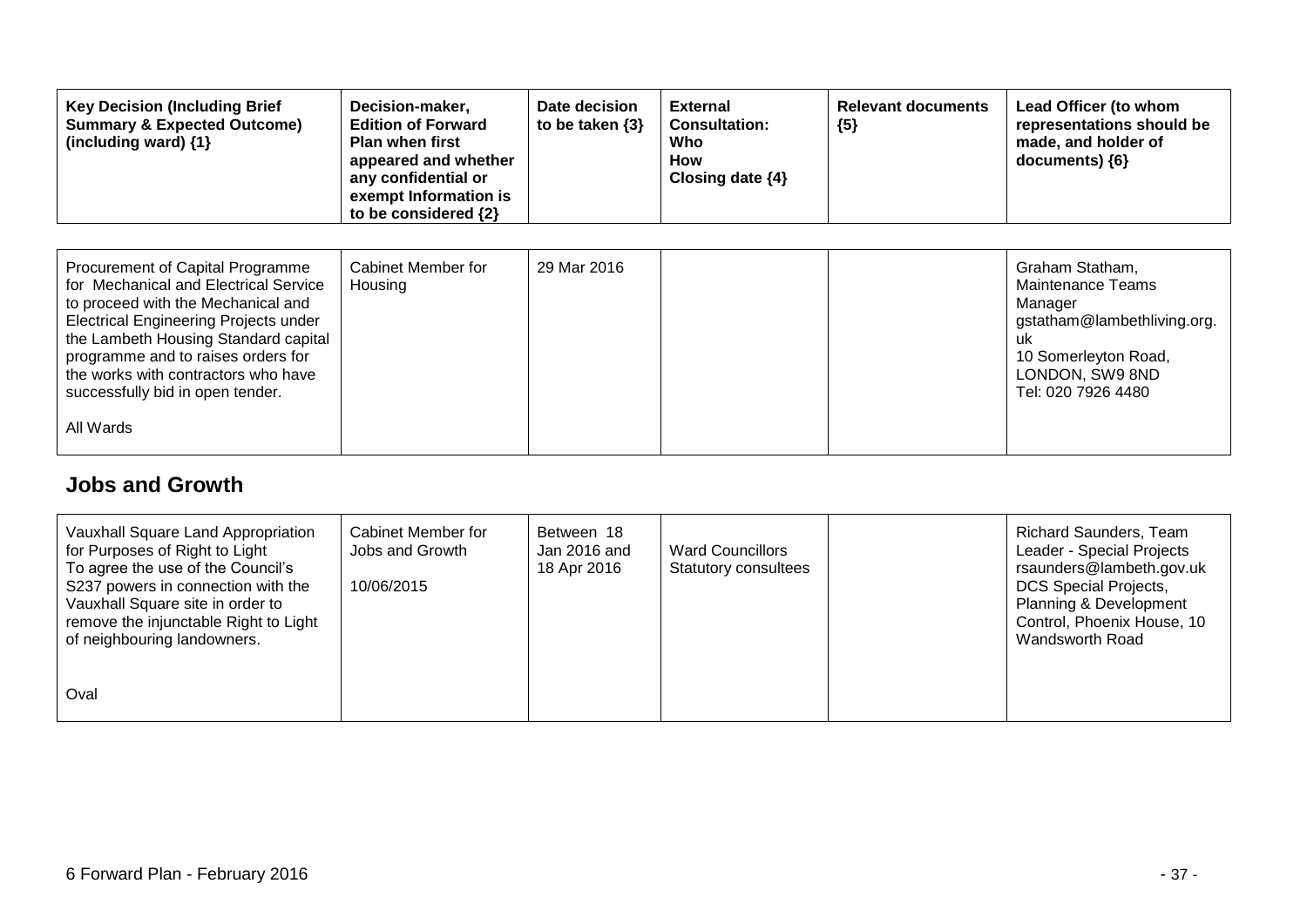| <b>Key Decision (Including Brief</b><br><b>Summary &amp; Expected Outcome)</b><br>(including ward) {1}                                                                                                                                                                                                                                                                                                                                                                                                                                                        | Decision-maker,<br><b>Edition of Forward</b><br><b>Plan when first</b><br>appeared and whether<br>any confidential or<br>exempt Information is<br>to be considered {2} | Date decision<br>to be taken $\{3\}$    | <b>External</b><br><b>Consultation:</b><br>Who<br><b>How</b><br>Closing date $\{4\}$ | <b>Relevant documents</b><br>${5}$                       | Lead Officer (to whom<br>representations should be<br>made, and holder of<br>documents) {6}                                                                              |
|---------------------------------------------------------------------------------------------------------------------------------------------------------------------------------------------------------------------------------------------------------------------------------------------------------------------------------------------------------------------------------------------------------------------------------------------------------------------------------------------------------------------------------------------------------------|------------------------------------------------------------------------------------------------------------------------------------------------------------------------|-----------------------------------------|--------------------------------------------------------------------------------------|----------------------------------------------------------|--------------------------------------------------------------------------------------------------------------------------------------------------------------------------|
| <b>Transforming Vauxhall Funding</b><br>Agreement<br>To formalise the actual funding<br>amount and funding profiling<br>agreement in regard to the Council's<br>£12m contribution towards the project.<br>The Cabinet decision is also required<br>to formally allocate £12m to the<br>Capital Investment Programme (CIP)<br>and Capital Pipeline.<br>This follows a Cabinet Member<br>delegated decision taken on 7 April<br>2015, whereby the Council's financial<br>contribution of £12m towards the<br>project was agreed in principle.<br>Oval; Prince's | Cabinet Member for<br>Jobs and Growth<br>18 September 2015                                                                                                             | Between 1 Feb<br>2016 and 1 Apr<br>2016 |                                                                                      | <b>Transforming Vauxhall</b><br><b>Funding Agreement</b> | Conor McDonagh, Delivery<br>Lead - Regeneration<br>cmcdonagh@lambeth.gov.uk<br>1st Floor, Phoenix House, 10<br>Wandsworth Road, London,<br>SW8 2LL<br>Tel: 020 7926 5980 |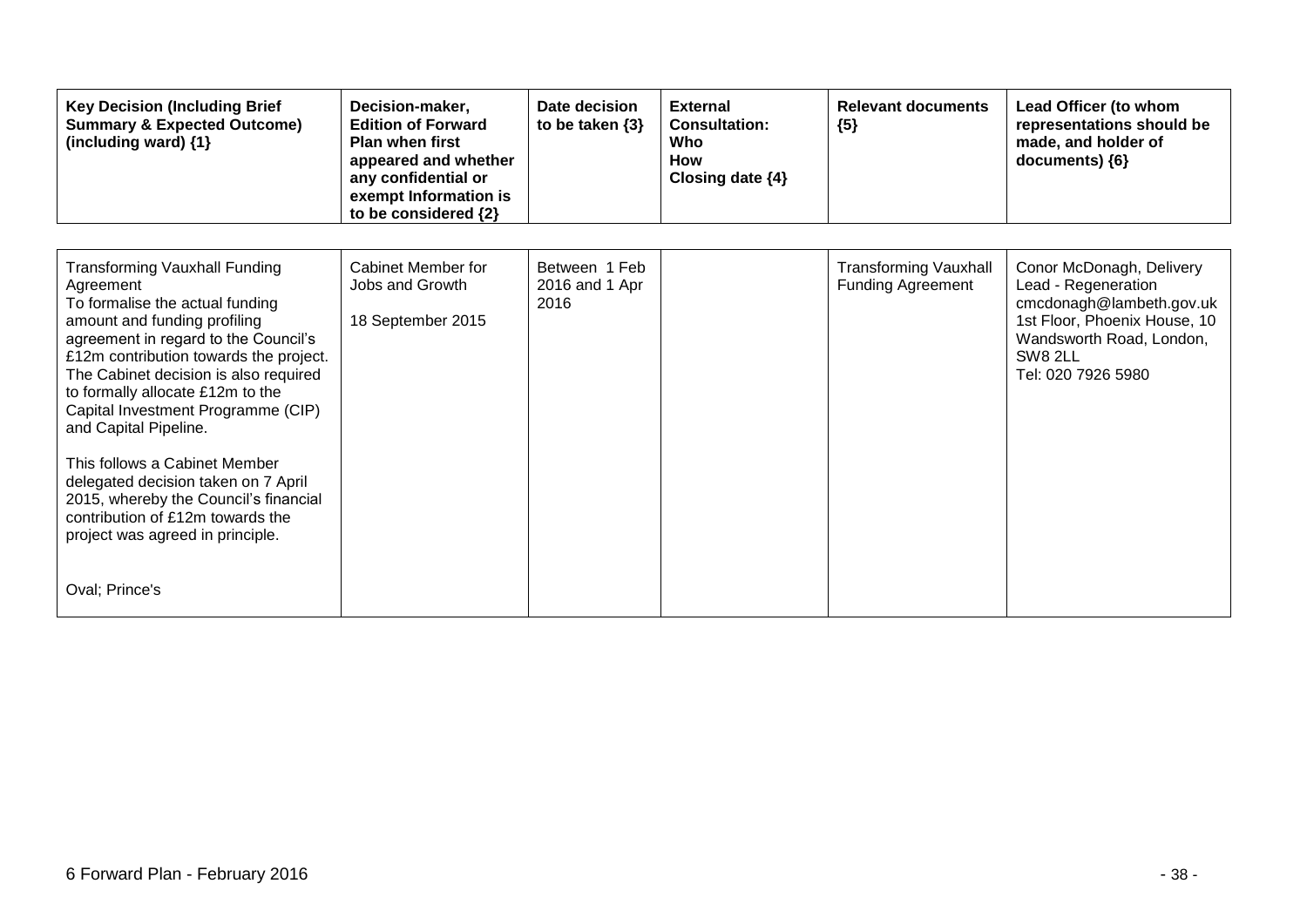| <b>Key Decision (Including Brief</b><br><b>Summary &amp; Expected Outcome)</b><br>(including ward) {1}                                                                                                                                                                                                                                                                                                                                         | Decision-maker,<br><b>Edition of Forward</b><br><b>Plan when first</b><br>appeared and whether<br>any confidential or<br>exempt Information is<br>to be considered {2} | Date decision<br>to be taken $\{3\}$      | <b>External</b><br><b>Consultation:</b><br>Who<br>How<br>Closing date {4} | <b>Relevant documents</b><br>${5}$ | Lead Officer (to whom<br>representations should be<br>made, and holder of<br>documents) {6}                                                                      |
|------------------------------------------------------------------------------------------------------------------------------------------------------------------------------------------------------------------------------------------------------------------------------------------------------------------------------------------------------------------------------------------------------------------------------------------------|------------------------------------------------------------------------------------------------------------------------------------------------------------------------|-------------------------------------------|---------------------------------------------------------------------------|------------------------------------|------------------------------------------------------------------------------------------------------------------------------------------------------------------|
| Proposed changes to the lease held<br>by the Coin Street Community<br>Builders relating to land on the South<br>Bank.<br>The decision will determine whether or<br>not the Council gives the existing<br>tenant, Coin Street Community<br>Builders Limited (CSCB), the ability to<br>sublet part of its demise to the Garden<br>Bridge Trust (GBT) for the purposes of<br>constructing a south landing building<br>for the bridge.<br>Bishop's | Cabinet Member for<br>Jobs and Growth<br>19 Feb 2016                                                                                                                   | Between 22<br>Mar 2016 and<br>22 Jun 2016 |                                                                           |                                    | Sandra Roebuck, Assistant<br>Director - Investment and<br>Growth<br>SRoebuck@lambeth.gov.uk<br>Physical Regeneration,<br>Lambeth Town Hall<br>Tel: 020 7926 2594 |
| Loughborough Junction London<br>Regeneration Fund workspace project<br>Formal approval for the allocation of<br>£1,644,388 of capital grant (from the<br>GLA's London Regeneration Fund) to<br>build affordable workspace on a<br>council-owned site, and in rail arches,<br>in Loughborough Junction. The funds<br>can only be spent on this project,<br>which formed the basis of the<br>successful bid to the GLA.<br>Coldharbour           | <b>Cabinet Member for</b><br>Jobs and Growth                                                                                                                           | 7 Mar 2016                                |                                                                           |                                    | Tom Bridgman<br>tbridgman@lambeth.gov.uk                                                                                                                         |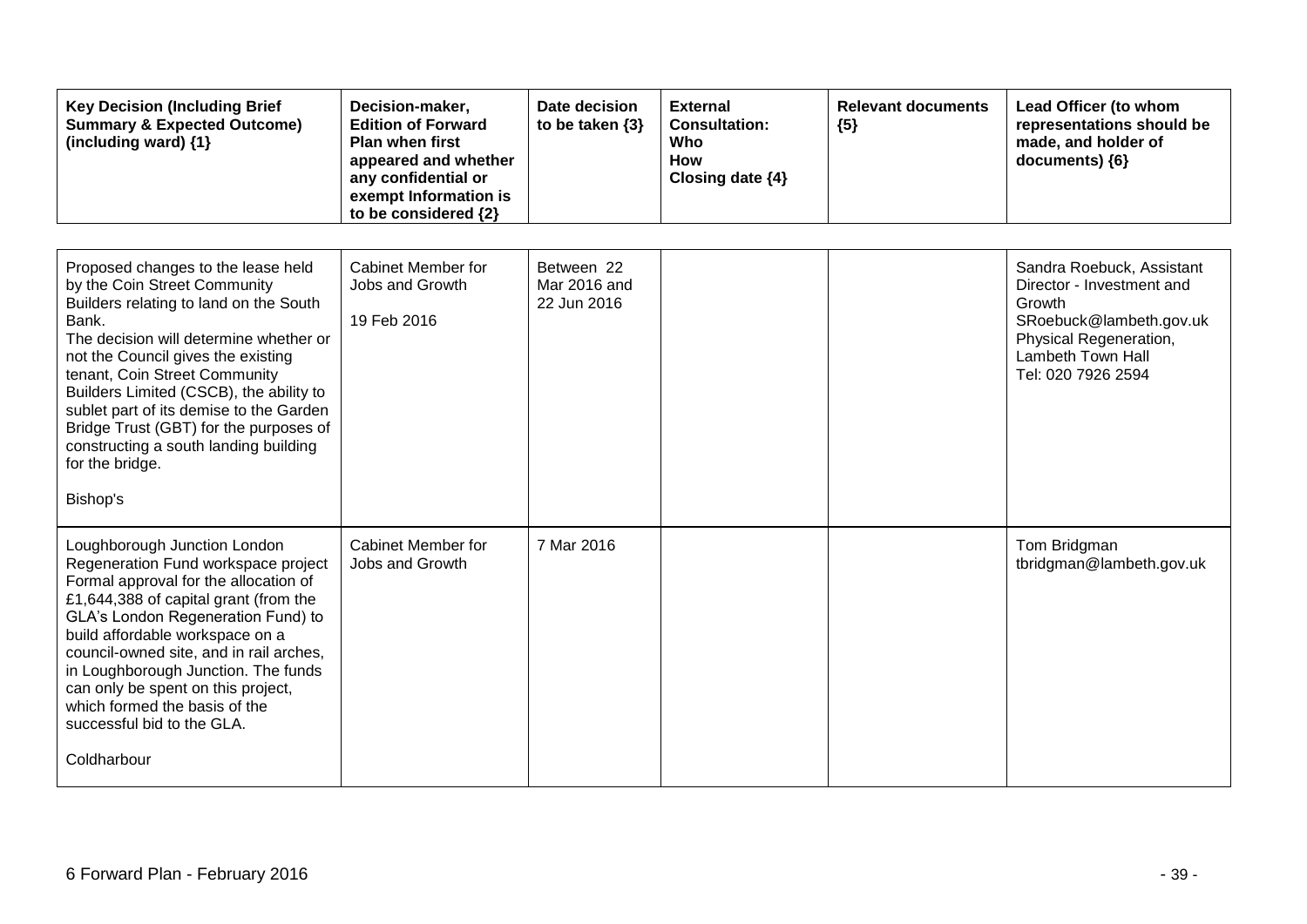| Decision-maker,<br><b>Key Decision (Including Brief</b><br><b>Summary &amp; Expected Outcome)</b><br><b>Edition of Forward</b><br><b>Plan when first</b><br>(including ward) $\{1\}$<br>appeared and whether<br>any confidential or<br>exempt Information is<br>to be considered $\{2\}$ | Date decision<br>to be taken $\{3\}$ | <b>External</b><br><b>Consultation:</b><br>Who<br>How<br>Closing date $\{4\}$ | <b>Relevant documents</b><br>${5}$ | Lead Officer (to whom<br>representations should be<br>made, and holder of<br>documents) ${6}$ |
|------------------------------------------------------------------------------------------------------------------------------------------------------------------------------------------------------------------------------------------------------------------------------------------|--------------------------------------|-------------------------------------------------------------------------------|------------------------------------|-----------------------------------------------------------------------------------------------|
|------------------------------------------------------------------------------------------------------------------------------------------------------------------------------------------------------------------------------------------------------------------------------------------|--------------------------------------|-------------------------------------------------------------------------------|------------------------------------|-----------------------------------------------------------------------------------------------|

## **Neighbourhoods**

| Nettlefold and West Norwood Library<br>Redevelopment<br>On 17th December 2014 the council<br>provided the go ahead for<br>Picturehouse Limited to proceed with<br>the detailed costing leading to the<br>redevelopment of the Nettlefold and<br>West Norwood Library redevelopment<br>site. This report provides with the<br>opportunity to make decisions that will<br>instigate the construction phase of the<br>scheme with an estimated reopening<br>of the new facility due to take place in<br>2017-18.<br>Gipsy Hill; Knight's Hill | Cabinet Member for<br>Neighbourhoods<br>24th December 2015 | Between 22<br>Jan 2016 and<br>23 Mar 2016 | Nettlefold and West<br>Norwood Library<br>Redevelopment | Donna Wiggins<br>dwiggins@lambeth.gov.uk                                         |
|--------------------------------------------------------------------------------------------------------------------------------------------------------------------------------------------------------------------------------------------------------------------------------------------------------------------------------------------------------------------------------------------------------------------------------------------------------------------------------------------------------------------------------------------|------------------------------------------------------------|-------------------------------------------|---------------------------------------------------------|----------------------------------------------------------------------------------|
| Archbishops Park Sports Facility<br><b>Upgrade Project</b><br>To award the contract for the<br>refurbishment of the All weather pitch<br>and changing rooms at Archbishops<br>Park<br>Bishop's                                                                                                                                                                                                                                                                                                                                             | Cabinet Member for<br>Neighbourhoods<br>18 September 2015  | 19 Oct 2015                               |                                                         | <b>Caroline Streeks</b><br>cstreeks@lambeth.gov.uk<br>4th Floor, Blue Star House |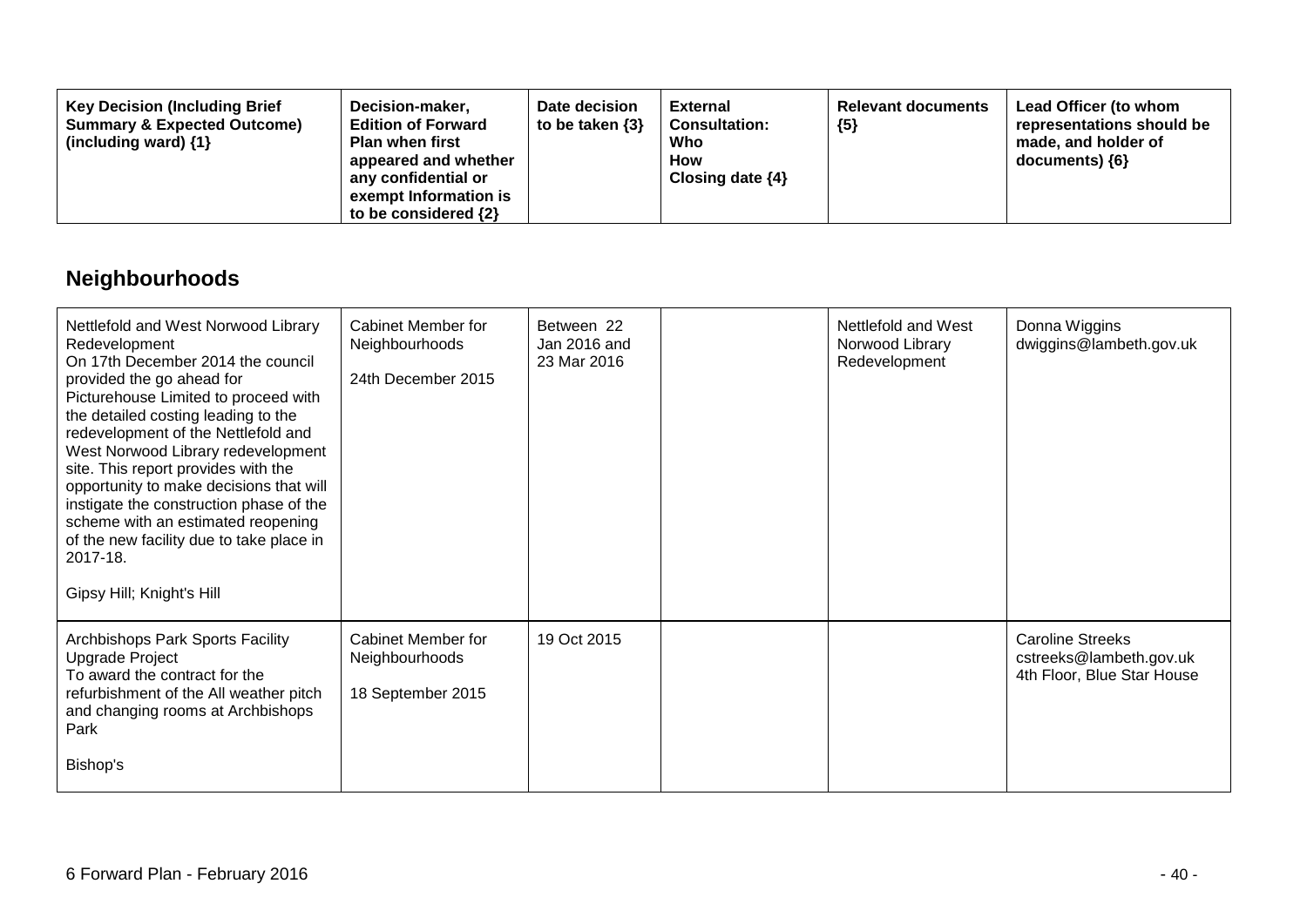| <b>Key Decision (Including Brief</b><br><b>Summary &amp; Expected Outcome)</b><br>(including ward) {1}                                                                                                              | Decision-maker,<br><b>Edition of Forward</b><br><b>Plan when first</b><br>appeared and whether<br>any confidential or<br>exempt Information is<br>to be considered {2} | Date decision<br>to be taken $\{3\}$ | <b>External</b><br><b>Consultation:</b><br>Who<br><b>How</b><br>Closing date {4} | <b>Relevant documents</b><br>${5}$ | Lead Officer (to whom<br>representations should be<br>made, and holder of<br>documents) {6}                                                                                                |
|---------------------------------------------------------------------------------------------------------------------------------------------------------------------------------------------------------------------|------------------------------------------------------------------------------------------------------------------------------------------------------------------------|--------------------------------------|----------------------------------------------------------------------------------|------------------------------------|--------------------------------------------------------------------------------------------------------------------------------------------------------------------------------------------|
| <b>Cemetery Capital Investment Priorities</b><br>Year Two<br>To approve £1,304 million (year two<br>allocation) capital funding for the 8-<br>year cemetery capital investment<br>programme.<br>All Wards           | Cabinet Member for<br>Neighbourhoods<br>15.01.2016                                                                                                                     | 19 Feb 2016                          |                                                                                  |                                    | Steven Wong, Principal<br><b>Highways Engineer</b><br>SWong1@lambeth.gov.uk<br><b>Blue Star House</b><br>Tel: 020 7926 0388                                                                |
| <b>Brixton Recreation Centre</b><br>Appointment of Contractor from the<br>Scape Framework to carry out<br>urgently required repairs and<br>refurbishment to the Brixton<br><b>Recreation Centre.</b><br>Coldharbour | Cabinet Member for<br>Neighbourhoods                                                                                                                                   | 22 Feb 2016                          |                                                                                  |                                    | Mike Pocock, Delivery<br>Director, Business, Growth<br>and Regeneration<br>mpocock@lambeth.gov.uk<br>International House,<br>Canterbury Crescent,<br>London, SW9 7QE<br>Tel: 020 7926 3228 |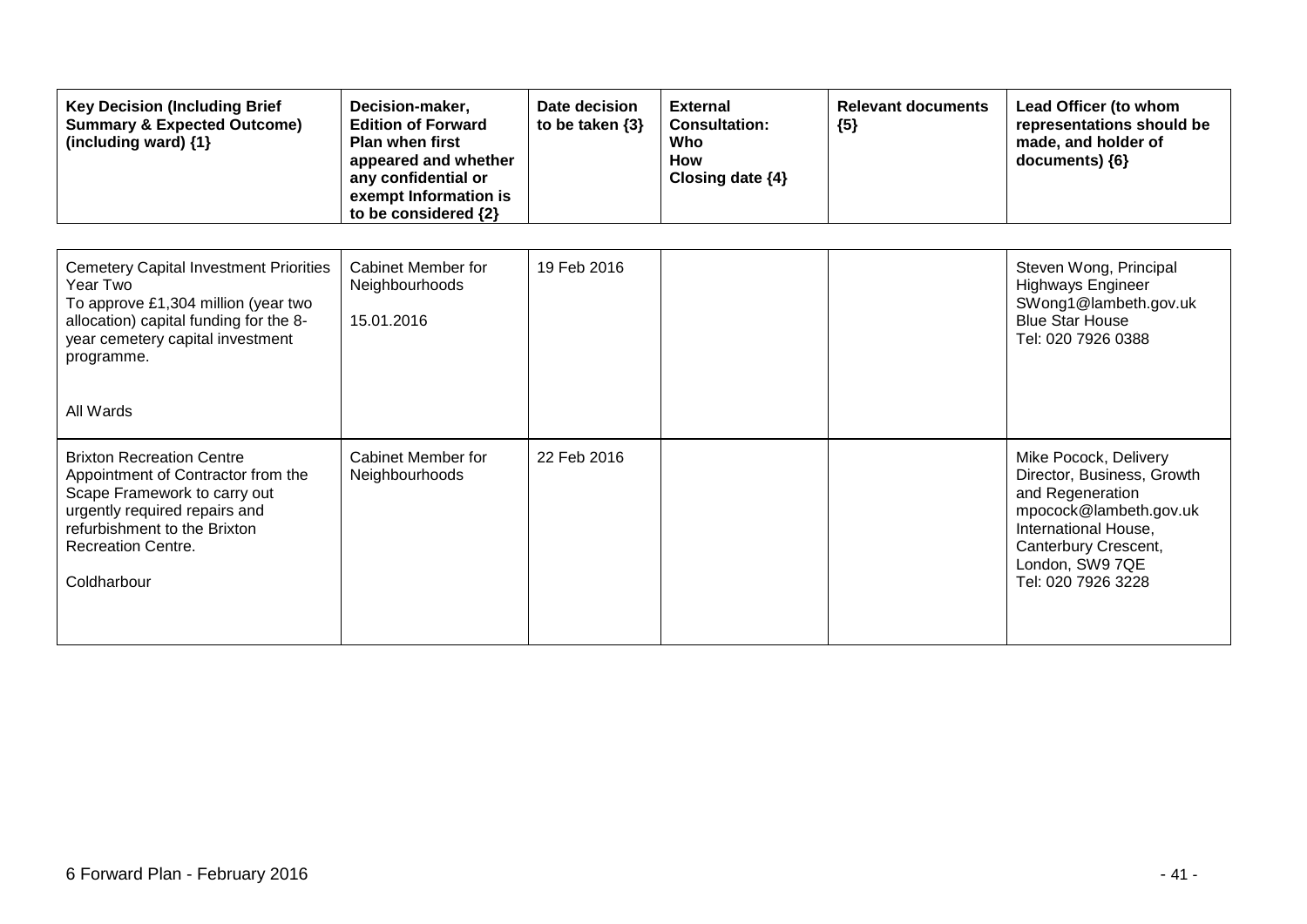| <b>Key Decision (Including Brief</b><br><b>Summary &amp; Expected Outcome)</b><br>(including ward) {1}                                                                                       | Decision-maker,<br><b>Edition of Forward</b><br><b>Plan when first</b><br>appeared and whether<br>any confidential or<br>exempt Information is<br>to be considered {2}                                      | Date decision<br>to be taken $\{3\}$ | <b>External</b><br><b>Consultation:</b><br>Who<br>How<br>Closing date $\{4\}$ | <b>Relevant documents</b><br>${5}$ | Lead Officer (to whom<br>representations should be<br>made, and holder of<br>documents) {6}                                                                                                          |
|----------------------------------------------------------------------------------------------------------------------------------------------------------------------------------------------|-------------------------------------------------------------------------------------------------------------------------------------------------------------------------------------------------------------|--------------------------------------|-------------------------------------------------------------------------------|------------------------------------|------------------------------------------------------------------------------------------------------------------------------------------------------------------------------------------------------|
| <b>Tree Maintenance Services</b><br>To extend the existing Tree<br>Maintenance Service contract by<br>approximately 10 months to enable<br>the tendering process to take place.<br>All Wards | Cabinet Member for<br>Neighbourhoods<br>Part exempt<br>Information relating to<br>the financial or business<br>affairs of any particular<br>person (including the<br>authority holding that<br>information) | 7 Mar 2016                           |                                                                               |                                    | Michael C Clarke, Public<br><b>Environment Manager</b><br>mcclarke@lambeth.gov.uk<br>1st Floor, Service Team<br>House, 185-205<br>Shakespeare Road, London,<br><b>SE24 0PZ</b><br>Tel: 020 7926 0528 |